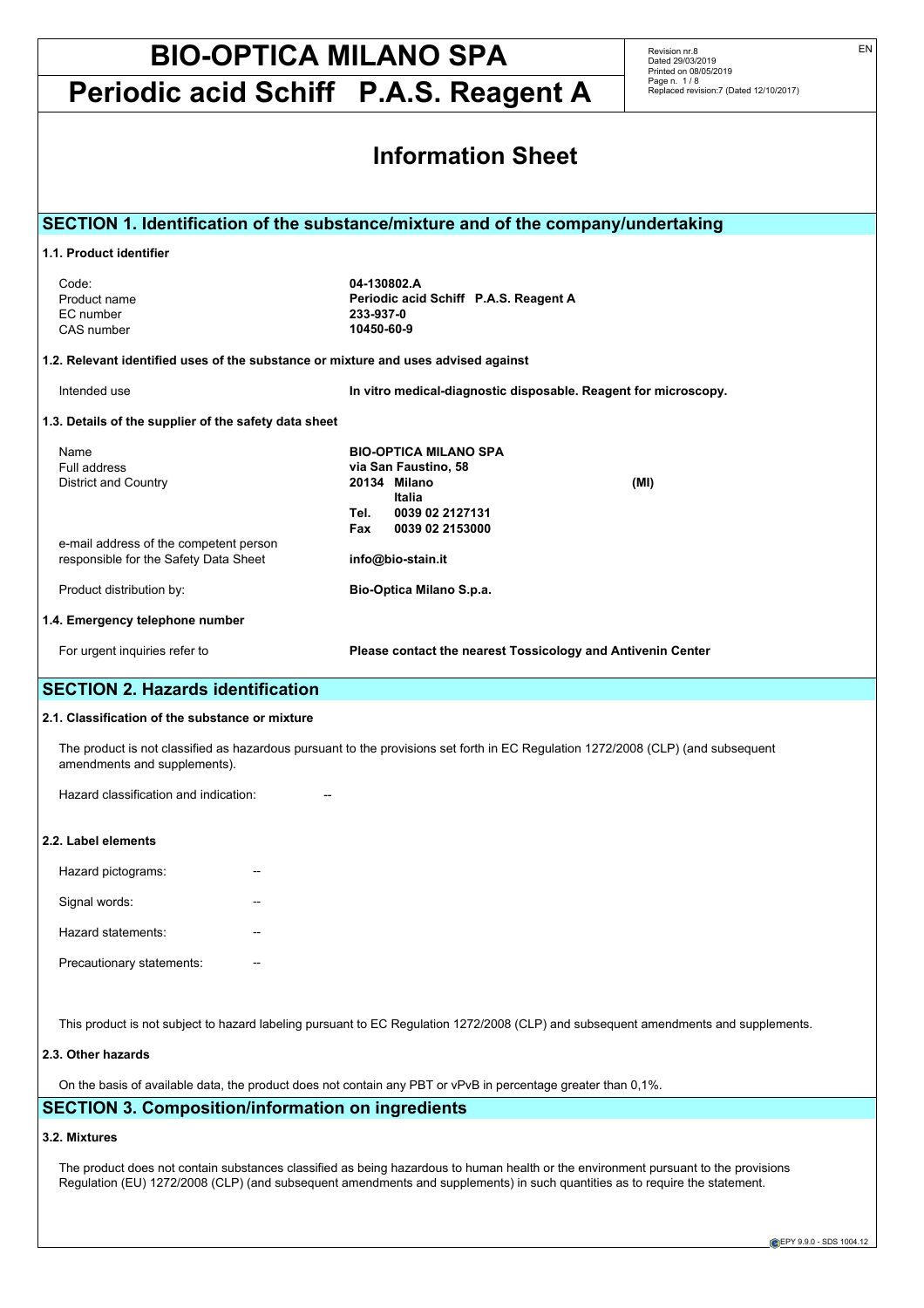## **Periodic acid Schiff P.A.S. Reagent A**

Revision nr.8 Dated 29/03/2019 Printed on 08/05/2019 Page n. 2 / 8 Replaced revision:7 (Dated 12/10/2017)

### **SECTION 4. First aid measures**

#### **4.1. Description of first aid measures**

Not specifically necessary. Observance of good industrial hygiene is recommended.

#### **4.2. Most important symptoms and effects, both acute and delayed**

Specific information on symptoms and effects caused by the product are unknown.

#### **4.3. Indication of any immediate medical attention and special treatment needed**

Information not available

## **SECTION 5. Firefighting measures**

#### **5.1. Extinguishing media**

SUITABLE EXTINGUISHING EQUIPMENT The extinguishing equipment should be of the conventional kind: carbon dioxide, foam, powder and water spray. UNSUITABLE EXTINGUISHING EQUIPMENT None in particular.

#### **5.2. Special hazards arising from the substance or mixture**

HAZARDS CAUSED BY EXPOSURE IN THE EVENT OF FIRE Do not breathe combustion products.

#### **5.3. Advice for firefighters**

#### GENERAL INFORMATION

Use jets of water to cool the containers to prevent product decomposition and the development of substances potentially hazardous for health. Always wear full fire prevention gear. Collect extinguishing water to prevent it from draining into the sewer system. Dispose of contaminated water used for extinction and the remains of the fire according to applicable regulations. SPECIAL PROTECTIVE EQUIPMENT FOR FIRE-FIGHTERS Normal fire fighting clothing i.e. fire kit (BS EN 469), gloves (BS EN 659) and boots (HO specification A29 and A30) in combination with

**SECTION 6. Accidental release measures**

#### **6.1. Personal precautions, protective equipment and emergency procedures**

self-contained open circuit positive pressure compressed air breathing apparatus (BS EN 137).

Use breathing equipment if fumes or powders are released into the air. These indications apply for both processing staff and those involved in emergency procedures.

#### **6.2. Environmental precautions**

The product must not penetrate into the sewer system or come into contact with surface water or ground water.

#### **6.3. Methods and material for containment and cleaning up**

Confine using earth or inert material. Collect as much material as possible and eliminate the rest using jets of water. Contaminated material should be disposed of in compliance with the provisions set forth in point 13.

## **6.4. Reference to other sections**

Any information on personal protection and disposal is given in sections 8 and 13.

## **SECTION 7. Handling and storage**

#### **7.1. Precautions for safe handling**

Before handling the product, consult all the other sections of this material safety data sheet. Avoid leakage of the product into the environment. Do not eat, drink or smoke during use.

### **7.2. Conditions for safe storage, including any incompatibilities**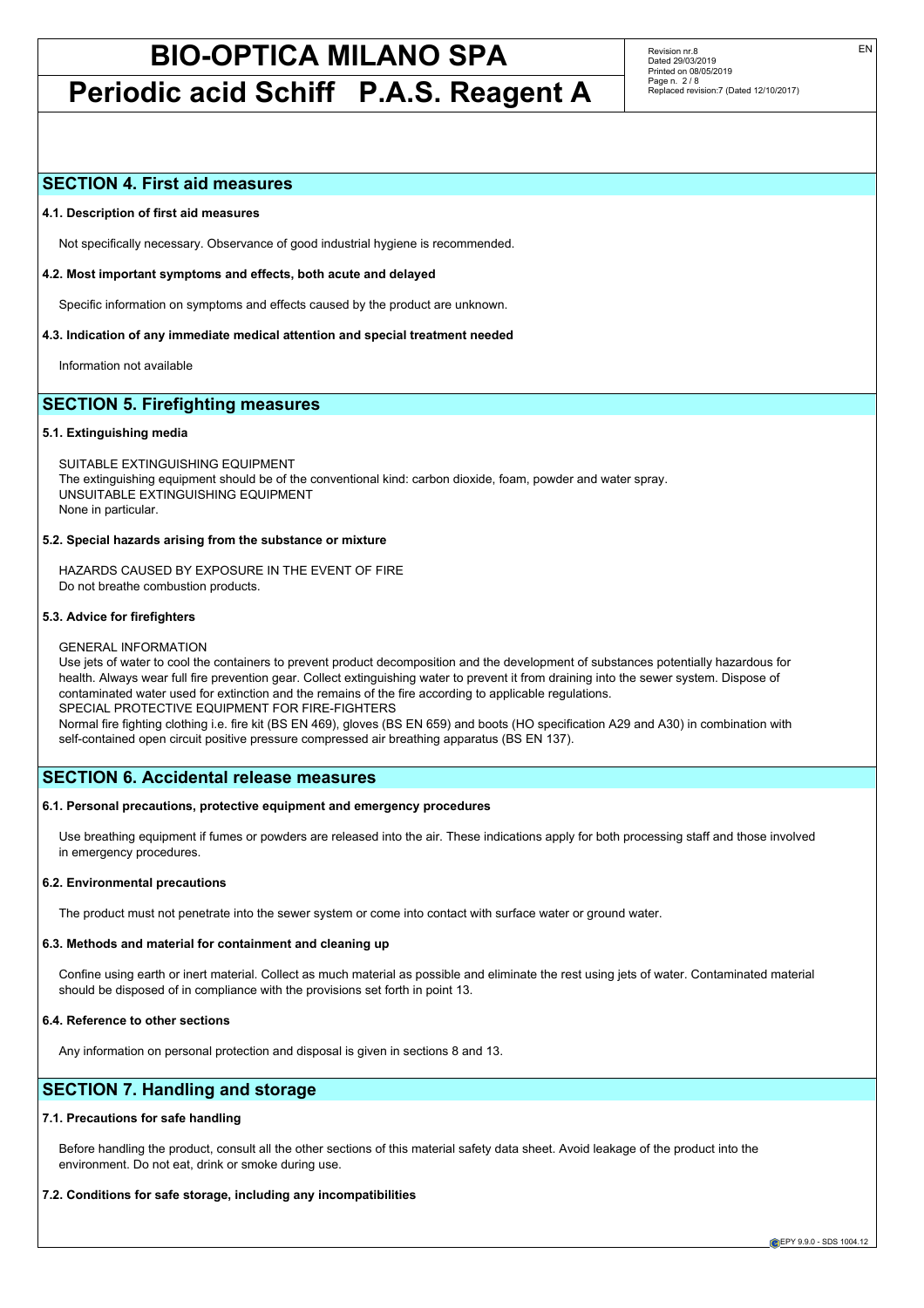## **Periodic acid Schiff P.A.S. Reagent A**

Revision nr.8 Dated 29/03/2019 Printed on 08/05/2019 Page n. 3 / 8 Replaced revision:7 (Dated 12/10/2017)

### **SECTION 7. Handling and storage** ... / >>

Keep the product in clearly labelled containers. Keep containers away from any incompatible materials, see section 10 for details.

#### **7.3. Specific end use(s)**

Information not available

## **SECTION 8. Exposure controls/personal protection**

#### **8.1. Control parameters**

Information not available

#### **8.2. Exposure controls**

VOC (volatile carbon) :

Comply with the safety measures usually applied when handling chemical substances. HAND PROTECTION None required. SKIN PROTECTION None required. EYE PROTECTION None required. RESPIRATORY PROTECTION None required, unless indicated otherwise in the chemical risk assessment. ENVIRONMENTAL EXPOSURE CONTROLS The emissions generated by manufacturing processes, including those generated by ventilation equipment, should be checked to ensure compliance with environmental standards.

## **SECTION 9. Physical and chemical properties**

#### **9.1. Information on basic physical and chemical properties**

| <b>Properties</b>                      |        | Value            | Information |
|----------------------------------------|--------|------------------|-------------|
| Appearance                             |        | liquid           |             |
| Colour                                 |        | transparent      |             |
| Odour                                  |        | odourless        |             |
| Odour threshold                        |        | Not available    |             |
| pH                                     |        | Not available    |             |
| Melting point / freezing point         |        | Not available    |             |
| Initial boiling point                  |        | Not available    |             |
| Boiling range                          |        | Not available    |             |
| Flash point                            | $\geq$ | °C<br>60         |             |
| <b>Evaporation Rate</b>                |        | Not available    |             |
| Flammability of solids and gases       |        | Not available    |             |
| Lower inflammability limit             |        | Not available    |             |
| Upper inflammability limit             |        | Not available    |             |
| Lower explosive limit                  |        | Not available    |             |
| Upper explosive limit                  |        | Not available    |             |
| Vapour pressure                        |        | Not available    |             |
| Vapour density                         |        | Not available    |             |
| Relative density                       |        | Not available    |             |
| Solubility                             |        | soluble in water |             |
| Partition coefficient: n-octanol/water |        | Not available    |             |
| Auto-ignition temperature              |        | Not available    |             |
| Decomposition temperature              |        | Not available    |             |
| Viscosity                              |        | Not available    |             |
| <b>Explosive properties</b>            |        | Not available    |             |
| Oxidising properties                   |        | Not available    |             |
| 9.2. Other information                 |        |                  |             |
| VOC (Directive 2010/75/EC) :           |        | 0                |             |
| $VOC$ (volatile carbon) $\cdot$        |        | $\Omega$         |             |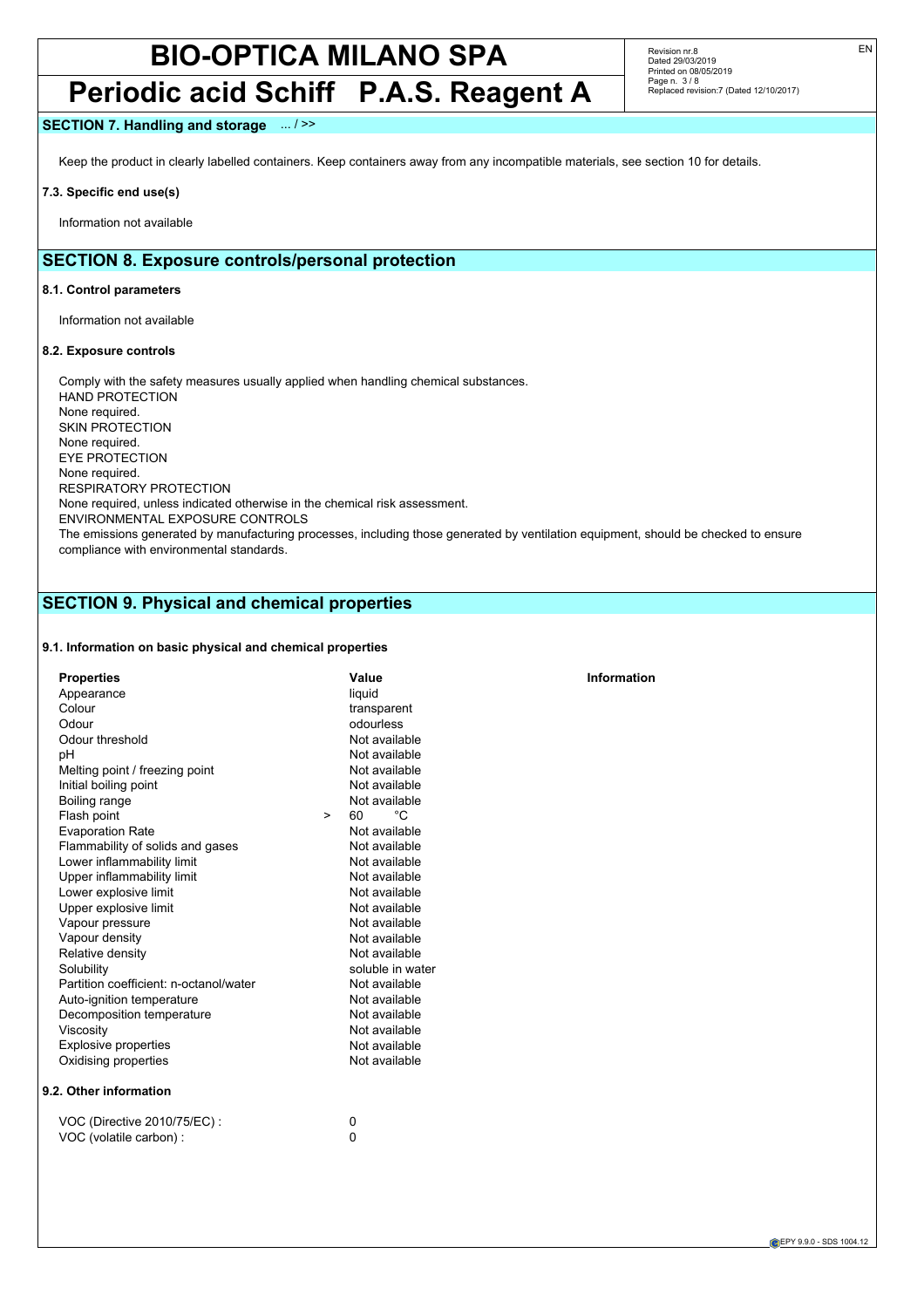## **Periodic acid Schiff P.A.S. Reagent A**

Revision nr.8 Dated 29/03/2019 Printed on 08/05/2019 Page n. 4/8 Replaced revision:7 (Dated 12/10/2017)

### **SECTION 10. Stability and reactivity**

#### **10.1. Reactivity**

There are no particular risks of reaction with other substances in normal conditions of use.

#### **10.2. Chemical stability**

The product is stable in normal conditions of use and storage.

#### **10.3. Possibility of hazardous reactions**

No hazardous reactions are foreseeable in normal conditions of use and storage.

#### **10.4. Conditions to avoid**

None in particular. However the usual precautions used for chemical products should be respected.

#### **10.5. Incompatible materials**

Information not available

#### **10.6. Hazardous decomposition products**

Information not available

## **SECTION 11. Toxicological information**

According to currently available data, this product has not yet produced health damages. Anyway, it must be handled according to good industrial practices.

#### **11.1. Information on toxicological effects**

Metabolism, toxicokinetics, mechanism of action and other information

Information not available

Information on likely routes of exposure

Information not available

Delayed and immediate effects as well as chronic effects from short and long-term exposure

Information not available

Interactive effects

Information not available

#### ACUTE TOXICITY

LC50 (Inhalation) of the mixture: Not classified (no significant component)

LD50 (Oral) of the mixture: Not classified (no significant component) LD50 (Dermal) of the mixture: Not classified (no significant component)

#### SKIN CORROSION / IRRITATION

Does not meet the classification criteria for this hazard class

SERIOUS EYE DAMAGE / IRRITATION

Does not meet the classification criteria for this hazard class

RESPIRATORY OR SKIN SENSITISATION

Does not meet the classification criteria for this hazard class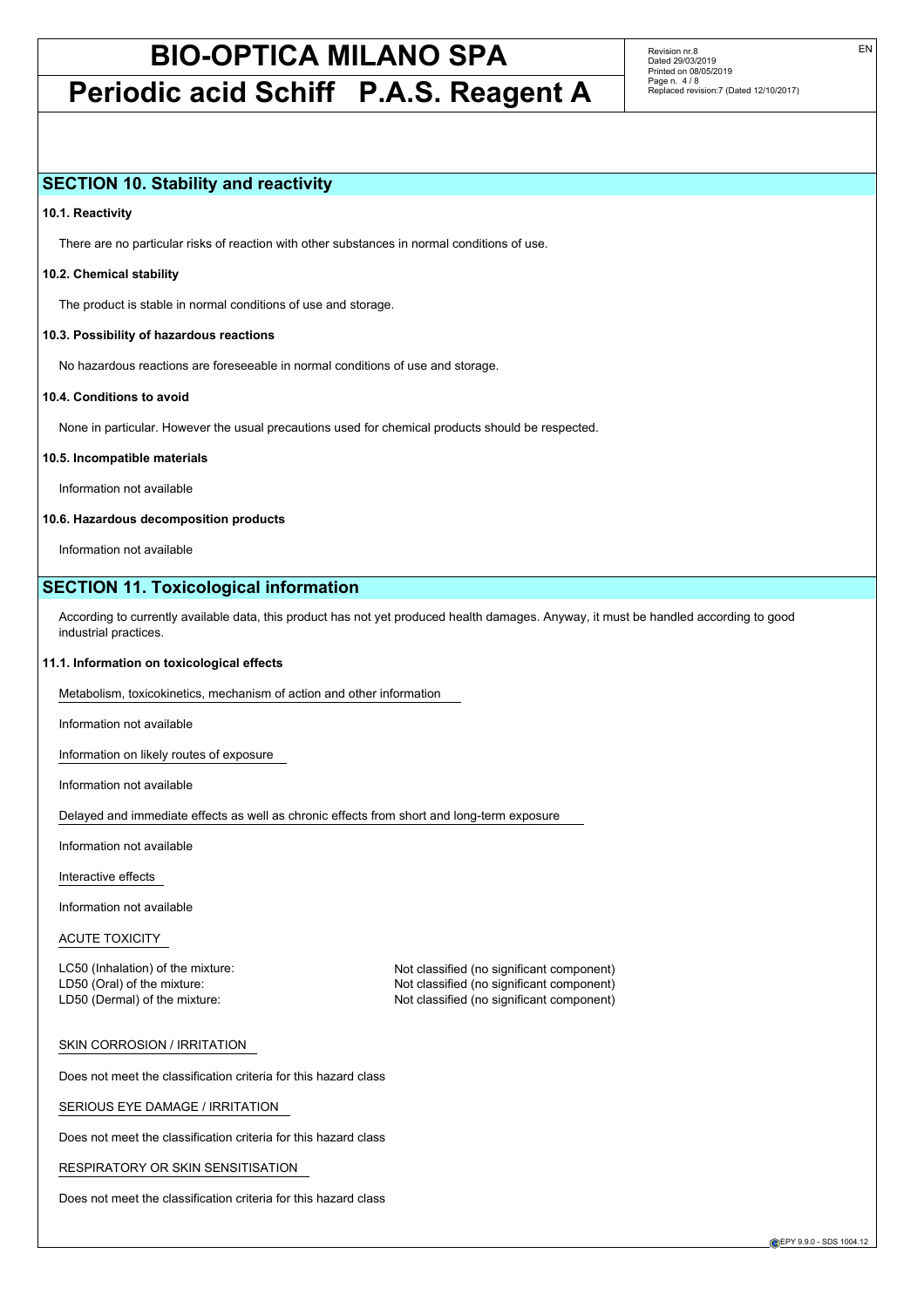## **Periodic acid Schiff P.A.S. Reagent A**

Revision nr.8 Dated 29/03/2019 Printed on 08/05/2019 Page n. 5 / 8 Replaced revision:7 (Dated 12/10/2017)

**SECTION 11. Toxicological information** ... / >>

GERM CELL MUTAGENICITY

Does not meet the classification criteria for this hazard class

CARCINOGENICITY

Does not meet the classification criteria for this hazard class

REPRODUCTIVE TOXICITY

Does not meet the classification criteria for this hazard class

STOT - SINGLE EXPOSURE

Does not meet the classification criteria for this hazard class

STOT - REPEATED EXPOSURE

Does not meet the classification criteria for this hazard class

ASPIRATION HAZARD

Does not meet the classification criteria for this hazard class

## **SECTION 12. Ecological information**

Use this product according to good working practices. Avoid littering. Inform the competent authorities, should the product reach waterways or contaminate soil or vegetation.

#### **12.1. Toxicity**

Information not available

#### **12.2. Persistence and degradability**

Information not available

#### **12.3. Bioaccumulative potential**

Information not available

#### **12.4. Mobility in soil**

Information not available

#### **12.5. Results of PBT and vPvB assessment**

On the basis of available data, the product does not contain any PBT or vPvB in percentage greater than 0,1%.

#### **12.6. Other adverse effects**

Information not available

### **SECTION 13. Disposal considerations**

#### **13.1. Waste treatment methods**

Reuse, when possible. Neat product residues should be considered special non-hazardous waste. Disposal must be performed through an authorised waste management firm, in compliance with national and local regulations. CONTAMINATED PACKAGING Contaminated packaging must be recovered or disposed of in compliance with national waste management regulations.

EPY 9.9.0 - SDS 1004.12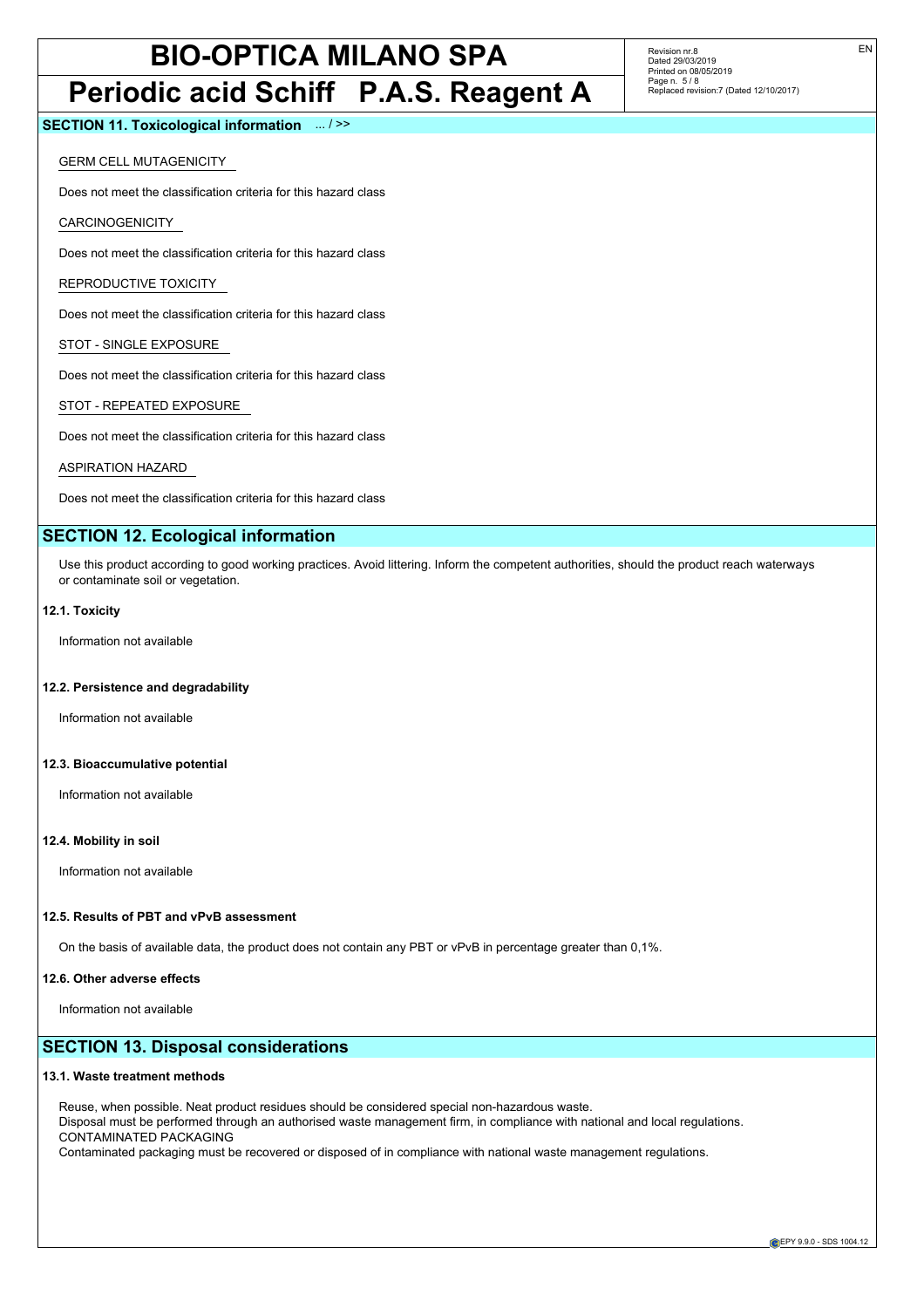## **Periodic acid Schiff P.A.S. Reagent A**

Revision nr.8 Dated 29/03/2019 Printed on 08/05/2019 Page n. 6/8 Replaced revision:7 (Dated 12/10/2017)

### **SECTION 14. Transport information**

The product is not dangerous under current provisions of the Code of International Carriage of Dangerous Goods by Road (ADR) and by Rail (RID), of the International Maritime Dangerous Goods Code (IMDG), and of the International Air Transport Association (IATA) regulations.

#### **14.1. UN number**

Not applicable

**14.2. UN proper shipping name**

Not applicable

**14.3. Transport hazard class(es)**

Not applicable

#### **14.4. Packing group**

Not applicable

#### **14.5. Environmental hazards**

Not applicable

#### **14.6. Special precautions for user**

Not applicable

#### **14.7. Transport in bulk according to Annex II of Marpol and the IBC Code**

Information not relevant

## **SECTION 15. Regulatory information**

#### **15.1. Safety, health and environmental regulations/legislation specific for the substance or mixture**

Seveso Category - Directive 2012/18/EC: None

Restrictions relating to the product or contained substances pursuant to Annex XVII to EC Regulation 1907/2006 **None** 

Substances in Candidate List (Art. 59 REACH)

On the basis of available data, the product does not contain any SVHC in percentage greater than 0,1%.

Substances subject to authorisation (Annex XIV REACH)

**None** 

Substances subject to exportation reporting pursuant to (EC) Reg. 649/2012:

**None** 

Substances subject to the Rotterdam Convention: **None** 

Substances subject to the Stockholm Convention: **None** 

Healthcare controls Information not available

#### **15.2. Chemical safety assessment**

No chemical safety assessment has been processed for the mixture and the substances it contains.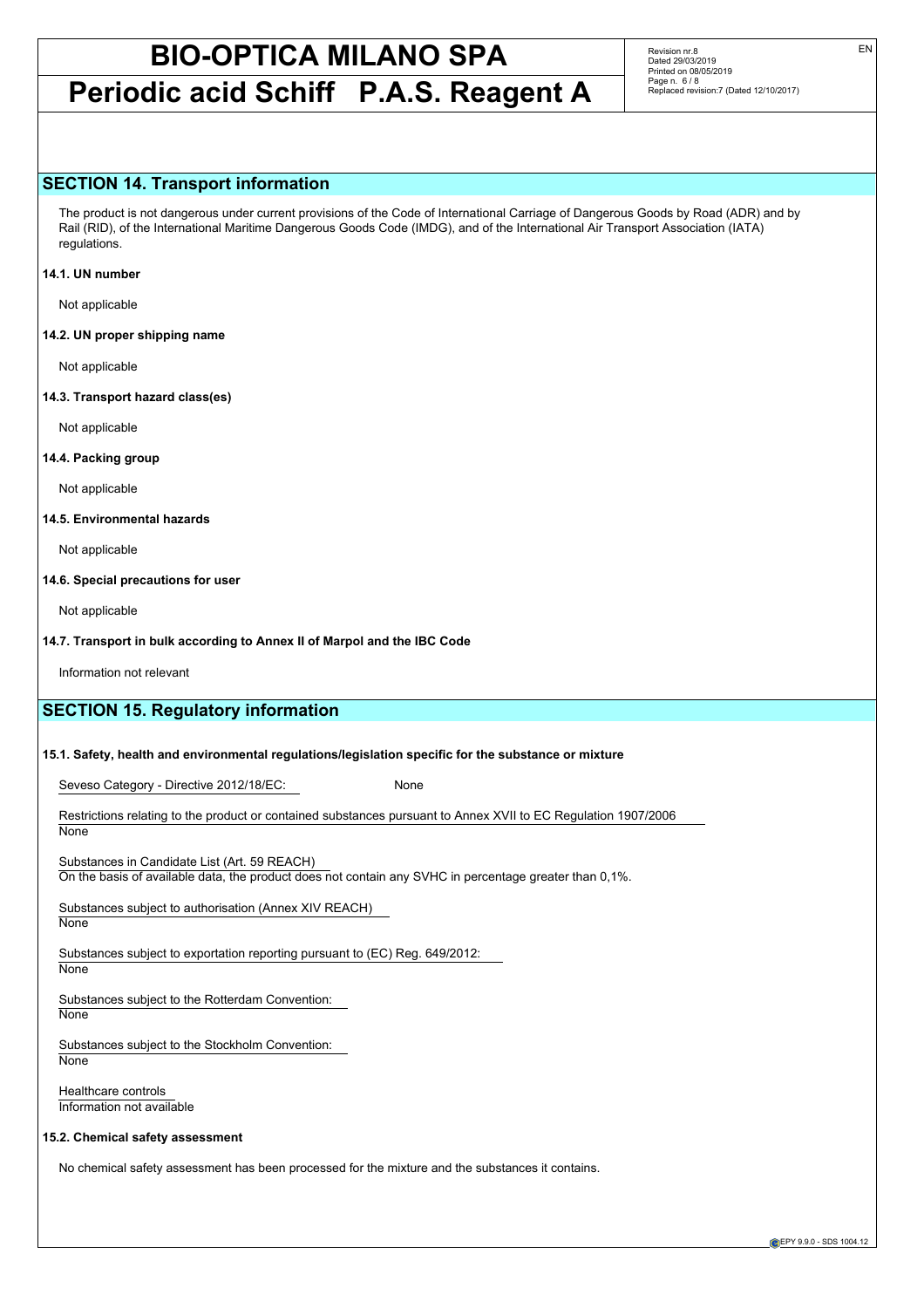## **Periodic acid Schiff P.A.S. Reagent A**

Revision nr.8 Dated 29/03/2019 Printed on 08/05/2019 Page n. 7 / 8 Replaced revision:7 (Dated 12/10/2017)

## **SECTION 16. Other information**

LEGEND:

- ADR: European Agreement concerning the carriage of Dangerous goods by Road
- CAS NUMBER: Chemical Abstract Service Number
- CE50: Effective concentration (required to induce a 50% effect)
- CE NUMBER: Identifier in ESIS (European archive of existing substances)
- CLP: EC Regulation 1272/2008
- DNEL: Derived No Effect Level
- EmS: Emergency Schedule
- GHS: Globally Harmonized System of classification and labeling of chemicals
- IATA DGR: International Air Transport Association Dangerous Goods Regulation
- IC50: Immobilization Concentration 50%
- IMDG: International Maritime Code for dangerous goods
- IMO: International Maritime Organization
- INDEX NUMBER: Identifier in Annex VI of CLP
- LC50: Lethal Concentration 50%
- LD50: Lethal dose 50%
- OEL: Occupational Exposure Level
- PBT: Persistent bioaccumulative and toxic as REACH Regulation
- PEC: Predicted environmental Concentration
- PEL: Predicted exposure level
- PNEC: Predicted no effect concentration
- REACH: EC Regulation 1907/2006
- RID: Regulation concerning the international transport of dangerous goods by train
- TLV: Threshold Limit Value
- TLV CEILING: Concentration that should not be exceeded during any time of occupational exposure.
- TWA STEL: Short-term exposure limit
- TWA: Time-weighted average exposure limit
- VOC: Volatile organic Compounds
- vPvB: Very Persistent and very Bioaccumulative as for REACH Regulation
- WGK: Water hazard classes (German).

#### GENERAL BIBLIOGRAPHY

- 1. Regulation (EC) 1907/2006 (REACH) of the European Parliament
- 2. Regulation (EC) 1272/2008 (CLP) of the European Parliament
- 3. Regulation (EU) 790/2009 (I Atp. CLP) of the European Parliament
- 4. Regulation (EU) 2015/830 of the European Parliament
- 5. Regulation (EU) 286/2011 (II Atp. CLP) of the European Parliament
- 6. Regulation (EU) 618/2012 (III Atp. CLP) of the European Parliament
- 7. Regulation (EU) 487/2013 (IV Atp. CLP) of the European Parliament
- 8. Regulation (EU) 944/2013 (V Atp. CLP) of the European Parliament
- 9. Regulation (EU) 605/2014 (VI Atp. CLP) of the European Parliament
- 10. Regulation (EU) 2015/1221 (VII Atp. CLP) of the European Parliament
- 11. Regulation (EU) 2016/918 (VIII Atp. CLP) of the European Parliament
- 12. Regulation (EU) 2016/1179 (IX Atp. CLP)
- 13. Regulation (EU) 2017/776 (X Atp. CLP)
- The Merck Index. 10th Edition
- Handling Chemical Safety
- INRS Fiche Toxicologique (toxicological sheet)
- Patty Industrial Hygiene and Toxicology
- N.I. Sax Dangerous properties of Industrial Materials-7, 1989 Edition
- IFA GESTIS website
- ECHA website
- Database of SDS models for chemicals Ministry of Health and ISS (Istituto Superiore di Sanità) Italy

#### Note for users:

The information contained in the present sheet are based on our own knowledge on the date of the last version. Users must verify the suitability and thoroughness of provided information according to each specific use of the product.

This document must not be regarded as a guarantee on any specific product property.

The use of this product is not subject to our direct control; therefore, users must, under their own responsibility, comply with the current health and safety laws and regulations. The producer is relieved from any liability arising from improper uses.

Provide appointed staff with adequate training on how to use chemical products.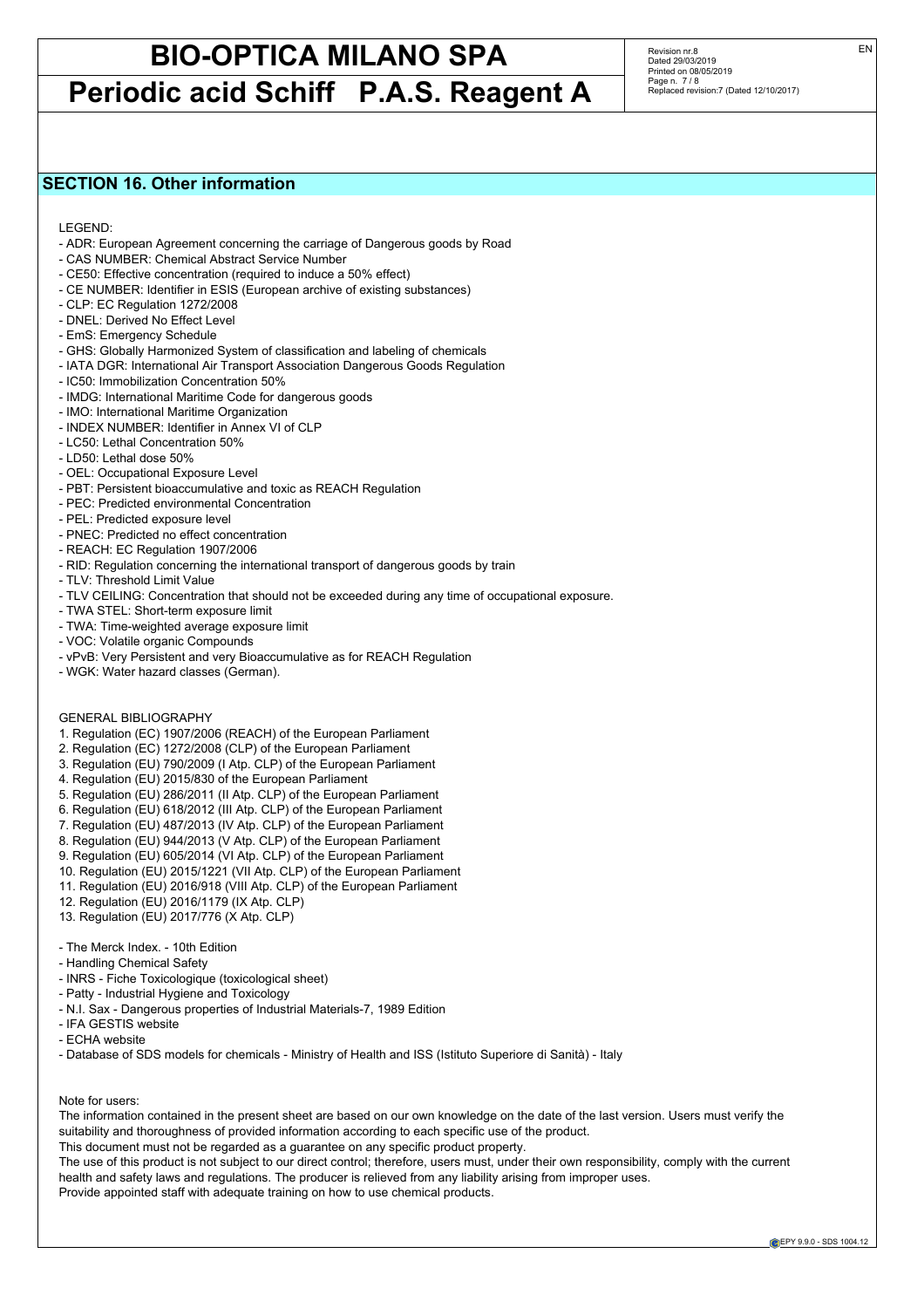## **BIO-OPTICA MILANO SPA Periodic acid Schiff P.A.S. Reagent A**

Revision nr.8<br>Dated 29/03/2019<br>Printed on 08/05/2019<br>Page n. 8 / 8<br>Replaced revision:7 (Dated 12/10/2017)

**SECTION 16. Other information** ... / >>

Changes to previous review: The following sections were modified: 01 / 03 / 04 / 06 / 07 / 10 / 11 / 15.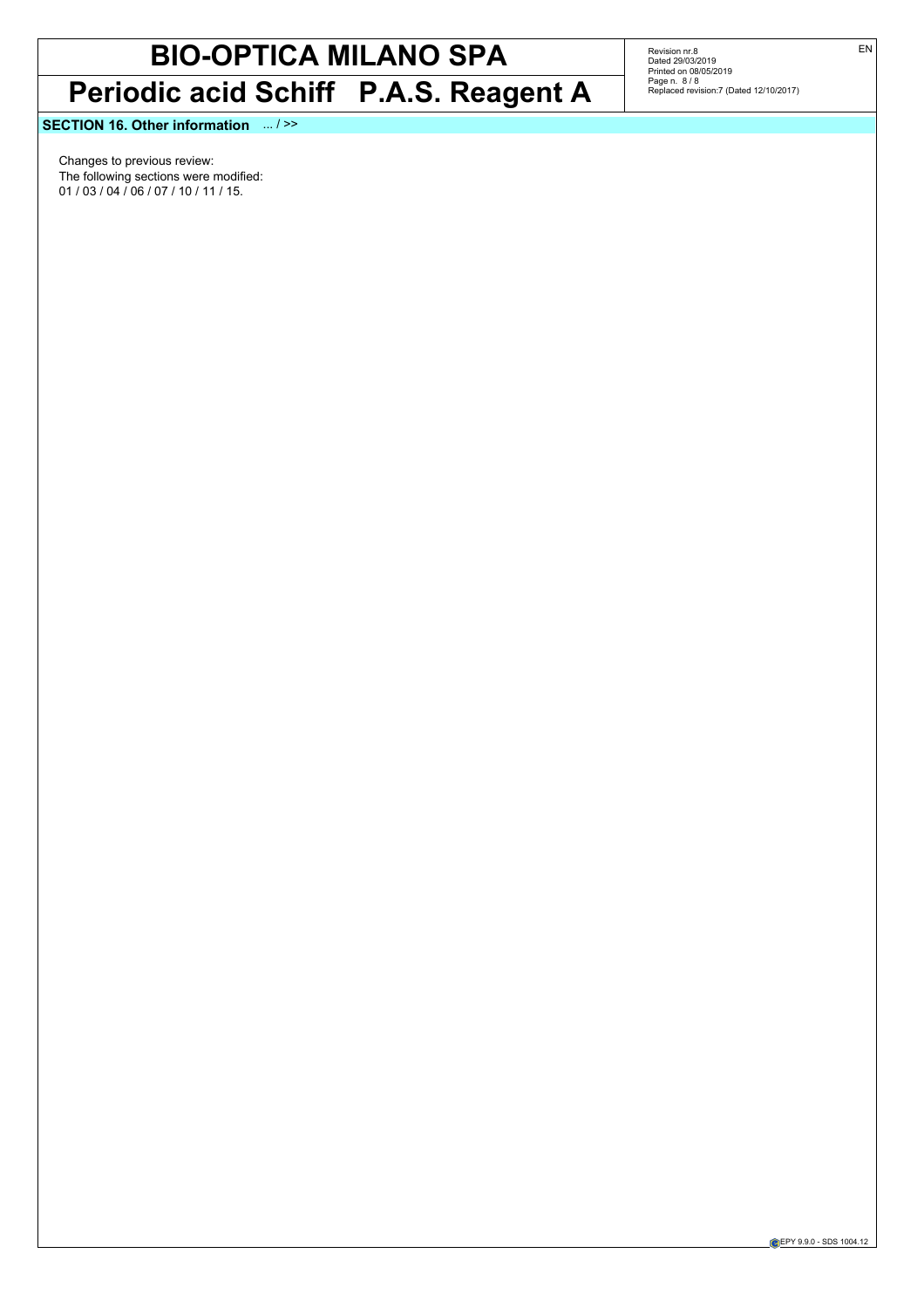**Periodic acid Schiff P.A.S. Reagent B**

Revision nr.12 Dated 29/03/2019 Printed on 09/05/2019 Page n. 1 / 9 Replaced revision:11 (Dated 28/11/2017)

| <b>Safety Data Sheet</b>                                                                              |                                                     |             |                                       |                                                                                                                                                                                                                                                                                                                                                                                                      |  |
|-------------------------------------------------------------------------------------------------------|-----------------------------------------------------|-------------|---------------------------------------|------------------------------------------------------------------------------------------------------------------------------------------------------------------------------------------------------------------------------------------------------------------------------------------------------------------------------------------------------------------------------------------------------|--|
|                                                                                                       |                                                     |             |                                       |                                                                                                                                                                                                                                                                                                                                                                                                      |  |
| According to Annex II to REACH - Regulation 2015/830                                                  |                                                     |             |                                       |                                                                                                                                                                                                                                                                                                                                                                                                      |  |
|                                                                                                       |                                                     |             |                                       | SECTION 1. Identification of the substance/mixture and of the company/undertaking                                                                                                                                                                                                                                                                                                                    |  |
|                                                                                                       |                                                     |             |                                       |                                                                                                                                                                                                                                                                                                                                                                                                      |  |
| 1.1. Product identifier                                                                               |                                                     |             |                                       |                                                                                                                                                                                                                                                                                                                                                                                                      |  |
| Code:<br>Product name                                                                                 |                                                     | 04-130802.B | Periodic acid Schiff P.A.S. Reagent B |                                                                                                                                                                                                                                                                                                                                                                                                      |  |
| 1.2. Relevant identified uses of the substance or mixture and uses advised against                    |                                                     |             |                                       |                                                                                                                                                                                                                                                                                                                                                                                                      |  |
| Intended use                                                                                          |                                                     |             |                                       | In vitro medical-diagnostic disposable. Reagent for microscopy.                                                                                                                                                                                                                                                                                                                                      |  |
| 1.3. Details of the supplier of the safety data sheet                                                 |                                                     |             |                                       |                                                                                                                                                                                                                                                                                                                                                                                                      |  |
| Name                                                                                                  |                                                     |             | <b>BIO-OPTICA MILANO SPA</b>          |                                                                                                                                                                                                                                                                                                                                                                                                      |  |
| Full address                                                                                          |                                                     |             | via San Faustino, 58                  |                                                                                                                                                                                                                                                                                                                                                                                                      |  |
| <b>District and Country</b>                                                                           |                                                     |             | 20134 Milano<br>Italia                | (MI)                                                                                                                                                                                                                                                                                                                                                                                                 |  |
|                                                                                                       |                                                     | Tel.        | 0039 02 2127131                       |                                                                                                                                                                                                                                                                                                                                                                                                      |  |
| e-mail address of the competent person                                                                |                                                     | Fax         | 0039 02 2153000                       |                                                                                                                                                                                                                                                                                                                                                                                                      |  |
| responsible for the Safety Data Sheet                                                                 |                                                     |             | info@bio-stain.it                     |                                                                                                                                                                                                                                                                                                                                                                                                      |  |
| Product distribution by:                                                                              |                                                     |             | Bio-Optica Milano S.p.a.              |                                                                                                                                                                                                                                                                                                                                                                                                      |  |
| 1.4. Emergency telephone number                                                                       |                                                     |             |                                       |                                                                                                                                                                                                                                                                                                                                                                                                      |  |
| For urgent inquiries refer to                                                                         |                                                     |             |                                       | Please contact the nearest Tossicology and Antivenin Center                                                                                                                                                                                                                                                                                                                                          |  |
| <b>SECTION 2. Hazards identification</b>                                                              |                                                     |             |                                       |                                                                                                                                                                                                                                                                                                                                                                                                      |  |
| 2.1. Classification of the substance or mixture                                                       |                                                     |             |                                       |                                                                                                                                                                                                                                                                                                                                                                                                      |  |
| 2015/830.                                                                                             |                                                     |             |                                       | The product is classified as hazardous pursuant to the provisions set forth in (EC) Regulation 1272/2008 (CLP) (and subsequent<br>amendments and supplements). The product thus requires a safety datasheet that complies with the provisions of (EU) Regulation<br>Any additional information concerning the risks for health and/or the environment are given in sections 11 and 12 of this sheet. |  |
| Hazard classification and indication:                                                                 |                                                     |             |                                       |                                                                                                                                                                                                                                                                                                                                                                                                      |  |
| Carcinogenicity, category 1B<br>Eye irritation, category 2                                            |                                                     |             | H350<br>H319                          | May cause cancer.<br>Causes serious eye irritation.                                                                                                                                                                                                                                                                                                                                                  |  |
| 2.2. Label elements                                                                                   |                                                     |             |                                       |                                                                                                                                                                                                                                                                                                                                                                                                      |  |
| Hazard labelling pursuant to EC Regulation 1272/2008 (CLP) and subsequent amendments and supplements. |                                                     |             |                                       |                                                                                                                                                                                                                                                                                                                                                                                                      |  |
| Hazard pictograms:                                                                                    |                                                     |             |                                       |                                                                                                                                                                                                                                                                                                                                                                                                      |  |
|                                                                                                       |                                                     |             |                                       |                                                                                                                                                                                                                                                                                                                                                                                                      |  |
|                                                                                                       |                                                     |             |                                       |                                                                                                                                                                                                                                                                                                                                                                                                      |  |
| Signal words:                                                                                         | Danger                                              |             |                                       |                                                                                                                                                                                                                                                                                                                                                                                                      |  |
| Hazard statements:                                                                                    |                                                     |             |                                       |                                                                                                                                                                                                                                                                                                                                                                                                      |  |
| H350<br>H319                                                                                          | May cause cancer.<br>Causes serious eye irritation. |             |                                       |                                                                                                                                                                                                                                                                                                                                                                                                      |  |
|                                                                                                       | Restricted to professional users.                   |             |                                       |                                                                                                                                                                                                                                                                                                                                                                                                      |  |

Precautionary statements:

**P201** Obtain special instructions before use.<br>**P280** OVear protective gloves/ protective clot Wear protective gloves/ protective clothing / eye protection / face protection.

EPY 9.9.0 - SDS 1004.12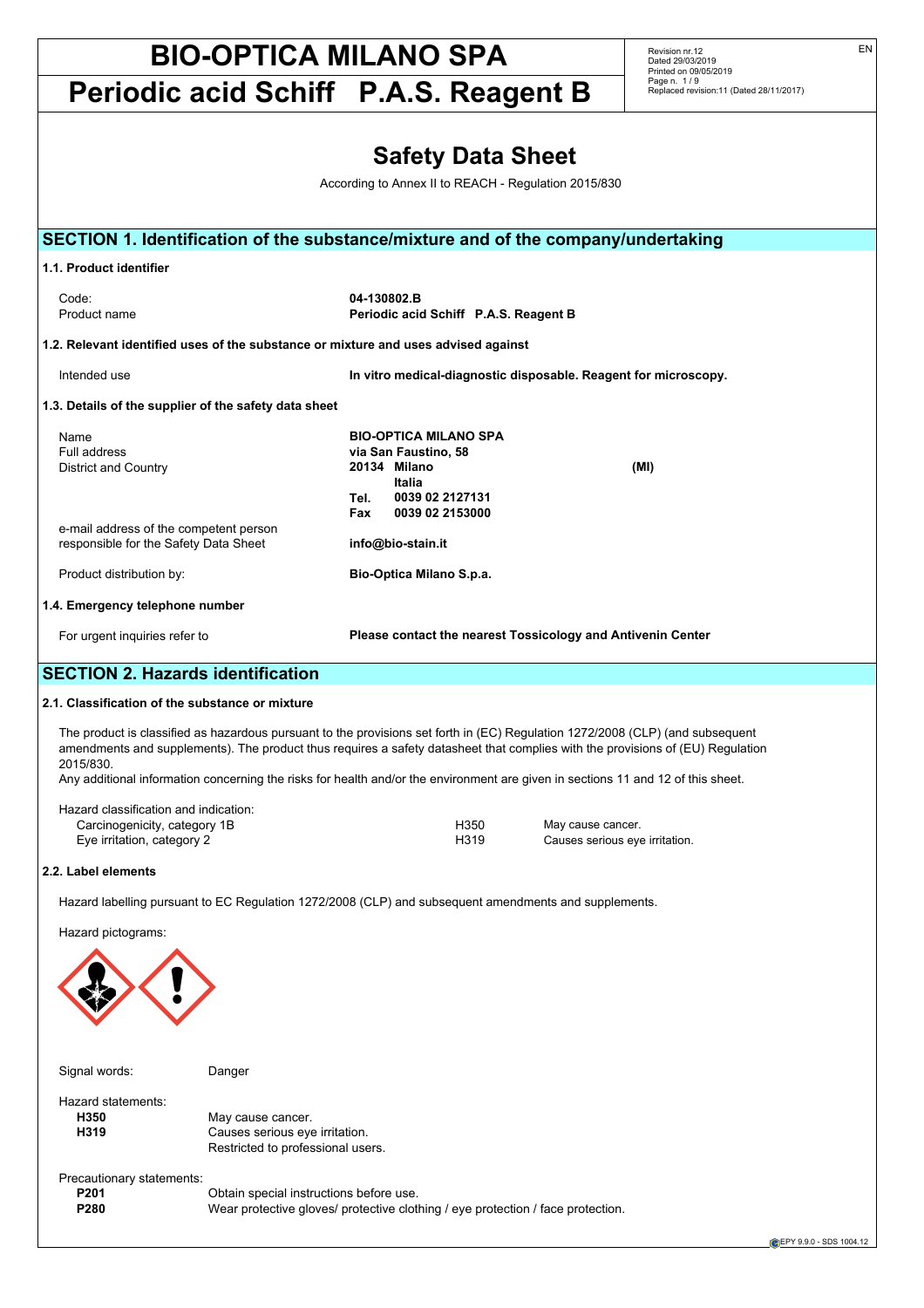## **Periodic acid Schiff P.A.S. Reagent B**

Revision nr.12 Dated 29/03/2019 Printed on 09/05/2019 Page n. 2 / 9 Replaced revision:11 (Dated 28/11/2017)

#### **SECTION 2. Hazards identification**

**P308+P313** IF exposed or concerned: Get medical advice / attention.<br>**P337+P313** If eve irritation persists: Get medical advice / attention. If eye irritation persists: Get medical advice / attention.

**Contains:** Pararosaniline

#### **2.3. Other hazards**

On the basis of available data, the product does not contain any PBT or vPvB in percentage greater than 0,1%.

### **SECTION 3. Composition/information on ingredients**

#### **3.2. Mixtures**

| Contains:                |                                    |                   |                                                                         |
|--------------------------|------------------------------------|-------------------|-------------------------------------------------------------------------|
| Identification           |                                    | $x =$ Conc. %     | Classification 1272/2008 (CLP)                                          |
|                          | Potassium metabisulphite           |                   |                                                                         |
| CAS                      | $16731 - 55 - 8$ 1 $\leq x \leq 3$ |                   | Eye Dam. 1 H318, STOT SE 3 H335, EUH031                                 |
| EC.                      | 240-795-3                          |                   |                                                                         |
| <b>INDEX</b>             |                                    |                   |                                                                         |
| Pararosaniline           |                                    |                   |                                                                         |
| CAS                      | 569-61-9                           | $0.5 \le x \le 1$ | Carc. 1B H350                                                           |
| EC.                      | 209-321-2                          |                   |                                                                         |
| <i><b>INDEX</b></i>      | 611-031-00-X                       |                   |                                                                         |
| <b>HYDROCHLORIC ACID</b> |                                    |                   |                                                                         |
| CAS                      | 7647-01-0                          | $0 \le x \le 0.5$ | Met. Corr. 1 H290, Skin Corr. 1B H314, Eye Dam. 1 H318, STOT SE 3 H335, |
|                          |                                    |                   | Classification note according to Annex VI to the CLP Regulation: B      |
| EC.                      | 231-595-7                          |                   |                                                                         |
| <b>INDEX</b>             | $017 - 002 - 01 - X$               |                   |                                                                         |

The full wording of hazard (H) phrases is given in section 16 of the sheet.

## **SECTION 4. First aid measures**

#### **4.1. Description of first aid measures**

EYES: Remove contact lenses, if present. Wash immediately with plenty of water for at least 30-60 minutes, opening the eyelids fully. Get medical advice/attention.

SKIN: Remove contaminated clothing. Rinse skin with a shower immediately. Get medical advice/attention.

INGESTION: Have the subject drink as much water as possible. Get medical advice/attention. Do not induce vomiting unless explicitly authorised by a doctor.

INHALATION: Get medical advice/attention immediately. Remove victim to fresh air, away from the accident scene. If the subject stops breathing, administer artificial respiration. Take suitable precautions for rescue workers.

#### **4.2. Most important symptoms and effects, both acute and delayed**

Specific information on symptoms and effects caused by the product are unknown.

#### **4.3. Indication of any immediate medical attention and special treatment needed**

Information not available

### **SECTION 5. Firefighting measures**

#### **5.1. Extinguishing media**

SUITABLE EXTINGUISHING EQUIPMENT The extinguishing equipment should be of the conventional kind: carbon dioxide, foam, powder and water spray. UNSUITABLE EXTINGUISHING EQUIPMENT None in particular.

#### **5.2. Special hazards arising from the substance or mixture**

HAZARDS CAUSED BY EXPOSURE IN THE EVENT OF FIRE Do not breathe combustion products.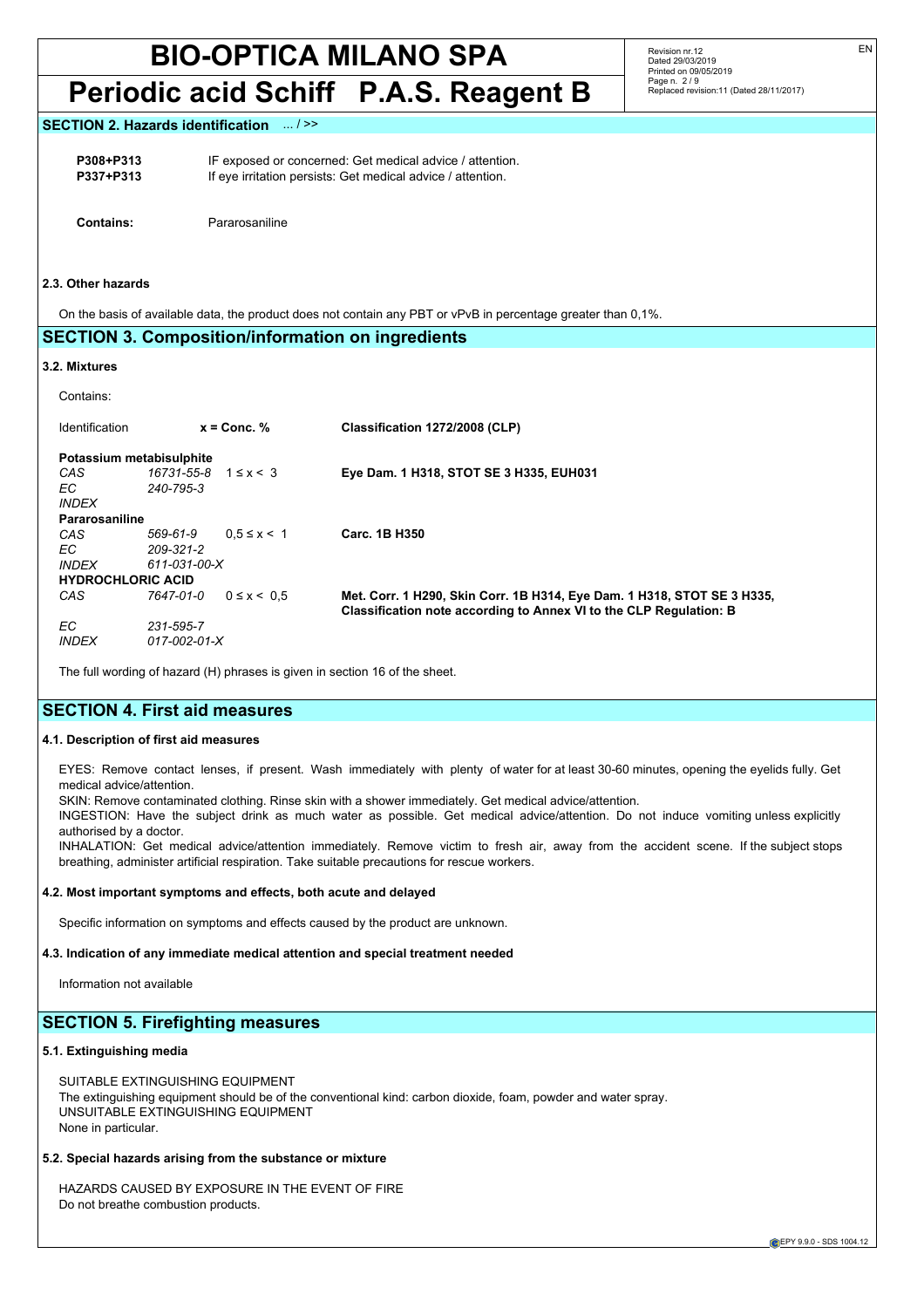## **Periodic acid Schiff P.A.S. Reagent B**

#### **SECTION 5. Firefighting measures** ... / >>

#### **5.3. Advice for firefighters**

#### GENERAL INFORMATION

Use jets of water to cool the containers to prevent product decomposition and the development of substances potentially hazardous for health. Always wear full fire prevention gear. Collect extinguishing water to prevent it from draining into the sewer system. Dispose of contaminated water used for extinction and the remains of the fire according to applicable regulations.

SPECIAL PROTECTIVE EQUIPMENT FOR FIRE-FIGHTERS

Normal fire fighting clothing i.e. fire kit (BS EN 469), gloves (BS EN 659) and boots (HO specification A29 and A30) in combination with self-contained open circuit positive pressure compressed air breathing apparatus (BS EN 137).

## **SECTION 6. Accidental release measures**

#### **6.1. Personal precautions, protective equipment and emergency procedures**

#### Block the leakage if there is no hazard.

Wear suitable protective equipment (including personal protective equipment referred to under Section 8 of the safety data sheet) to prevent any contamination of skin, eyes and personal clothing. These indications apply for both processing staff and those involved in emergency procedures.

#### **6.2. Environmental precautions**

The product must not penetrate into the sewer system or come into contact with surface water or ground water.

#### **6.3. Methods and material for containment and cleaning up**

Collect the leaked product into a suitable container. Evaluate the compatibility of the container to be used, by checking section 10. Absorb the remainder with inert absorbent material. Make sure the leakage site is well aired. Contaminated material should be disposed of in compliance with the provisions set forth in point 13.

#### **6.4. Reference to other sections**

Any information on personal protection and disposal is given in sections 8 and 13.

## **SECTION 7. Handling and storage**

#### **7.1. Precautions for safe handling**

Ensure that there is an adequate earthing system for the equipment and personnel. Avoid contact with eyes and skin. Do not breathe powders, vapours or mists. Do not eat, drink or smoke during use. Wash hands after use. Avoid leakage of the product into the environment.

#### **7.2. Conditions for safe storage, including any incompatibilities**

Store only in the original container. Store in a ventilated and dry place, far away from sources of ignition. Keep containers well sealed. Keep the product in clearly labelled containers. Avoid overheating. Avoid violent blows. Keep containers away from any incompatible materials, see section 10 for details.

#### **7.3. Specific end use(s)**

Information not available

### **SECTION 8. Exposure controls/personal protection**

#### **8.1. Control parameters**

Regulatory References:

| <b>ESP</b> | España           | INSHT - Límites de exposición profesional para agentes guímicos en España 2017                                                                                                                                                                           |
|------------|------------------|----------------------------------------------------------------------------------------------------------------------------------------------------------------------------------------------------------------------------------------------------------|
| <b>ITA</b> | Italia           | Decreto Legislativo 9 Aprile 2008, n.81                                                                                                                                                                                                                  |
| <b>POL</b> | Polska           | ROZPORZĄDZENIE MINISTRA RODZINY, PRACY I POLITYKI SPOŁECZNEJ z dnia 12<br>czerwca 2018 r                                                                                                                                                                 |
| <b>PRT</b> | Portugal         | Ministério da Economia e do Emprego Consolida as prescrições mínimas em matéria de<br>protecção dos trabalhadores contra os riscos para a segurança e a saúde devido à exposição a<br>agentes químicos no trabalho - Diaro da Republica I 26; 2012-02-06 |
| <b>ROU</b> | România          | Monitorul Oficial al României 44; 2012-01-19                                                                                                                                                                                                             |
| EU         | OEL EU           | Directive (EU) 2017/2398; Directive (EU) 2017/164; Directive 2009/161/EU; Directive 2006/15/EC;<br>Directive 2004/37/EC; Directive 2000/39/EC; Directive 91/322/EEC.                                                                                     |
|            | <b>TLV-ACGIH</b> | ACGIH 2018                                                                                                                                                                                                                                               |

EN

Revision nr.12 Dated 29/03/2019 Printed on 09/05/2019 Page n. 3 / 9

Replaced revision:11 (Dated 28/11/2017)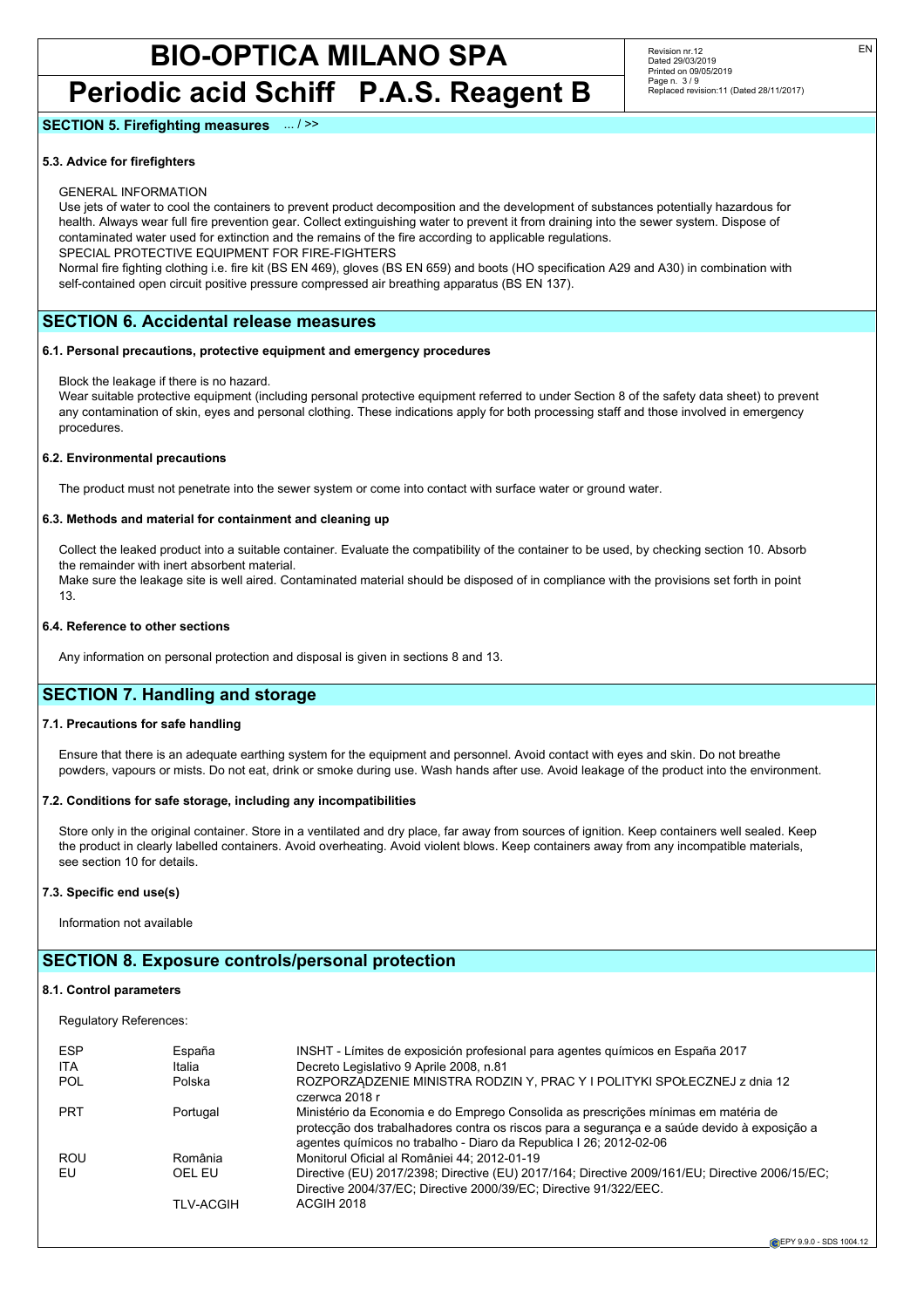## **BIO-OPTICA MILANO SPA Periodic acid Schiff P.A.S. Reagent B**

Revision nr.12 Dated 29/03/2019 Printed on 09/05/2019 Page n. 4/9 Replaced revision:11 (Dated 28/11/2017)

### **SECTION 8. Exposure controls/personal protection** ... / >>

|                              |            |        |     | <b>HYDROCHLORIC ACID</b> |      |  |
|------------------------------|------------|--------|-----|--------------------------|------|--|
| <b>Threshold Limit Value</b> |            |        |     |                          |      |  |
| Type                         | Country    | TWA/8h |     | STEL/15min               |      |  |
|                              |            | mg/m3  | ppm | mg/m3                    | ppm  |  |
| VLA                          | <b>ESP</b> | 7,6    | b   | 15                       | 10   |  |
| <b>VLEP</b>                  | <b>ITA</b> | 8      | 5   | 15                       | 10   |  |
| <b>NDS</b>                   | <b>POL</b> | 5      |     | 10                       |      |  |
| VLE                          | <b>PRT</b> | 8      | 5   | 15                       | 10   |  |
| TLV                          | ROU        | 8      | 5   | 15                       | 10   |  |
| OEL                          | EU         | 8      | 5   | 15                       | 10   |  |
| <b>TLV-ACGIH</b>             |            |        |     | 2,9(C)                   | 2(C) |  |

Legend:

(C) = CEILING ; INHAL = Inhalable Fraction ; RESP = Respirable Fraction ; THORA = Thoracic Fraction.

#### **8.2. Exposure controls**

As the use of adequate technical equipment must always take priority over personal protective equipment, make sure that the workplace is well aired through effective local aspiration.

When choosing personal protective equipment, ask your chemical substance supplier for advice.

Personal protective equipment must be CE marked, showing that it complies with applicable standards.

Provide an emergency shower with face and eye wash station.

The product must be used inside a closed circuit, in a well-ventilated environment and with strong localised aspiration systems in place. HAND PROTECTION

Protect hands with category III work gloves (see standard EN 374).

The following should be considered when choosing work glove material: compatibility, degradation, failure time and permeability.

The work gloves' resistance to chemical agents should be checked before use, as it can be unpredictable. The gloves' wear time depends on the duration and type of use.

SKIN PROTECTION

Wear category I professional long-sleeved overalls and safety footwear (see Directive 89/686/EEC and standard EN ISO 20344). Wash body with soap and water after removing protective clothing.

EYE PROTECTION

Wear airtight protective goggles (see standard EN 166).

RESPIRATORY PROTECTION

If the threshold value (e.g. TLV-TWA) is exceeded for the substance or one of the substances present in the product, use a mask with a type B filter whose class (1, 2 or 3) must be chosen according to the limit of use concentration. (see standard EN 14387). In the presence of gases or vapours of various kinds and/or gases or vapours containing particulate (aerosol sprays, fumes, mists, etc.) combined filters are required.

Respiratory protection devices must be used if the technical measures adopted are not suitable for restricting the worker's exposure to the threshold values considered. The protection provided by masks is in any case limited.

If the substance considered is odourless or its olfactory threshold is higher than the corresponding TLV-TWA and in the case of an emergency, wear open-circuit compressed air breathing apparatus (in compliance with standard EN 137) or external air-intake breathing apparatus (in compliance with standard EN 138). For a correct choice of respiratory protection device, see standard EN 529. ENVIRONMENTAL EXPOSURE CONTROLS

The emissions generated by manufacturing processes, including those generated by ventilation equipment, should be checked to ensure compliance with environmental standards.

## **SECTION 9. Physical and chemical properties**

#### **9.1. Information on basic physical and chemical properties**

| <b>Properties</b>                |        | Value         | Information |
|----------------------------------|--------|---------------|-------------|
| Appearance                       |        | liauid        |             |
| Colour                           |        | colourless    |             |
| Odour                            |        | pungent       |             |
| Odour threshold                  |        | Not available |             |
| рH                               |        | 2             |             |
| Melting point / freezing point   |        | Not available |             |
| Initial boiling point            |        | Not available |             |
| Boiling range                    |        | Not available |             |
| Flash point                      | $\geq$ | °C<br>60      |             |
| <b>Evaporation Rate</b>          |        | Not available |             |
| Flammability of solids and gases |        | Not available |             |
| Lower inflammability limit       |        | Not available |             |
| Upper inflammability limit       |        | Not available |             |
| Lower explosive limit            |        | Not available |             |
| Upper explosive limit            |        | Not available |             |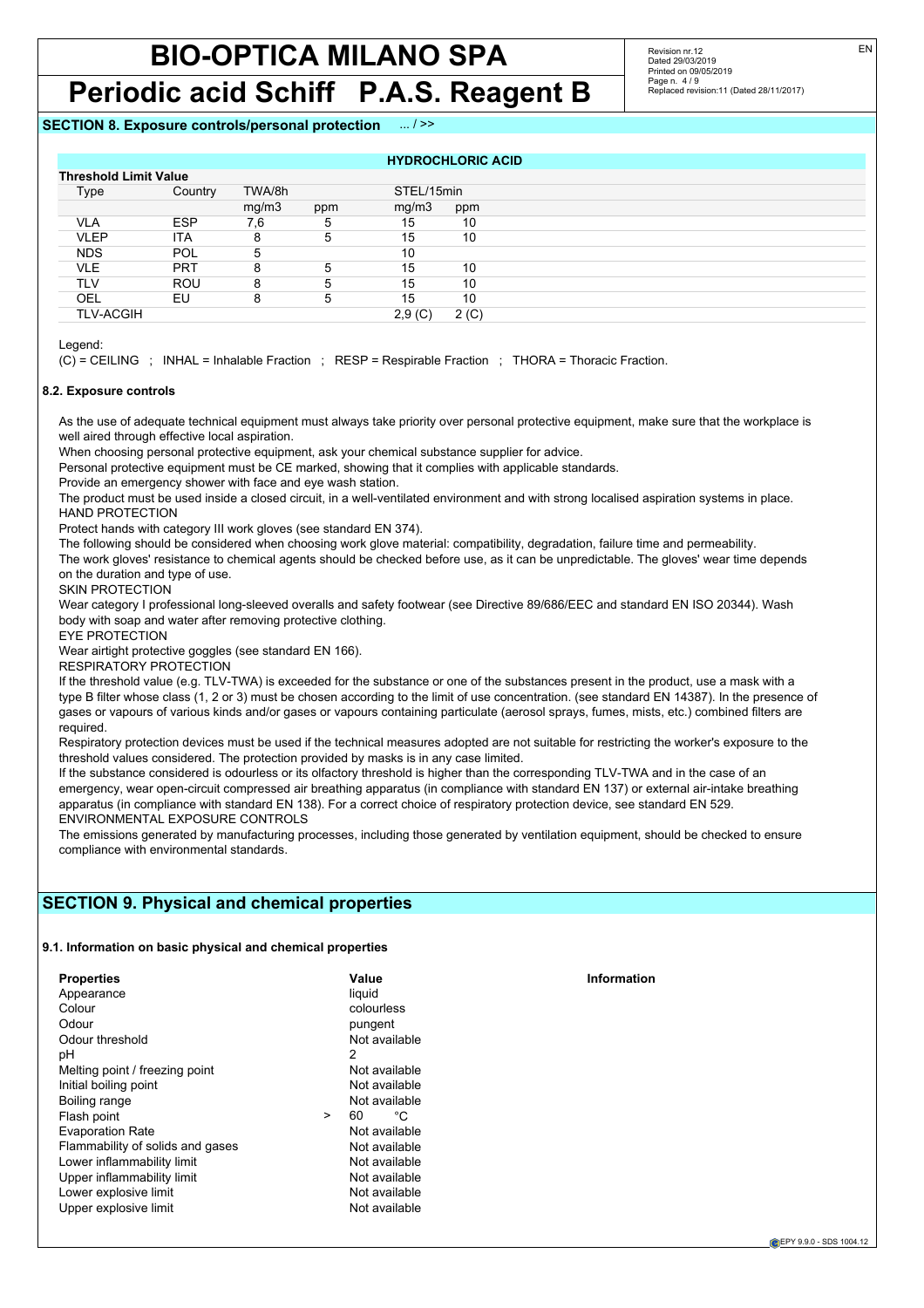## **Periodic acid Schiff P.A.S. Reagent B**

#### **SECTION 9. Physical and chemical properties** ... / >>

| Vapour pressure<br>Vapour density      | Not available<br>Not available |
|----------------------------------------|--------------------------------|
| Relative density                       | Not available                  |
| Solubility                             | soluble                        |
| Partition coefficient: n-octanol/water | Not available                  |
| Auto-ignition temperature              | Not available                  |
| Decomposition temperature              | Not available                  |
| Viscositv                              | Not available                  |
| <b>Explosive properties</b>            | Not available                  |
| Oxidising properties                   | Not available                  |
| 9.2. Other information                 |                                |
| VOC (Directive 2010/75/EC) :           | n                              |
| VOC (volatile carbon) :                |                                |

## **SECTION 10. Stability and reactivity**

#### **10.1. Reactivity**

There are no particular risks of reaction with other substances in normal conditions of use.

#### **10.2. Chemical stability**

The product is stable in normal conditions of use and storage.

#### **10.3. Possibility of hazardous reactions**

No hazardous reactions are foreseeable in normal conditions of use and storage.

HYDROCHLORIC ACID

Risk of explosion on contact with: alkaline metals,aluminium powder,hydrogen cyanide,alcohol.

#### **10.4. Conditions to avoid**

None in particular. However the usual precautions used for chemical products should be respected.

#### **10.5. Incompatible materials**

HYDROCHLORIC ACID Incompatible with: alkalis,organic substances,strong oxidants,metals.

#### **10.6. Hazardous decomposition products**

HYDROCHLORIC ACID In decomposition develops: hydrochloric acid fumes.

### **SECTION 11. Toxicological information**

In the absence of experimental data for the product itself, health hazards are evaluated according to the properties of the substances it contains, using the criteria specified in the applicable regulation for classification. It is therefore necessary to take into account the concentration of the individual hazardous substances indicated in section 3, to evaluate the toxicological effects of exposure to the product.

#### **11.1. Information on toxicological effects**

Metabolism, toxicokinetics, mechanism of action and other information

Information not available

Information on likely routes of exposure

Information not available

Delayed and immediate effects as well as chronic effects from short and long-term exposure

Information not available

Interactive effects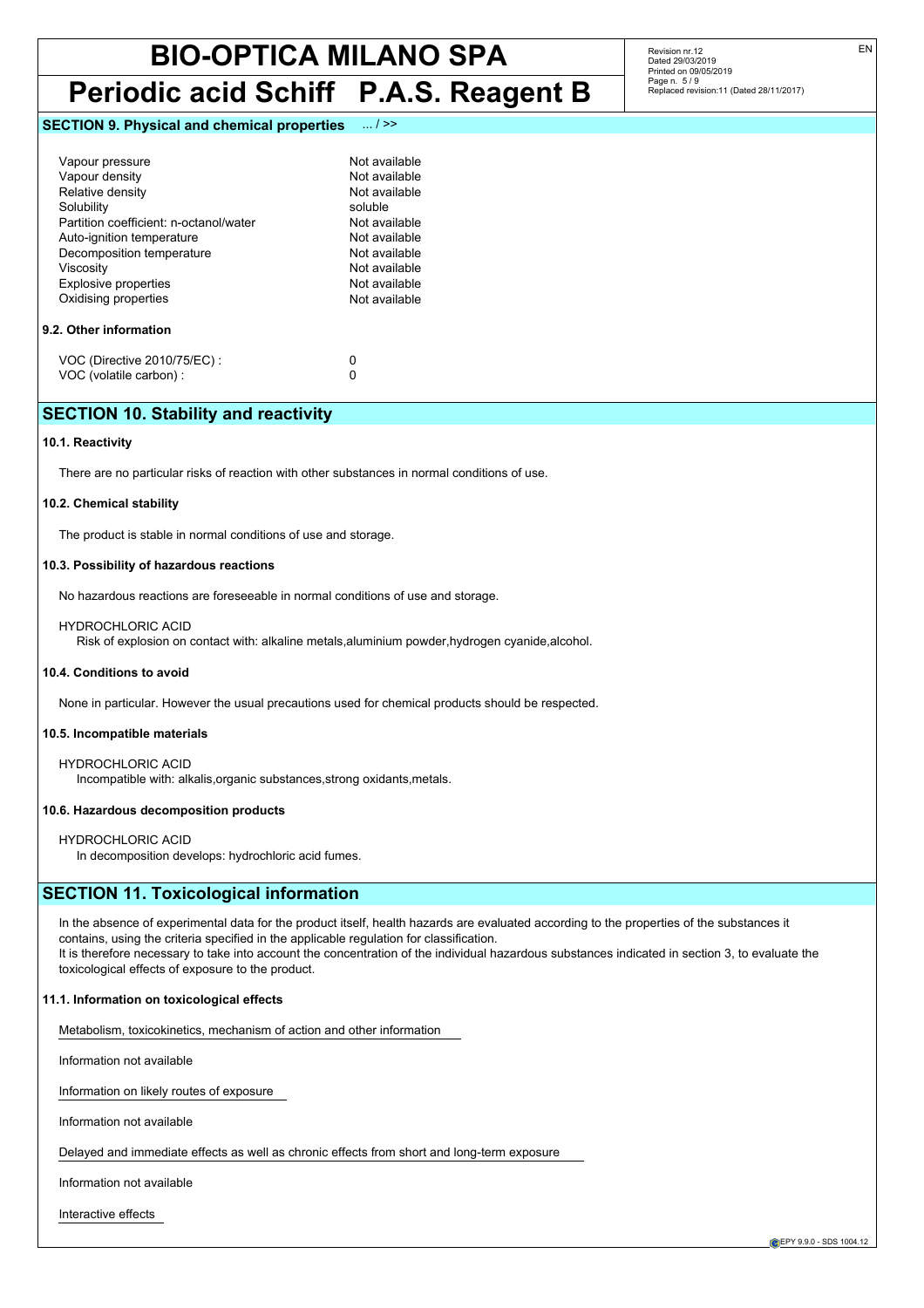## **BIO-OPTICA MILANO SPA Periodic acid Schiff P.A.S. Reagent B**

#### **SECTION 11. Toxicological information** ... / >>

Information not available

### ACUTE TOXICITY

LC50 (Inhalation) of the mixture: Not classified (no significant component) LD50 (Oral) of the mixture:  $\blacksquare$ <br>LD50 (Dermal) of the mixture:  $\blacksquare$  Not classified (no significant component)

Pararosaniline LD50 (Oral) 5000 mg/kg

Not classified (no significant component)

Potassium metabisulphite LD50 (Oral) 2300 mg/kg rat

SKIN CORROSION / IRRITATION

Does not meet the classification criteria for this hazard class

SERIOUS EYE DAMAGE / IRRITATION

Causes serious eye irritation

RESPIRATORY OR SKIN SENSITISATION

Does not meet the classification criteria for this hazard class

GERM CELL MUTAGENICITY

Does not meet the classification criteria for this hazard class

CARCINOGENICITY

May cause cancer

REPRODUCTIVE TOXICITY

Does not meet the classification criteria for this hazard class

STOT - SINGLE EXPOSURE

Does not meet the classification criteria for this hazard class

STOT - REPEATED EXPOSURE

Does not meet the classification criteria for this hazard class

ASPIRATION HAZARD

Does not meet the classification criteria for this hazard class

## **SECTION 12. Ecological information**

Use this product according to good working practices. Avoid littering. Inform the competent authorities, should the product reach waterways or contaminate soil or vegetation.

#### **12.1. Toxicity**

Potassium metabisulphite  $LC50 - for Fish$   $> 460$  mg/l/96h

#### **12.2. Persistence and degradability**

HYDROCHLORIC ACID Solubility in water  $> 10000$  mg/l Degradability: information not available

Revision nr.12 Dated 29/03/2019 Printed on 09/05/2019 Page n. 6/9 Replaced revision:11 (Dated 28/11/2017)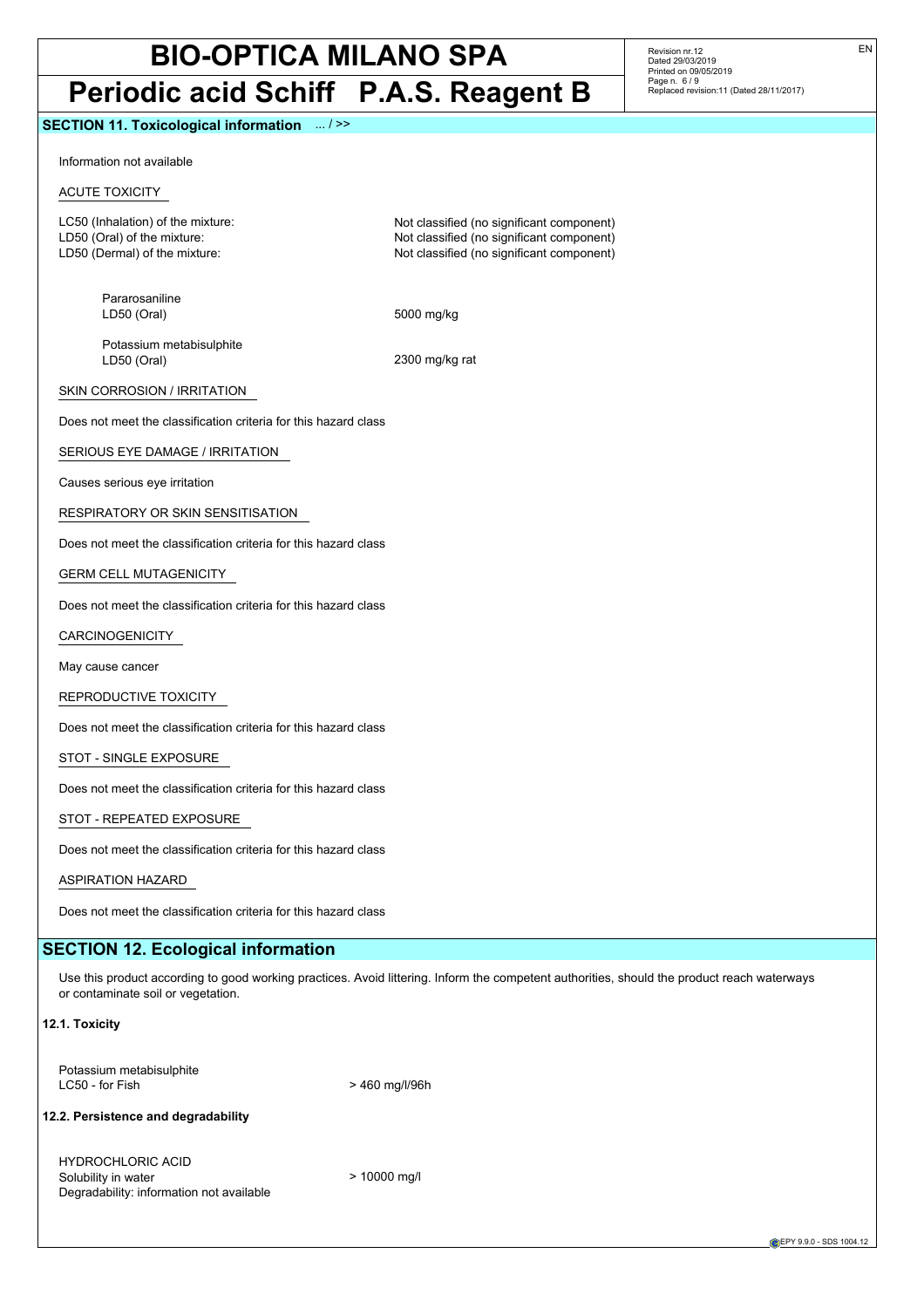## **Periodic acid Schiff P.A.S. Reagent B**

Revision nr.12 Dated 29/03/2019 Printed on 09/05/2019 Page n. 7 / 9 Replaced revision:11 (Dated 28/11/2017)

**SECTION 12. Ecological information** ... / >>

#### **12.3. Bioaccumulative potential**

Information not available

**12.4. Mobility in soil**

Information not available

### **12.5. Results of PBT and vPvB assessment**

On the basis of available data, the product does not contain any PBT or vPvB in percentage greater than 0,1%.

#### **12.6. Other adverse effects**

Information not available

## **SECTION 13. Disposal considerations**

#### **13.1. Waste treatment methods**

Reuse, when possible. Product residues should be considered special hazardous waste. The hazard level of waste containing this product should be evaluated according to applicable regulations.

Disposal must be performed through an authorised waste management firm, in compliance with national and local regulations.

Waste transportation may be subject to ADR restrictions.

CONTAMINATED PACKAGING

Contaminated packaging must be recovered or disposed of in compliance with national waste management regulations.

### **SECTION 14. Transport information**

#### **14.1. UN number**

ADR / RID, IMDG, IATA: 1789

#### **14.2. UN proper shipping name**

| ADR/RID:          | <b>HYDROCHLORIC ACID</b> |
|-------------------|--------------------------|
| IMDG <sup>.</sup> | <b>HYDROCHLORIC ACID</b> |
| IATA:             | <b>HYDROCHLORIC ACID</b> |

#### **14.3. Transport hazard class(es)**

| ADR / RID: | Class: 8 | Label: 8 |
|------------|----------|----------|
| IMDG:      | Class: 8 | Label: 8 |
| IATA:      | Class: 8 | Label: 8 |



#### **14.4. Packing group**

ADR / RID, IMDG, IATA: III

#### **14.5. Environmental hazards**

| NO |
|----|
| NO |
| NΟ |
|    |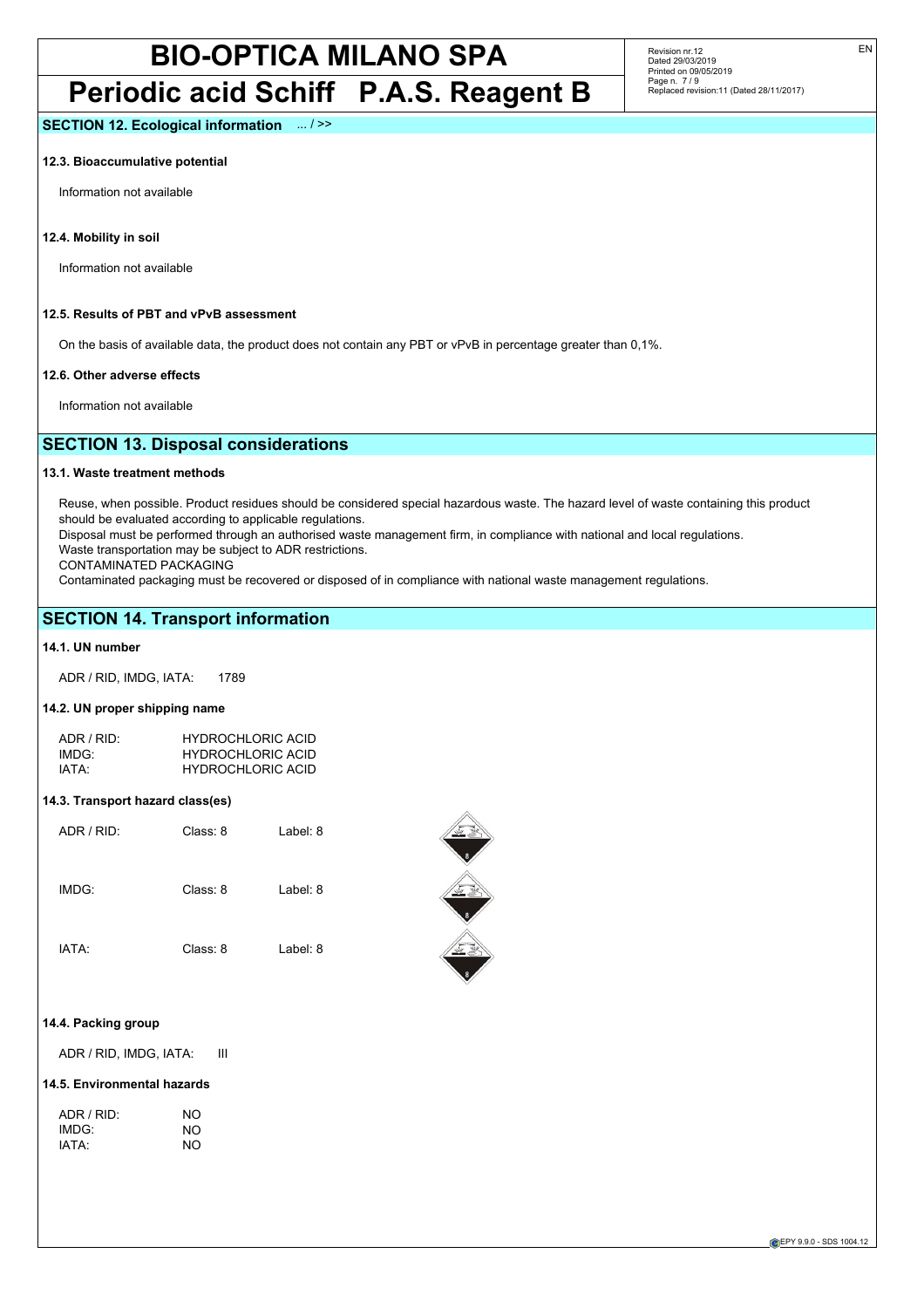## **Periodic acid Schiff P.A.S. Reagent B**

#### **SECTION 14. Transport information** ... / >>

#### **14.6. Special precautions for user**

Special Provision: -<br>EMS: F-A, S-B IMDG: EMS: F-A, S-B Limited Quantities: 5 L IATA: Cargo: Maximum quantity: 60 L Packaging instructions: 856 Special Instructions: A3, A803

ADR / RID: HIN - Kemler: 80 Limited Quantities: 5 L Tunnel restriction code: (E)

Replaced revision:11 (Dated 28/11/2017)

Revision nr.12 Dated 29/03/2019 Printed on 09/05/2019 Page n. 8/9

Pass.: Maximum quantity: 5 L Packaging instructions: 852

#### **14.7. Transport in bulk according to Annex II of Marpol and the IBC Code**

Information not relevant

## **SECTION 15. Regulatory information**

|  | 15.1. Safety, health and environmental regulations/legislation specific for the substance or mixture |
|--|------------------------------------------------------------------------------------------------------|
|--|------------------------------------------------------------------------------------------------------|

Seveso Category - Directive 2012/18/EC: None

Restrictions relating to the product or contained substances pursuant to Annex XVII to EC Regulation 1907/2006

Product Point 3

Substances in Candidate List (Art. 59 REACH)

On the basis of available data, the product does not contain any SVHC in percentage greater than 0,1%.

Substances subject to authorisation (Annex XIV REACH)

**None** 

Substances subject to exportation reporting pursuant to (EC) Reg. 649/2012:

**None** 

Substances subject to the Rotterdam Convention: None

Substances subject to the Stockholm Convention: **None** 

Healthcare controls

Workers exposed to this health-dangerous chemical agent must undergo sanitary checks carried out in compliance with 2004/37/EC directive.

### **15.2. Chemical safety assessment**

No chemical safety assessment has been processed for the mixture and the substances it contains.

## **SECTION 16. Other information**

Text of hazard (H) indications mentioned in section 2-3 of the sheet:

| Met. Corr. 1     | Substance or mixture corrosive to metals, category 1         |
|------------------|--------------------------------------------------------------|
| Carc. 1B         | Carcinogenicity, category 1B                                 |
| Skin Corr. 1B    | Skin corrosion, category 1B                                  |
| Eye Dam. 1       | Serious eye damage, category 1                               |
| Eye Irrit. 2     | Eye irritation, category 2                                   |
| STOT SE3         | Specific target organ toxicity - single exposure, category 3 |
| H <sub>290</sub> | May be corrosive to metals.                                  |
| H350             | May cause cancer.                                            |
| H314             | Causes severe skin burns and eye damage.                     |
| H318             | Causes serious eye damage.                                   |
| H319             | Causes serious eye irritation.                               |
| H335             | May cause respiratory irritation.                            |
| <b>EUH031</b>    | Contact with acids liberates toxic gas.                      |

LEGEND:

- ADR: European Agreement concerning the carriage of Dangerous goods by Road

- CAS NUMBER: Chemical Abstract Service Number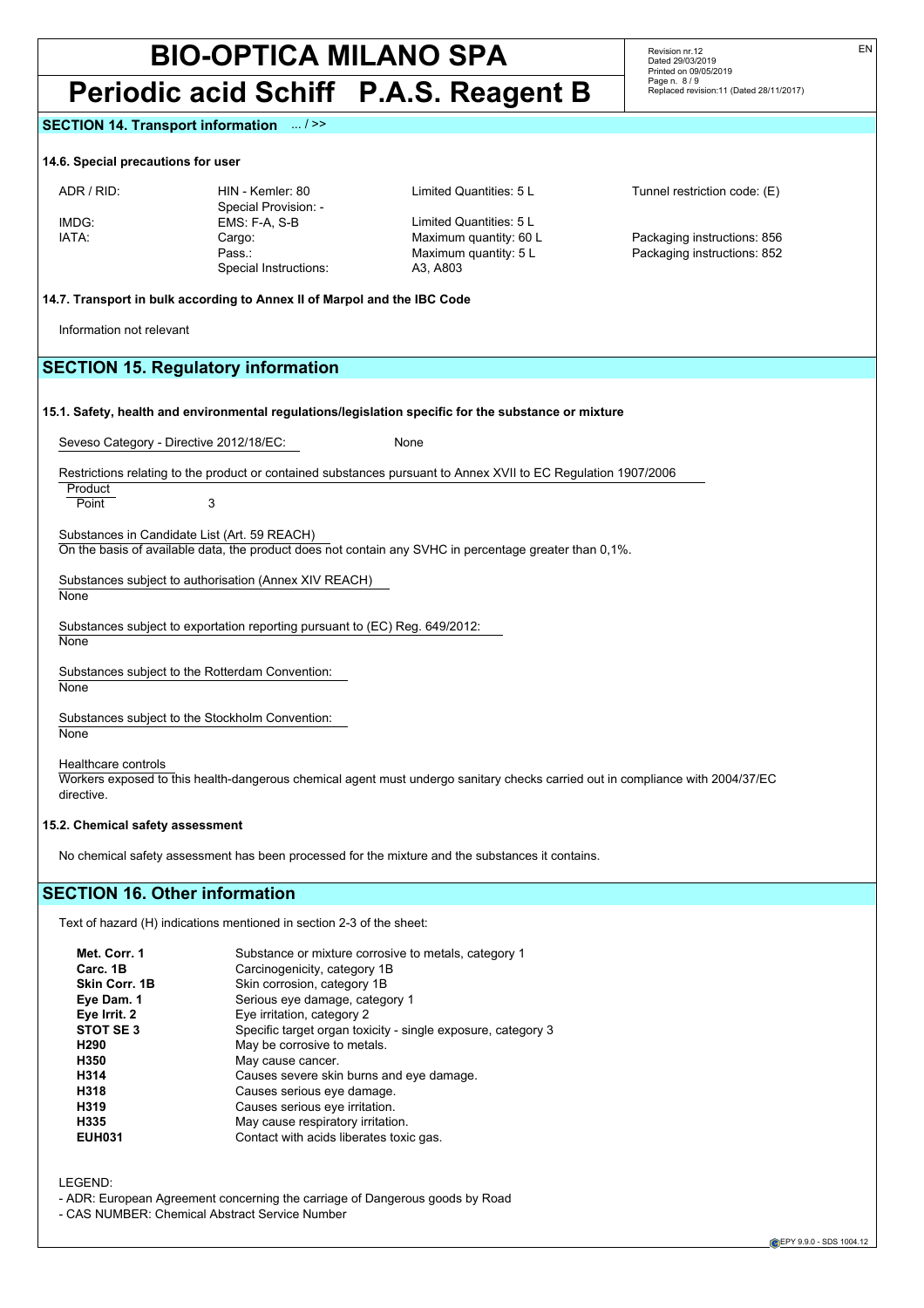## **Periodic acid Schiff P.A.S. Reagent B**

Revision nr.12 Dated 29/03/2019 Printed on 09/05/2019 Page n. 9/9 Replaced revision:11 (Dated 28/11/2017)

## **SECTION 16. Other information** ... / >>

- CE50: Effective concentration (required to induce a 50% effect)- CE NUMBER: Identifier in ESIS (European archive of existing substances)

- CLP: EC Regulation 1272/2008
- DNEL: Derived No Effect Level
- EmS: Emergency Schedule
- GHS: Globally Harmonized System of classification and labeling of chemicals
- IATA DGR: International Air Transport Association Dangerous Goods Regulation
- IC50: Immobilization Concentration 50%
- IMDG: International Maritime Code for dangerous goods
- IMO: International Maritime Organization
- INDEX NUMBER: Identifier in Annex VI of CLP
- LC50: Lethal Concentration 50%
- LD50: Lethal dose 50%
- OEL: Occupational Exposure Level
- PBT: Persistent bioaccumulative and toxic as REACH Regulation
- PEC: Predicted environmental Concentration
- PEL: Predicted exposure level
- PNEC: Predicted no effect concentration
- REACH: EC Regulation 1907/2006
- RID: Regulation concerning the international transport of dangerous goods by train
- TLV: Threshold Limit Value
- TLV CEILING: Concentration that should not be exceeded during any time of occupational exposure.
- TWA STEL: Short-term exposure limit
- TWA: Time-weighted average exposure limit
- VOC: Volatile organic Compounds
- vPvB: Very Persistent and very Bioaccumulative as for REACH Regulation
- WGK: Water hazard classes (German).

#### GENERAL BIBLIOGRAPHY

- 1. Regulation (EC) 1907/2006 (REACH) of the European Parliament
- 2. Regulation (EC) 1272/2008 (CLP) of the European Parliament
- 3. Regulation (EU) 790/2009 (I Atp. CLP) of the European Parliament
- 4. Regulation (EU) 2015/830 of the European Parliament
- 5. Regulation (EU) 286/2011 (II Atp. CLP) of the European Parliament
- 6. Regulation (EU) 618/2012 (III Atp. CLP) of the European Parliament
- 7. Regulation (EU) 487/2013 (IV Atp. CLP) of the European Parliament
- 8. Regulation (EU) 944/2013 (V Atp. CLP) of the European Parliament
- 9. Regulation (EU) 605/2014 (VI Atp. CLP) of the European Parliament
- 10. Regulation (EU) 2015/1221 (VII Atp. CLP) of the European Parliament
- 11. Regulation (EU) 2016/918 (VIII Atp. CLP) of the European Parliament
- 12. Regulation (EU) 2016/1179 (IX Atp. CLP)
- 13. Regulation (EU) 2017/776 (X Atp. CLP)
- The Merck Index. 10th Edition
- Handling Chemical Safety
- INRS Fiche Toxicologique (toxicological sheet)
- Patty Industrial Hygiene and Toxicology
- N.I. Sax Dangerous properties of Industrial Materials-7, 1989 Edition
- IFA GESTIS website
- ECHA website

- Database of SDS models for chemicals - Ministry of Health and ISS (Istituto Superiore di Sanità) - Italy

Note for users:

The information contained in the present sheet are based on our own knowledge on the date of the last version. Users must verify the suitability and thoroughness of provided information according to each specific use of the product.

This document must not be regarded as a guarantee on any specific product property.

The use of this product is not subject to our direct control; therefore, users must, under their own responsibility, comply with the current health and safety laws and regulations. The producer is relieved from any liability arising from improper uses. Provide appointed staff with adequate training on how to use chemical products.

Changes to previous review: The following sections were modified: 01 / 02 / 03 / 08 / 11 / 12 / 13 / 16. Changed TLVs in section 8.1 for following countries: POL,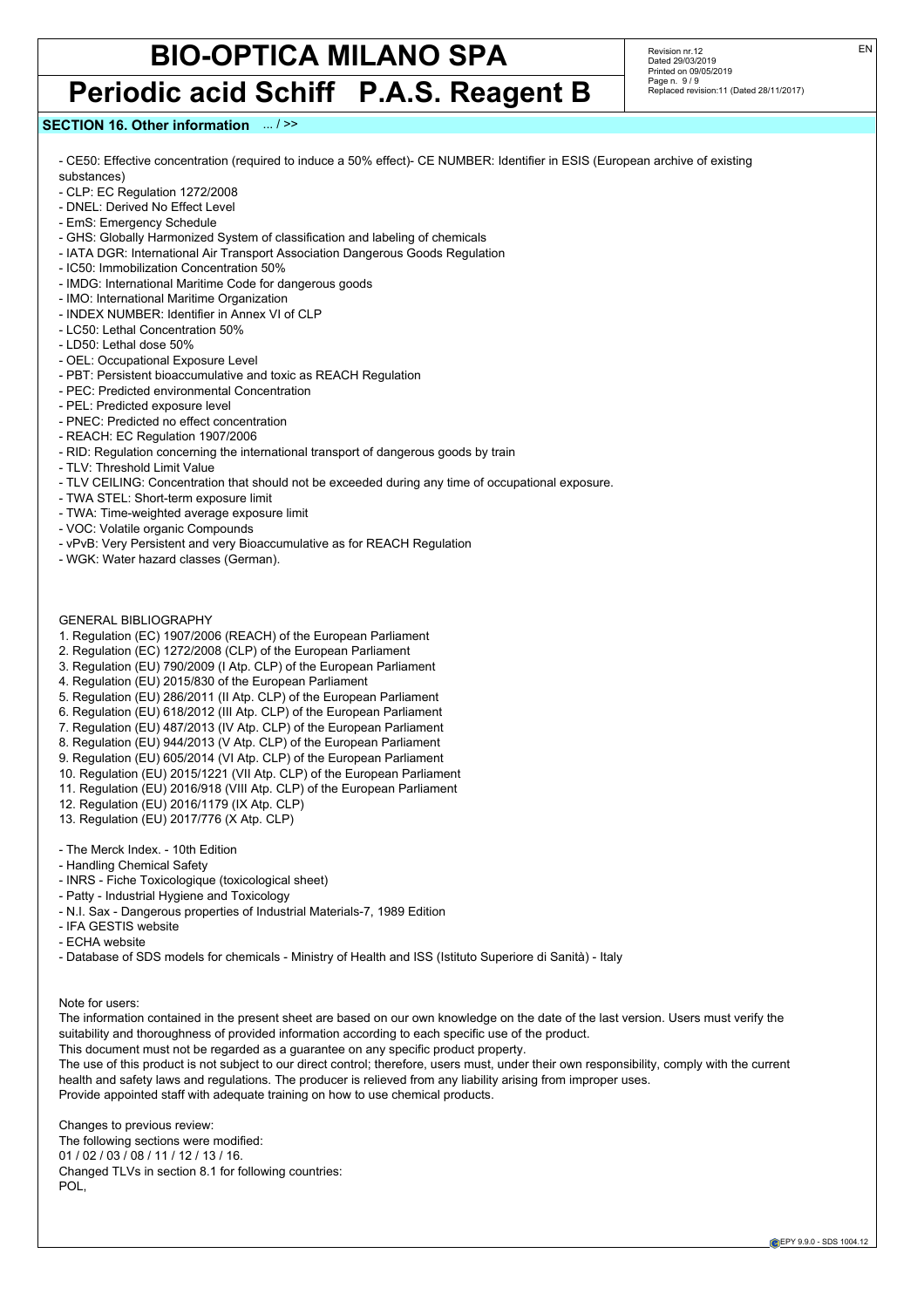**Periodic acid Schiff P.A.S. Reagent C**

Revision nr.6 Dated 29/03/2019 Printed on 09/05/2019 Page n. 1 / 8 Replaced revision:5 (Dated 12/10/2017)

| <b>Information Sheet</b>                                                                                                                                    |                                                                                                                                                                                              |  |  |  |
|-------------------------------------------------------------------------------------------------------------------------------------------------------------|----------------------------------------------------------------------------------------------------------------------------------------------------------------------------------------------|--|--|--|
|                                                                                                                                                             | SECTION 1. Identification of the substance/mixture and of the company/undertaking                                                                                                            |  |  |  |
| 1.1. Product identifier                                                                                                                                     |                                                                                                                                                                                              |  |  |  |
| Code:<br>Product name<br>EC number<br>CAS number<br>1.2. Relevant identified uses of the substance or mixture and uses advised against                      | 04-130802.C<br>Periodic acid Schiff P.A.S. Reagent C<br>240-795-3<br>16731-55-8                                                                                                              |  |  |  |
| Intended use                                                                                                                                                | In vitro medical-diagnostic disposable. Reagent for microscopy.                                                                                                                              |  |  |  |
| 1.3. Details of the supplier of the safety data sheet                                                                                                       |                                                                                                                                                                                              |  |  |  |
| Name<br>Full address<br>District and Country<br>e-mail address of the competent person<br>responsible for the Safety Data Sheet<br>Product distribution by: | <b>BIO-OPTICA MILANO SPA</b><br>via San Faustino, 58<br>20134 Milano<br>(MI)<br>Italia<br>0039 02 2127131<br>Tel.<br>0039 02 2153000<br>Fax<br>info@bio-stain.it<br>Bio-Optica Milano S.p.a. |  |  |  |
| 1.4. Emergency telephone number                                                                                                                             |                                                                                                                                                                                              |  |  |  |
| For urgent inquiries refer to                                                                                                                               | Please contact the nearest Tossicology and Antivenin Center                                                                                                                                  |  |  |  |
| <b>SECTION 2. Hazards identification</b>                                                                                                                    |                                                                                                                                                                                              |  |  |  |
| 2.1. Classification of the substance or mixture                                                                                                             |                                                                                                                                                                                              |  |  |  |
| amendments and supplements).                                                                                                                                | The product is not classified as hazardous pursuant to the provisions set forth in EC Regulation 1272/2008 (CLP) (and subsequent                                                             |  |  |  |
| Hazard classification and indication:                                                                                                                       |                                                                                                                                                                                              |  |  |  |
| 2.2. Label elements                                                                                                                                         |                                                                                                                                                                                              |  |  |  |
| Hazard pictograms:                                                                                                                                          |                                                                                                                                                                                              |  |  |  |
| Signal words:                                                                                                                                               |                                                                                                                                                                                              |  |  |  |
| Hazard statements:                                                                                                                                          |                                                                                                                                                                                              |  |  |  |
| Precautionary statements:                                                                                                                                   |                                                                                                                                                                                              |  |  |  |
| 2.3. Other hazards                                                                                                                                          | This product is not subject to hazard labeling pursuant to EC Regulation 1272/2008 (CLP) and subsequent amendments and supplements.                                                          |  |  |  |

On the basis of available data, the product does not contain any PBT or vPvB in percentage greater than 0,1%.

## **SECTION 3. Composition/information on ingredients**

### **3.2. Mixtures**

The product does not contain substances classified as being hazardous to human health or the environment pursuant to the provisions Regulation (EU) 1272/2008 (CLP) (and subsequent amendments and supplements) in such quantities as to require the statement.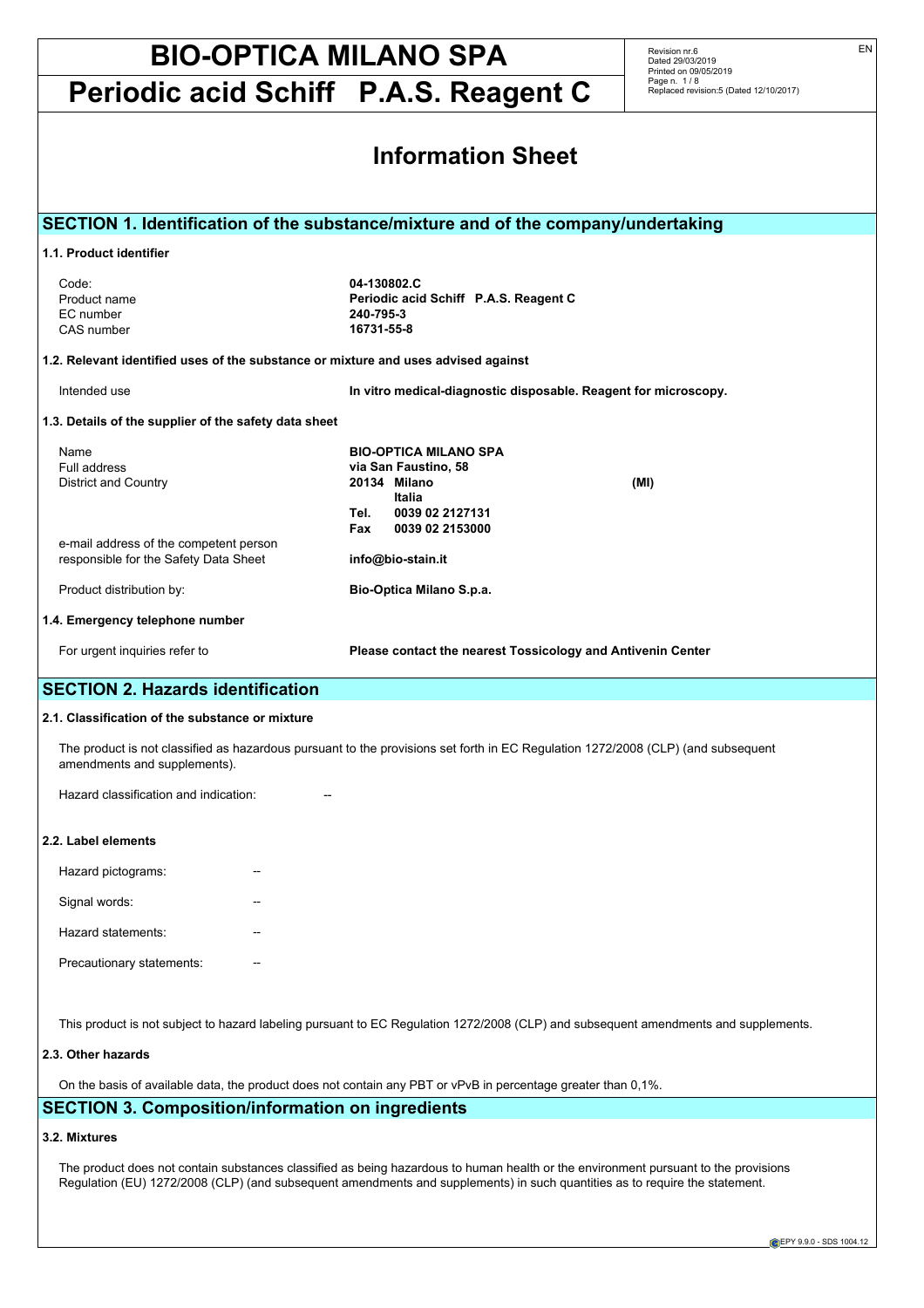## **Periodic acid Schiff P.A.S. Reagent C**

Revision nr.6 Dated 29/03/2019 Printed on 09/05/2019 Page n. 2 / 8 Replaced revision:5 (Dated 12/10/2017)

### **SECTION 4. First aid measures**

#### **4.1. Description of first aid measures**

Not specifically necessary. Observance of good industrial hygiene is recommended.

#### **4.2. Most important symptoms and effects, both acute and delayed**

Specific information on symptoms and effects caused by the product are unknown.

#### **4.3. Indication of any immediate medical attention and special treatment needed**

Information not available

## **SECTION 5. Firefighting measures**

#### **5.1. Extinguishing media**

SUITABLE EXTINGUISHING EQUIPMENT The extinguishing equipment should be of the conventional kind: carbon dioxide, foam, powder and water spray. UNSUITABLE EXTINGUISHING EQUIPMENT None in particular.

#### **5.2. Special hazards arising from the substance or mixture**

HAZARDS CAUSED BY EXPOSURE IN THE EVENT OF FIRE Do not breathe combustion products.

#### **5.3. Advice for firefighters**

#### GENERAL INFORMATION

Use jets of water to cool the containers to prevent product decomposition and the development of substances potentially hazardous for health. Always wear full fire prevention gear. Collect extinguishing water to prevent it from draining into the sewer system. Dispose of contaminated water used for extinction and the remains of the fire according to applicable regulations. SPECIAL PROTECTIVE EQUIPMENT FOR FIRE-FIGHTERS Normal fire fighting clothing i.e. fire kit (BS EN 469), gloves (BS EN 659) and boots (HO specification A29 and A30) in combination with

## **SECTION 6. Accidental release measures**

#### **6.1. Personal precautions, protective equipment and emergency procedures**

self-contained open circuit positive pressure compressed air breathing apparatus (BS EN 137).

Use breathing equipment if fumes or powders are released into the air. These indications apply for both processing staff and those involved in emergency procedures.

#### **6.2. Environmental precautions**

The product must not penetrate into the sewer system or come into contact with surface water or ground water.

#### **6.3. Methods and material for containment and cleaning up**

Confine using earth or inert material. Collect as much material as possible and eliminate the rest using jets of water. Contaminated material should be disposed of in compliance with the provisions set forth in point 13.

## **6.4. Reference to other sections**

Any information on personal protection and disposal is given in sections 8 and 13.

## **SECTION 7. Handling and storage**

#### **7.1. Precautions for safe handling**

Before handling the product, consult all the other sections of this material safety data sheet. Avoid leakage of the product into the environment. Do not eat, drink or smoke during use.

### **7.2. Conditions for safe storage, including any incompatibilities**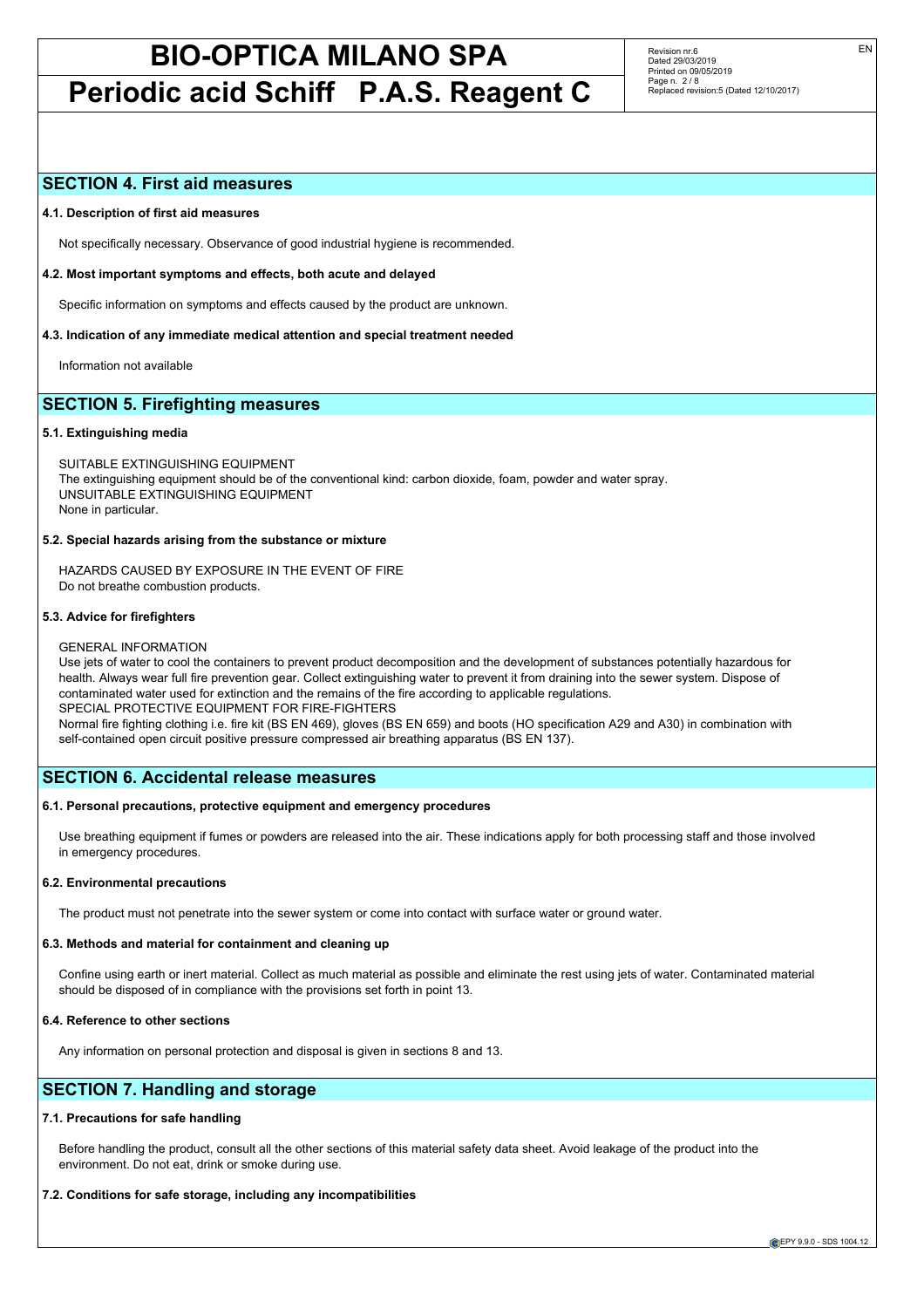## **Periodic acid Schiff P.A.S. Reagent C**

Revision nr.6 Dated 29/03/2019 Printed on 09/05/2019 Page n. 3 / 8 Replaced revision:5 (Dated 12/10/2017)

### **SECTION 7. Handling and storage** ... / >>

Keep the product in clearly labelled containers. Keep containers away from any incompatible materials, see section 10 for details.

#### **7.3. Specific end use(s)**

Information not available

## **SECTION 8. Exposure controls/personal protection**

#### **8.1. Control parameters**

Information not available

#### **8.2. Exposure controls**

Comply with the safety measures usually applied when handling chemical substances. HAND PROTECTION None required. SKIN PROTECTION None required. EYE PROTECTION None required. RESPIRATORY PROTECTION None required, unless indicated otherwise in the chemical risk assessment. ENVIRONMENTAL EXPOSURE CONTROLS The emissions generated by manufacturing processes, including those generated by ventilation equipment, should be checked to ensure compliance with environmental standards.

## **SECTION 9. Physical and chemical properties**

#### **9.1. Information on basic physical and chemical properties**

| <b>Properties</b>                      |        | Value          | Information |
|----------------------------------------|--------|----------------|-------------|
| Appearance                             |        | liquid         |             |
| Colour                                 |        | colourless     |             |
| Odour                                  |        | characteristic |             |
| Odour threshold                        |        | Not available  |             |
| pH                                     |        | Not available  |             |
| Melting point / freezing point         |        | Not available  |             |
| Initial boiling point                  |        | Not available  |             |
| Boiling range                          |        | Not available  |             |
| Flash point                            | $\geq$ | °C<br>60       |             |
| <b>Evaporation Rate</b>                |        | Not available  |             |
| Flammability of solids and gases       |        | Not available  |             |
| Lower inflammability limit             |        | Not available  |             |
| Upper inflammability limit             |        | Not available  |             |
| Lower explosive limit                  |        | Not available  |             |
| Upper explosive limit                  |        | Not available  |             |
| Vapour pressure                        |        | Not available  |             |
| Vapour density                         |        | Not available  |             |
| Relative density                       |        | Not available  |             |
| Solubility                             |        | soluble        |             |
| Partition coefficient: n-octanol/water |        | Not available  |             |
| Auto-ignition temperature              |        | Not available  |             |
| Decomposition temperature              |        | Not available  |             |
| Viscosity                              |        | Not available  |             |
| <b>Explosive properties</b>            |        | Not available  |             |
| Oxidising properties                   |        | Not available  |             |
| 9.2. Other information                 |        |                |             |
| VOC (Directive 2010/75/EC) :           |        | 0              |             |

VOC (volatile carbon) : 0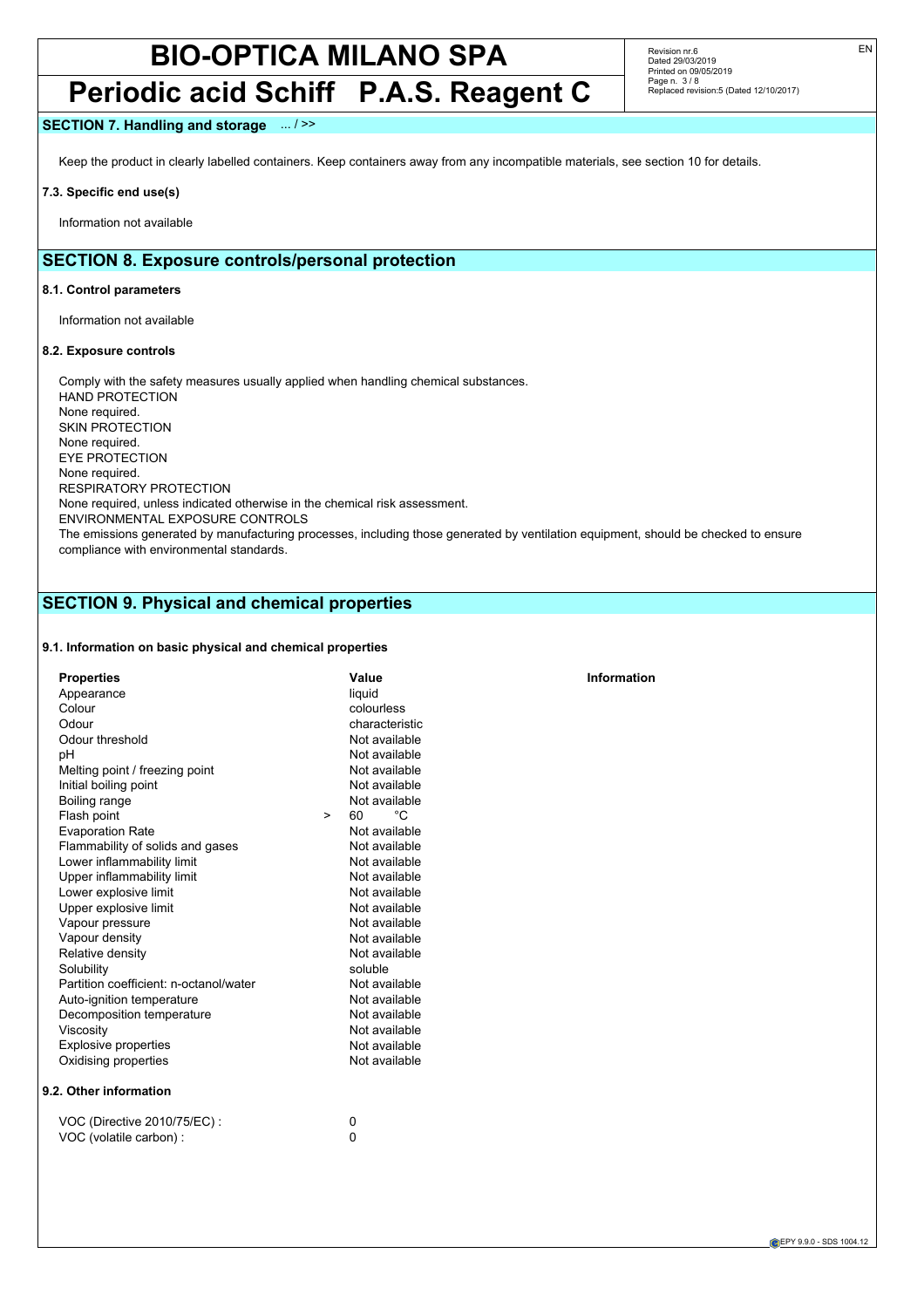## **Periodic acid Schiff P.A.S. Reagent C**

Revision nr.6 Dated 29/03/2019 Printed on 09/05/2019 Page n. 4 / 8 Replaced revision:5 (Dated 12/10/2017)

### **SECTION 10. Stability and reactivity**

#### **10.1. Reactivity**

There are no particular risks of reaction with other substances in normal conditions of use.

#### **10.2. Chemical stability**

The product is stable in normal conditions of use and storage.

#### **10.3. Possibility of hazardous reactions**

No hazardous reactions are foreseeable in normal conditions of use and storage.

#### **10.4. Conditions to avoid**

None in particular. However the usual precautions used for chemical products should be respected.

#### **10.5. Incompatible materials**

Information not available

#### **10.6. Hazardous decomposition products**

Information not available

## **SECTION 11. Toxicological information**

According to currently available data, this product has not yet produced health damages. Anyway, it must be handled according to good industrial practices.

#### **11.1. Information on toxicological effects**

Metabolism, toxicokinetics, mechanism of action and other information

Information not available

Information on likely routes of exposure

Information not available

Delayed and immediate effects as well as chronic effects from short and long-term exposure

Information not available

Interactive effects

Information not available

#### ACUTE TOXICITY

LC50 (Inhalation) of the mixture: Not classified (no significant component)

LD50 (Oral) of the mixture: Not classified (no significant component) LD50 (Dermal) of the mixture: Not classified (no significant component)

#### SKIN CORROSION / IRRITATION

Does not meet the classification criteria for this hazard class

SERIOUS EYE DAMAGE / IRRITATION

Does not meet the classification criteria for this hazard class

RESPIRATORY OR SKIN SENSITISATION

Does not meet the classification criteria for this hazard class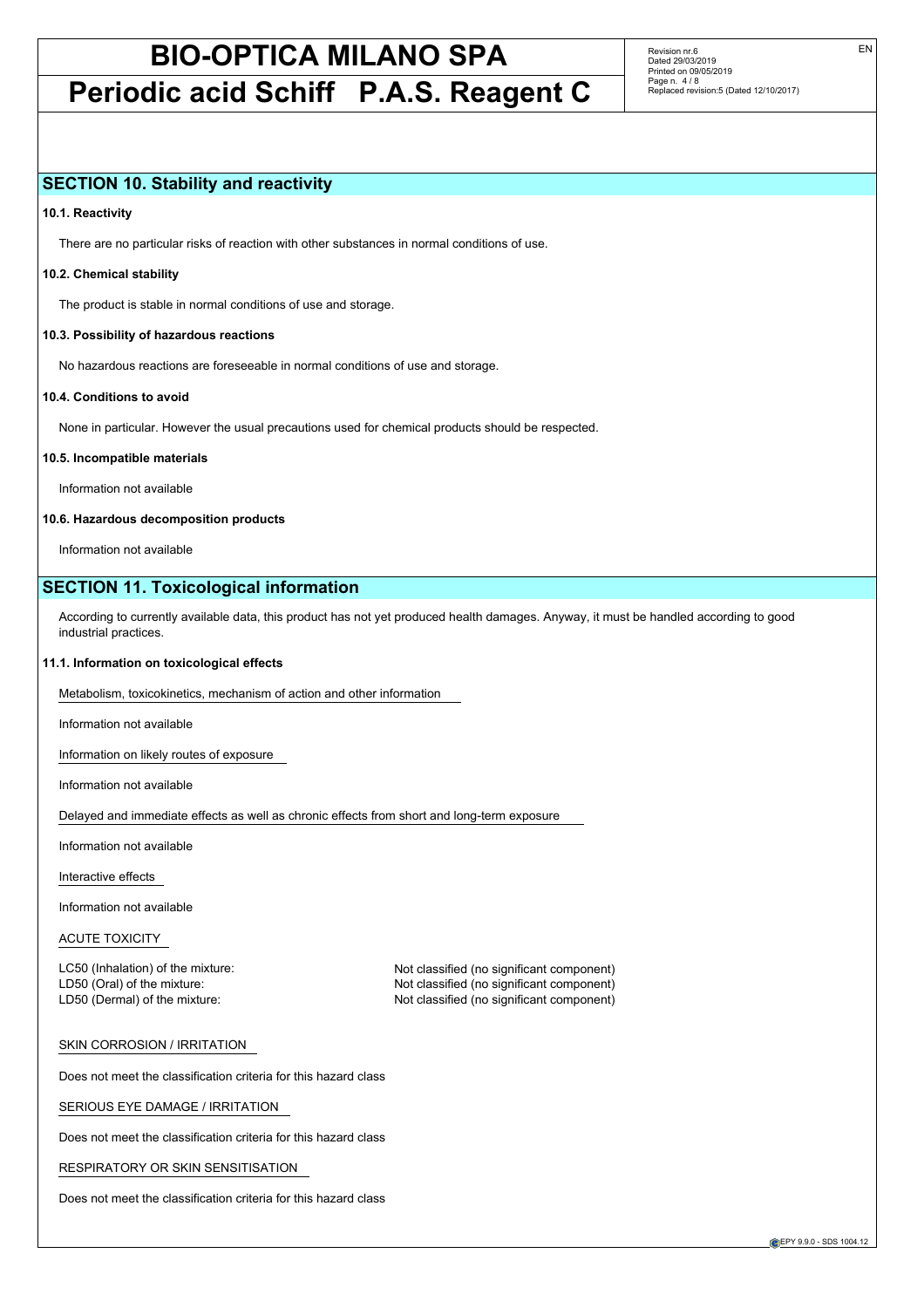## **Periodic acid Schiff P.A.S. Reagent C**

Revision nr.6 Dated 29/03/2019 Printed on 09/05/2019 Page n. 5 / 8 Replaced revision:5 (Dated 12/10/2017)

**SECTION 11. Toxicological information** ... / >>

GERM CELL MUTAGENICITY

Does not meet the classification criteria for this hazard class

CARCINOGENICITY

Does not meet the classification criteria for this hazard class

REPRODUCTIVE TOXICITY

Does not meet the classification criteria for this hazard class

STOT - SINGLE EXPOSURE

Does not meet the classification criteria for this hazard class

STOT - REPEATED EXPOSURE

Does not meet the classification criteria for this hazard class

ASPIRATION HAZARD

Does not meet the classification criteria for this hazard class

## **SECTION 12. Ecological information**

Use this product according to good working practices. Avoid littering. Inform the competent authorities, should the product reach waterways or contaminate soil or vegetation.

#### **12.1. Toxicity**

Information not available

#### **12.2. Persistence and degradability**

Information not available

#### **12.3. Bioaccumulative potential**

Information not available

#### **12.4. Mobility in soil**

Information not available

#### **12.5. Results of PBT and vPvB assessment**

On the basis of available data, the product does not contain any PBT or vPvB in percentage greater than 0,1%.

#### **12.6. Other adverse effects**

Information not available

## **SECTION 13. Disposal considerations**

#### **13.1. Waste treatment methods**

Reuse, when possible. Neat product residues should be considered special non-hazardous waste. Disposal must be performed through an authorised waste management firm, in compliance with national and local regulations. CONTAMINATED PACKAGING Contaminated packaging must be recovered or disposed of in compliance with national waste management regulations.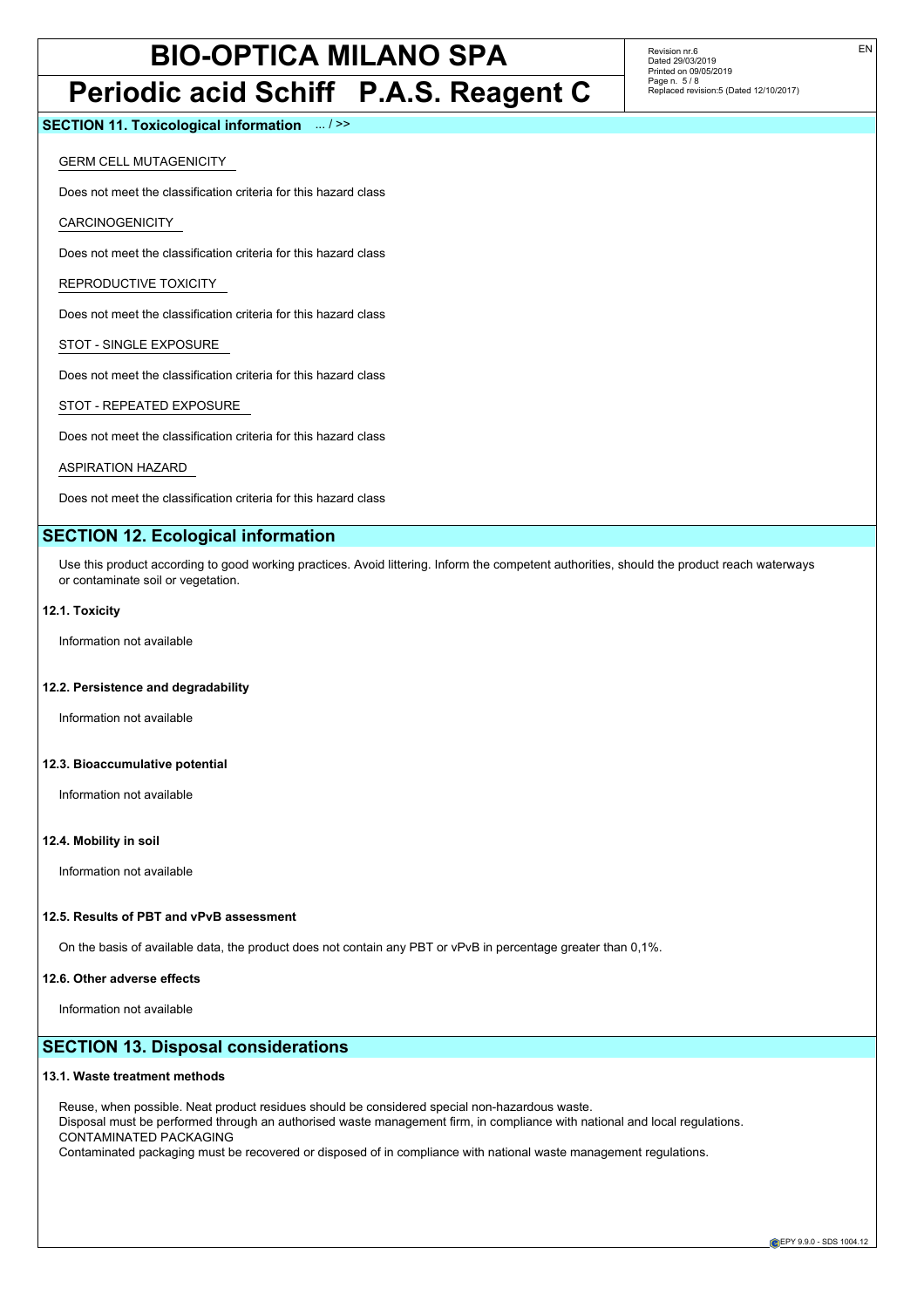## **Periodic acid Schiff P.A.S. Reagent C**

Revision nr.6 Dated 29/03/2019 Printed on 09/05/2019 Page n. 6/8 Replaced revision:5 (Dated 12/10/2017)

### **SECTION 14. Transport information**

The product is not dangerous under current provisions of the Code of International Carriage of Dangerous Goods by Road (ADR) and by Rail (RID), of the International Maritime Dangerous Goods Code (IMDG), and of the International Air Transport Association (IATA) regulations.

#### **14.1. UN number**

Not applicable

**14.2. UN proper shipping name**

Not applicable

**14.3. Transport hazard class(es)**

Not applicable

#### **14.4. Packing group**

Not applicable

#### **14.5. Environmental hazards**

Not applicable

#### **14.6. Special precautions for user**

Not applicable

#### **14.7. Transport in bulk according to Annex II of Marpol and the IBC Code**

Information not relevant

## **SECTION 15. Regulatory information**

#### **15.1. Safety, health and environmental regulations/legislation specific for the substance or mixture**

Seveso Category - Directive 2012/18/EC: None

Restrictions relating to the product or contained substances pursuant to Annex XVII to EC Regulation 1907/2006 **None** 

Substances in Candidate List (Art. 59 REACH)

On the basis of available data, the product does not contain any SVHC in percentage greater than 0,1%.

Substances subject to authorisation (Annex XIV REACH) **None** 

Substances subject to exportation reporting pursuant to (EC) Reg. 649/2012:

**None** 

Substances subject to the Rotterdam Convention: **None** 

Substances subject to the Stockholm Convention: **None** 

Healthcare controls Information not available

#### **15.2. Chemical safety assessment**

No chemical safety assessment has been processed for the mixture and the substances it contains.

EPY 9.9.0 - SDS 1004.12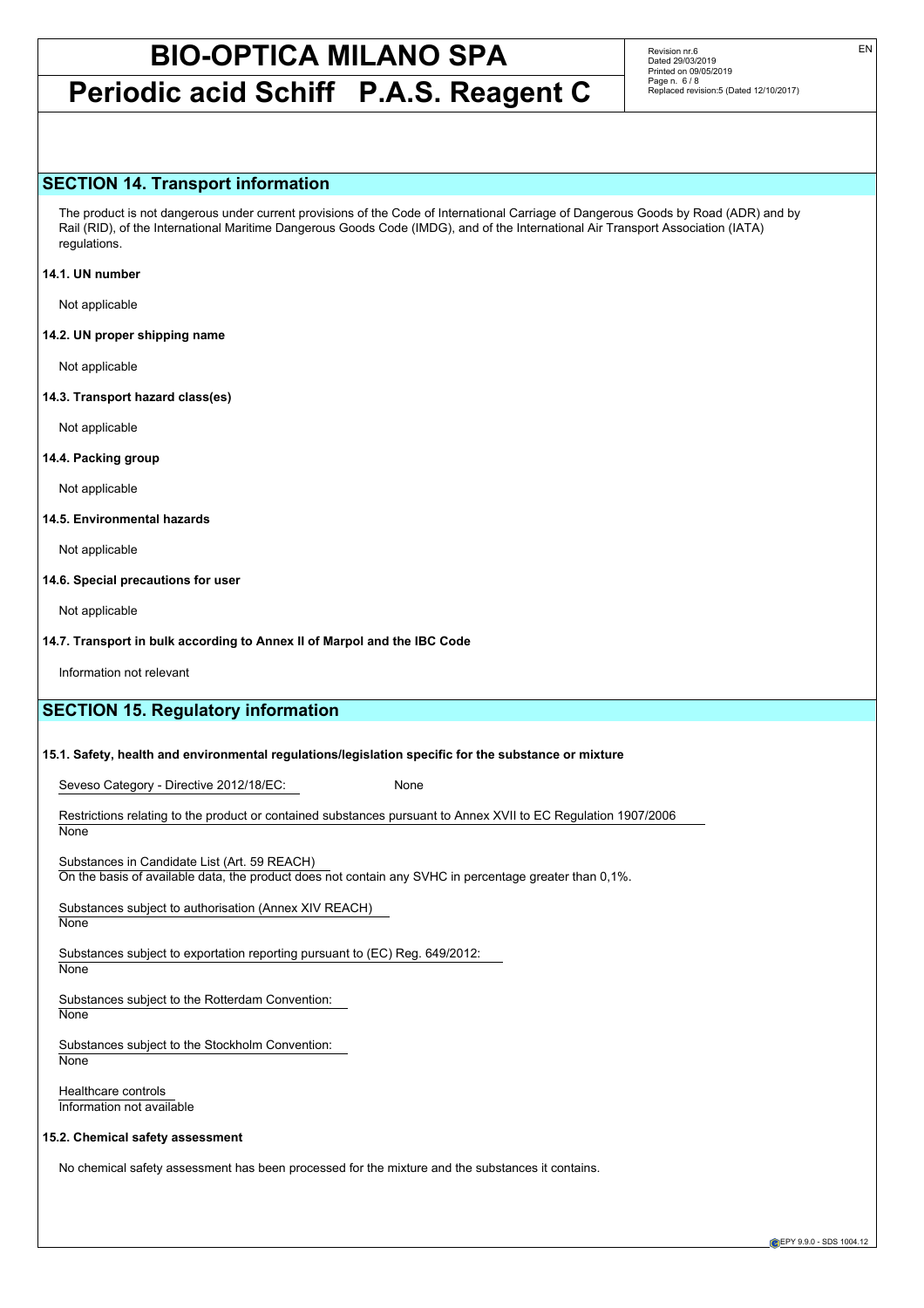## **Periodic acid Schiff P.A.S. Reagent C**

Revision nr.6 Dated 29/03/2019 Printed on 09/05/2019 Page n. 7 / 8 Replaced revision:5 (Dated 12/10/2017)

## **SECTION 16. Other information**

LEGEND:

- ADR: European Agreement concerning the carriage of Dangerous goods by Road
- CAS NUMBER: Chemical Abstract Service Number
- CE50: Effective concentration (required to induce a 50% effect)
- CE NUMBER: Identifier in ESIS (European archive of existing substances)
- CLP: EC Regulation 1272/2008
- DNEL: Derived No Effect Level
- EmS: Emergency Schedule
- GHS: Globally Harmonized System of classification and labeling of chemicals
- IATA DGR: International Air Transport Association Dangerous Goods Regulation
- IC50: Immobilization Concentration 50%
- IMDG: International Maritime Code for dangerous goods
- IMO: International Maritime Organization
- INDEX NUMBER: Identifier in Annex VI of CLP
- LC50: Lethal Concentration 50%
- LD50: Lethal dose 50%
- OEL: Occupational Exposure Level
- PBT: Persistent bioaccumulative and toxic as REACH Regulation
- PEC: Predicted environmental Concentration
- PEL: Predicted exposure level
- PNEC: Predicted no effect concentration
- REACH: EC Regulation 1907/2006
- RID: Regulation concerning the international transport of dangerous goods by train
- TLV: Threshold Limit Value
- TLV CEILING: Concentration that should not be exceeded during any time of occupational exposure.
- TWA STEL: Short-term exposure limit
- TWA: Time-weighted average exposure limit
- VOC: Volatile organic Compounds
- vPvB: Very Persistent and very Bioaccumulative as for REACH Regulation
- WGK: Water hazard classes (German).

#### GENERAL BIBLIOGRAPHY

- 1. Regulation (EC) 1907/2006 (REACH) of the European Parliament
- 2. Regulation (EC) 1272/2008 (CLP) of the European Parliament
- 3. Regulation (EU) 790/2009 (I Atp. CLP) of the European Parliament
- 4. Regulation (EU) 2015/830 of the European Parliament
- 5. Regulation (EU) 286/2011 (II Atp. CLP) of the European Parliament
- 6. Regulation (EU) 618/2012 (III Atp. CLP) of the European Parliament
- 7. Regulation (EU) 487/2013 (IV Atp. CLP) of the European Parliament
- 8. Regulation (EU) 944/2013 (V Atp. CLP) of the European Parliament
- 9. Regulation (EU) 605/2014 (VI Atp. CLP) of the European Parliament
- 10. Regulation (EU) 2015/1221 (VII Atp. CLP) of the European Parliament
- 11. Regulation (EU) 2016/918 (VIII Atp. CLP) of the European Parliament
- 12. Regulation (EU) 2016/1179 (IX Atp. CLP)
- 13. Regulation (EU) 2017/776 (X Atp. CLP)
- The Merck Index. 10th Edition
- Handling Chemical Safety
- INRS Fiche Toxicologique (toxicological sheet)
- Patty Industrial Hygiene and Toxicology
- N.I. Sax Dangerous properties of Industrial Materials-7, 1989 Edition
- IFA GESTIS website
- ECHA website
- Database of SDS models for chemicals Ministry of Health and ISS (Istituto Superiore di Sanità) Italy

#### Note for users:

The information contained in the present sheet are based on our own knowledge on the date of the last version. Users must verify the suitability and thoroughness of provided information according to each specific use of the product.

This document must not be regarded as a guarantee on any specific product property.

The use of this product is not subject to our direct control; therefore, users must, under their own responsibility, comply with the current health and safety laws and regulations. The producer is relieved from any liability arising from improper uses.

Provide appointed staff with adequate training on how to use chemical products.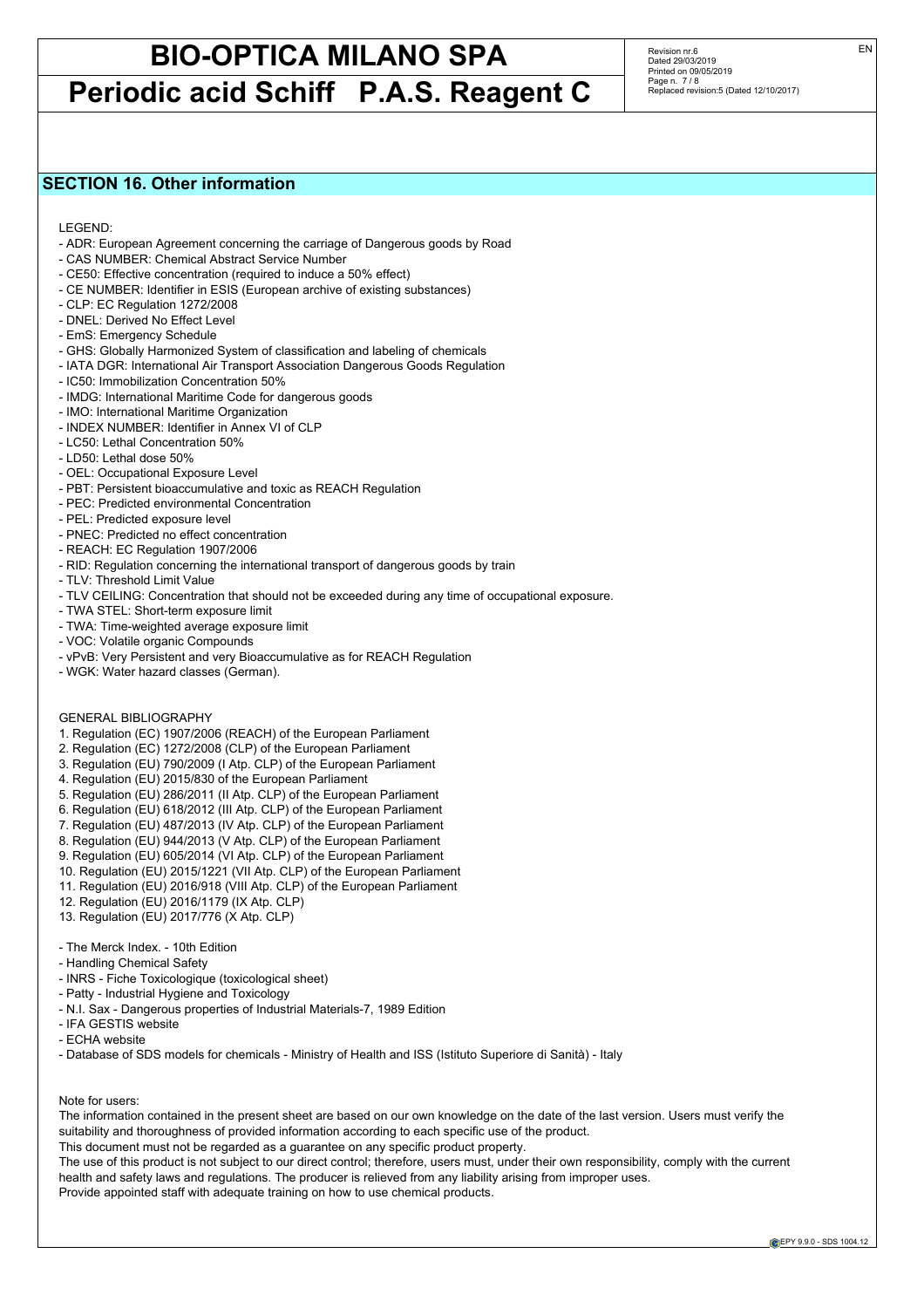# **BIO-OPTICA MILANO SPA Periodic acid Schiff P.A.S. Reagent C**

Revision nr.6<br>Dated 29/03/2019<br>Printed on 09/05/2019<br>Page n. 8 / 8<br>Replaced revision:5 (Dated 12/10/2017)

**SECTION 16. Other information** ... / >>

Changes to previous review: The following sections were modified: 01 / 03 / 04 / 06 / 07 / 11 / 15.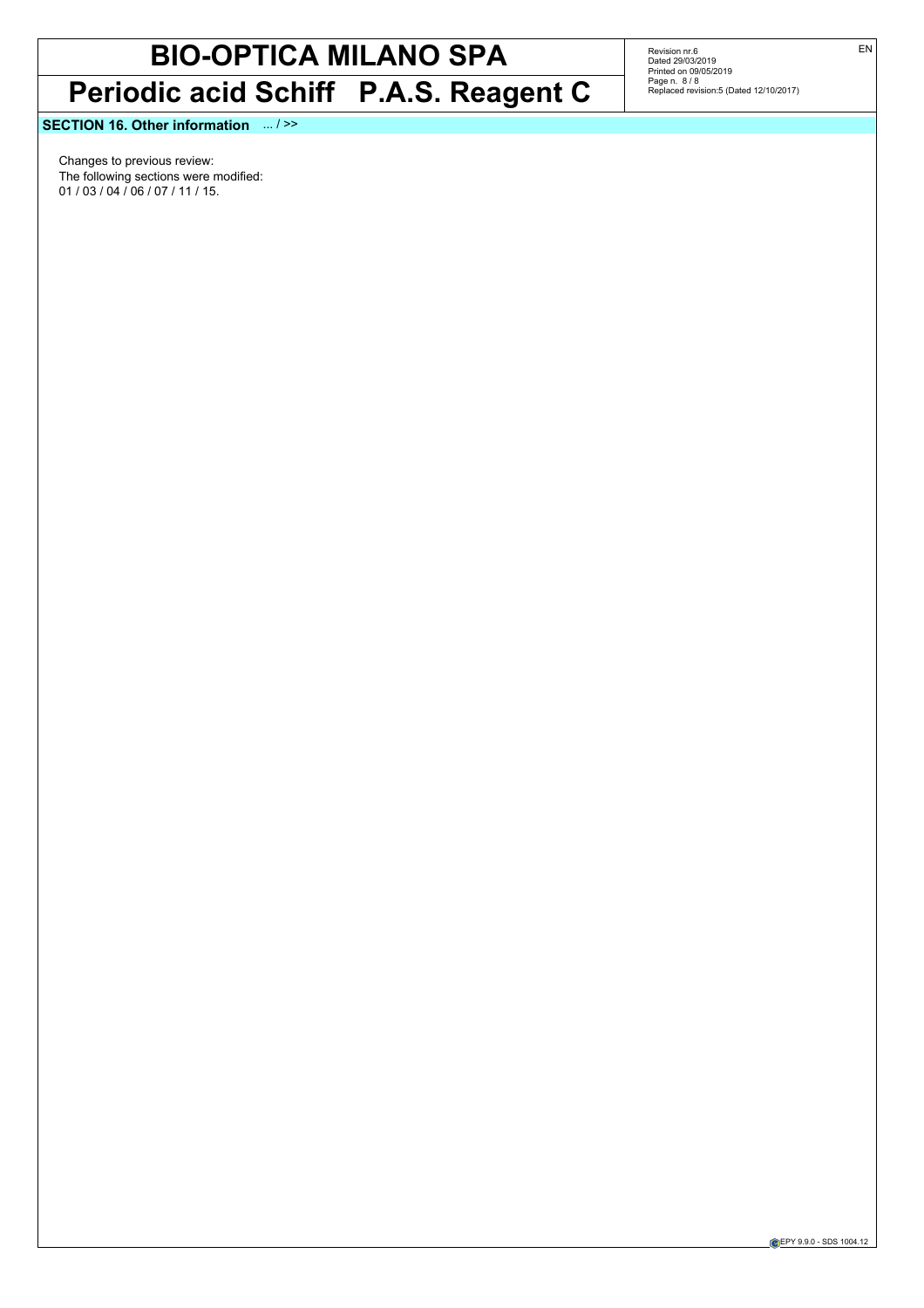**Periodic acid Schiff P.A.S. Reagent D**

Revision nr.6 Dated 29/03/2019 Printed on 09/05/2019 Page n. 1 / 8 Replaced revision:5 (Dated 12/10/2017)

|                                                                                                                                        | <b>Information Sheet</b>                                                                                                                    |
|----------------------------------------------------------------------------------------------------------------------------------------|---------------------------------------------------------------------------------------------------------------------------------------------|
|                                                                                                                                        | SECTION 1. Identification of the substance/mixture and of the company/undertaking                                                           |
| 1.1. Product identifier                                                                                                                |                                                                                                                                             |
| Code:<br>Product name<br>EC number<br>CAS number<br>1.2. Relevant identified uses of the substance or mixture and uses advised against | 04-130802.D<br>Periodic acid Schiff P.A.S. Reagent D<br>240-795-3<br>16731-55-8                                                             |
| Intended use                                                                                                                           | In vitro medical-diagnostic disposable. Reagent for microscopy.                                                                             |
|                                                                                                                                        |                                                                                                                                             |
| 1.3. Details of the supplier of the safety data sheet<br>Name<br>Full address<br><b>District and Country</b>                           | <b>BIO-OPTICA MILANO SPA</b><br>via San Faustino, 58<br>20134 Milano<br>(MI)<br>Italia<br>0039 02 2127131<br>Tel.<br>Fax<br>0039 02 2153000 |
| e-mail address of the competent person<br>responsible for the Safety Data Sheet                                                        | info@bio-stain.it                                                                                                                           |
| Product distribution by:                                                                                                               | Bio-Optica Milano S.p.a.                                                                                                                    |
| 1.4. Emergency telephone number                                                                                                        |                                                                                                                                             |
| For urgent inquiries refer to                                                                                                          | Please contact the nearest Tossicology and Antivenin Center                                                                                 |
| <b>SECTION 2. Hazards identification</b>                                                                                               |                                                                                                                                             |
| 2.1. Classification of the substance or mixture                                                                                        |                                                                                                                                             |
| amendments and supplements).                                                                                                           | The product is not classified as hazardous pursuant to the provisions set forth in EC Regulation 1272/2008 (CLP) (and subsequent            |
| Hazard classification and indication:                                                                                                  |                                                                                                                                             |
| 2.2. Label elements                                                                                                                    |                                                                                                                                             |
| Hazard pictograms:                                                                                                                     |                                                                                                                                             |
| Signal words:                                                                                                                          |                                                                                                                                             |
| Hazard statements:                                                                                                                     |                                                                                                                                             |
| Precautionary statements:                                                                                                              |                                                                                                                                             |
|                                                                                                                                        | This product is not subject to hazard labeling pursuant to EC Regulation 1272/2008 (CLP) and subsequent amendments and supplements.         |
| 2.3. Other hazards                                                                                                                     |                                                                                                                                             |

On the basis of available data, the product does not contain any PBT or vPvB in percentage greater than 0,1%.

## **SECTION 3. Composition/information on ingredients**

### **3.2. Mixtures**

The product does not contain substances classified as being hazardous to human health or the environment pursuant to the provisions Regulation (EU) 1272/2008 (CLP) (and subsequent amendments and supplements) in such quantities as to require the statement.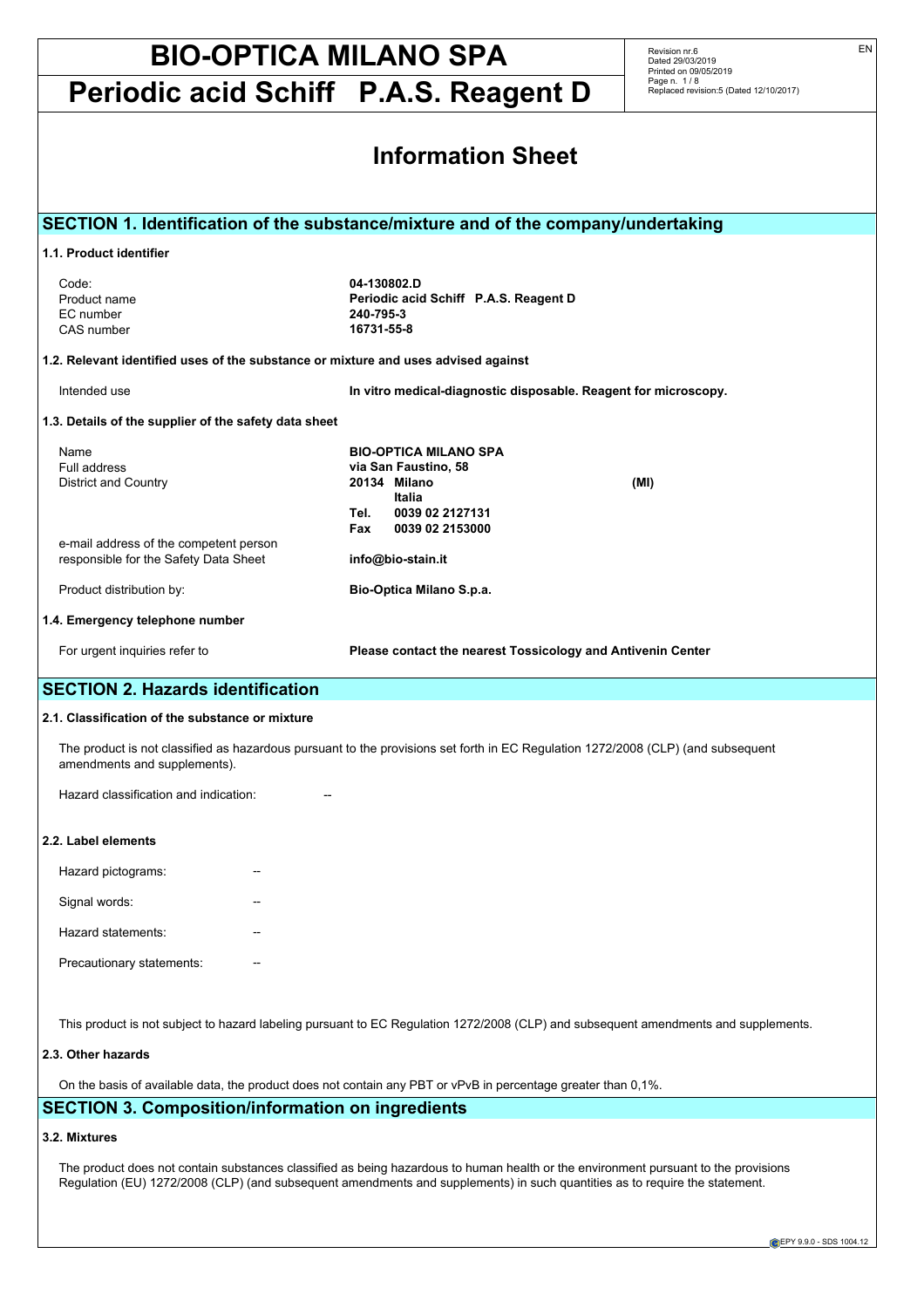## **Periodic acid Schiff P.A.S. Reagent D**

Revision nr.6 Dated 29/03/2019 Printed on 09/05/2019 Page n. 2 / 8 Replaced revision:5 (Dated 12/10/2017)

### **SECTION 4. First aid measures**

#### **4.1. Description of first aid measures**

Not specifically necessary. Observance of good industrial hygiene is recommended.

#### **4.2. Most important symptoms and effects, both acute and delayed**

Specific information on symptoms and effects caused by the product are unknown.

#### **4.3. Indication of any immediate medical attention and special treatment needed**

Information not available

## **SECTION 5. Firefighting measures**

#### **5.1. Extinguishing media**

SUITABLE EXTINGUISHING EQUIPMENT The extinguishing equipment should be of the conventional kind: carbon dioxide, foam, powder and water spray. UNSUITABLE EXTINGUISHING EQUIPMENT None in particular.

#### **5.2. Special hazards arising from the substance or mixture**

HAZARDS CAUSED BY EXPOSURE IN THE EVENT OF FIRE Do not breathe combustion products.

#### **5.3. Advice for firefighters**

#### GENERAL INFORMATION

Use jets of water to cool the containers to prevent product decomposition and the development of substances potentially hazardous for health. Always wear full fire prevention gear. Collect extinguishing water to prevent it from draining into the sewer system. Dispose of contaminated water used for extinction and the remains of the fire according to applicable regulations. SPECIAL PROTECTIVE EQUIPMENT FOR FIRE-FIGHTERS Normal fire fighting clothing i.e. fire kit (BS EN 469), gloves (BS EN 659) and boots (HO specification A29 and A30) in combination with

## **SECTION 6. Accidental release measures**

#### **6.1. Personal precautions, protective equipment and emergency procedures**

self-contained open circuit positive pressure compressed air breathing apparatus (BS EN 137).

Use breathing equipment if fumes or powders are released into the air. These indications apply for both processing staff and those involved in emergency procedures.

#### **6.2. Environmental precautions**

The product must not penetrate into the sewer system or come into contact with surface water or ground water.

#### **6.3. Methods and material for containment and cleaning up**

Confine using earth or inert material. Collect as much material as possible and eliminate the rest using jets of water. Contaminated material should be disposed of in compliance with the provisions set forth in point 13.

## **6.4. Reference to other sections**

Any information on personal protection and disposal is given in sections 8 and 13.

## **SECTION 7. Handling and storage**

#### **7.1. Precautions for safe handling**

Before handling the product, consult all the other sections of this material safety data sheet. Avoid leakage of the product into the environment. Do not eat, drink or smoke during use.

### **7.2. Conditions for safe storage, including any incompatibilities**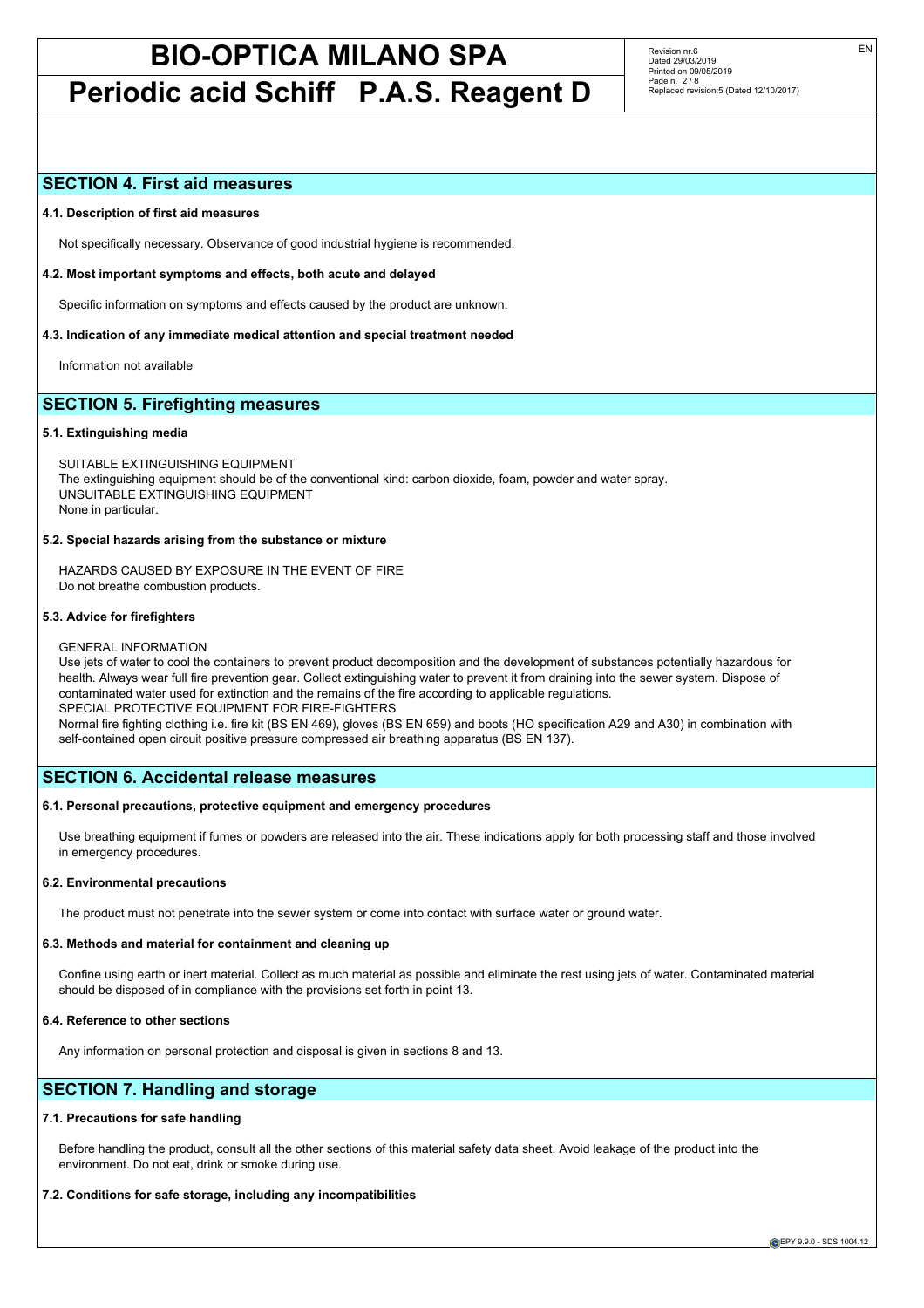## **Periodic acid Schiff P.A.S. Reagent D**

Revision nr.6 Dated 29/03/2019 Printed on 09/05/2019 Page n. 3 / 8 Replaced revision:5 (Dated 12/10/2017)

### **SECTION 7. Handling and storage** ... / >>

Keep the product in clearly labelled containers. Keep containers away from any incompatible materials, see section 10 for details.

#### **7.3. Specific end use(s)**

Information not available

## **SECTION 8. Exposure controls/personal protection**

#### **8.1. Control parameters**

Information not available

#### **8.2. Exposure controls**

Comply with the safety measures usually applied when handling chemical substances. HAND PROTECTION None required. SKIN PROTECTION None required. EYE PROTECTION None required. RESPIRATORY PROTECTION None required, unless indicated otherwise in the chemical risk assessment. ENVIRONMENTAL EXPOSURE CONTROLS The emissions generated by manufacturing processes, including those generated by ventilation equipment, should be checked to ensure compliance with environmental standards.

## **SECTION 9. Physical and chemical properties**

#### **9.1. Information on basic physical and chemical properties**

| <b>Properties</b>                      | Value              | Information |
|----------------------------------------|--------------------|-------------|
| Appearance                             | liquid             |             |
| Colour                                 | colourless         |             |
| Odour                                  | characteristic     |             |
| Odour threshold                        | Not available      |             |
| pH                                     | Not available      |             |
| Melting point / freezing point         | Not available      |             |
| Initial boiling point                  | Not available      |             |
| Boiling range                          | Not available      |             |
| Flash point                            | °C<br>60<br>$\geq$ |             |
| <b>Evaporation Rate</b>                | Not available      |             |
| Flammability of solids and gases       | Not available      |             |
| Lower inflammability limit             | Not available      |             |
| Upper inflammability limit             | Not available      |             |
| Lower explosive limit                  | Not available      |             |
| Upper explosive limit                  | Not available      |             |
| Vapour pressure                        | Not available      |             |
| Vapour density                         | Not available      |             |
| Relative density                       | Not available      |             |
| Solubility                             | soluble            |             |
| Partition coefficient: n-octanol/water | Not available      |             |
| Auto-ignition temperature              | Not available      |             |
| Decomposition temperature              | Not available      |             |
| Viscosity                              | Not available      |             |
| <b>Explosive properties</b>            | Not available      |             |
| Oxidising properties                   | Not available      |             |
| 9.2. Other information                 |                    |             |
| VOC (Directive 2010/75/EC) :           | 0                  |             |

VOC (volatile carbon) : 0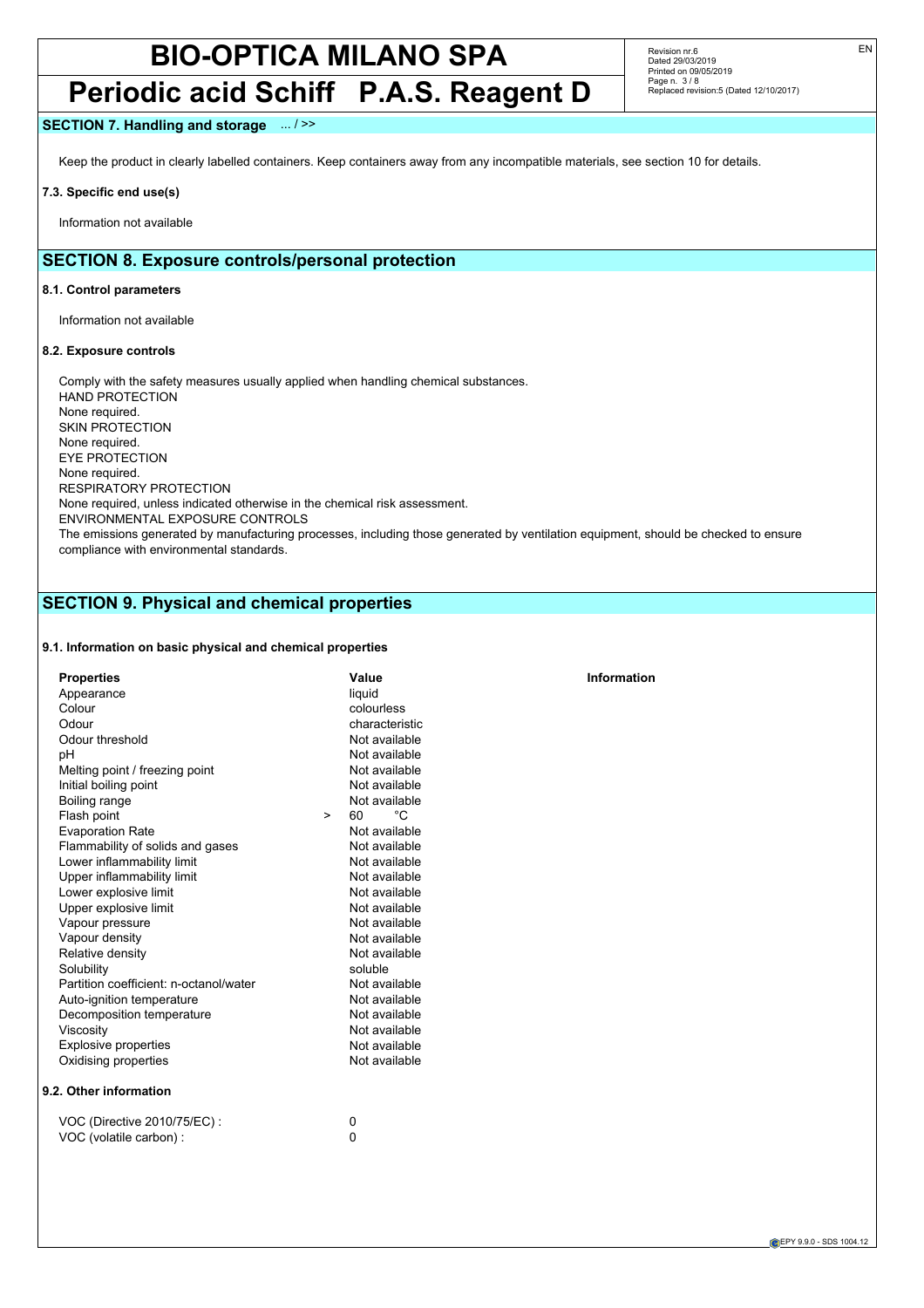## **Periodic acid Schiff P.A.S. Reagent D**

Revision nr.6 Dated 29/03/2019 Printed on 09/05/2019 Page n. 4 / 8 Replaced revision:5 (Dated 12/10/2017)

### **SECTION 10. Stability and reactivity**

#### **10.1. Reactivity**

There are no particular risks of reaction with other substances in normal conditions of use.

#### **10.2. Chemical stability**

The product is stable in normal conditions of use and storage.

#### **10.3. Possibility of hazardous reactions**

No hazardous reactions are foreseeable in normal conditions of use and storage.

#### **10.4. Conditions to avoid**

None in particular. However the usual precautions used for chemical products should be respected.

#### **10.5. Incompatible materials**

Information not available

#### **10.6. Hazardous decomposition products**

Information not available

## **SECTION 11. Toxicological information**

According to currently available data, this product has not yet produced health damages. Anyway, it must be handled according to good industrial practices.

#### **11.1. Information on toxicological effects**

Metabolism, toxicokinetics, mechanism of action and other information

Information not available

Information on likely routes of exposure

Information not available

Delayed and immediate effects as well as chronic effects from short and long-term exposure

Information not available

Interactive effects

Information not available

#### ACUTE TOXICITY

LC50 (Inhalation) of the mixture: Not classified (no significant component)

LD50 (Oral) of the mixture: Not classified (no significant component) LD50 (Dermal) of the mixture: Not classified (no significant component)

#### SKIN CORROSION / IRRITATION

Does not meet the classification criteria for this hazard class

SERIOUS EYE DAMAGE / IRRITATION

Does not meet the classification criteria for this hazard class

#### RESPIRATORY OR SKIN SENSITISATION

Does not meet the classification criteria for this hazard class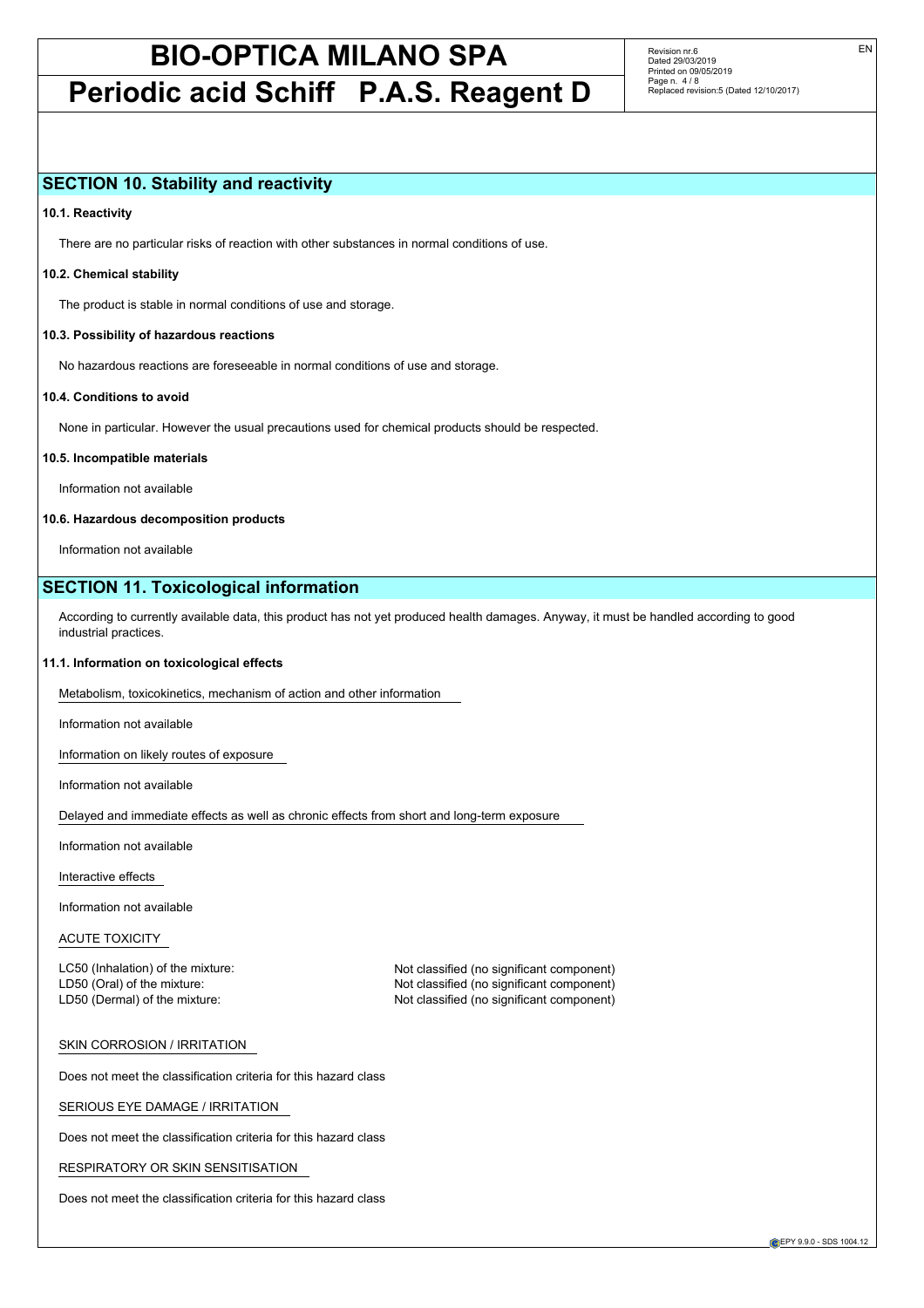## **Periodic acid Schiff P.A.S. Reagent D**

Revision nr.6 Dated 29/03/2019 Printed on 09/05/2019 Page n. 5 / 8 Replaced revision:5 (Dated 12/10/2017)

**SECTION 11. Toxicological information** ... / >>

GERM CELL MUTAGENICITY

Does not meet the classification criteria for this hazard class

CARCINOGENICITY

Does not meet the classification criteria for this hazard class

REPRODUCTIVE TOXICITY

Does not meet the classification criteria for this hazard class

STOT - SINGLE EXPOSURE

Does not meet the classification criteria for this hazard class

STOT - REPEATED EXPOSURE

Does not meet the classification criteria for this hazard class

ASPIRATION HAZARD

Does not meet the classification criteria for this hazard class

## **SECTION 12. Ecological information**

Use this product according to good working practices. Avoid littering. Inform the competent authorities, should the product reach waterways or contaminate soil or vegetation.

#### **12.1. Toxicity**

Information not available

#### **12.2. Persistence and degradability**

Information not available

#### **12.3. Bioaccumulative potential**

Information not available

#### **12.4. Mobility in soil**

Information not available

#### **12.5. Results of PBT and vPvB assessment**

On the basis of available data, the product does not contain any PBT or vPvB in percentage greater than 0,1%.

#### **12.6. Other adverse effects**

Information not available

## **SECTION 13. Disposal considerations**

#### **13.1. Waste treatment methods**

Reuse, when possible. Neat product residues should be considered special non-hazardous waste. Disposal must be performed through an authorised waste management firm, in compliance with national and local regulations. CONTAMINATED PACKAGING Contaminated packaging must be recovered or disposed of in compliance with national waste management regulations.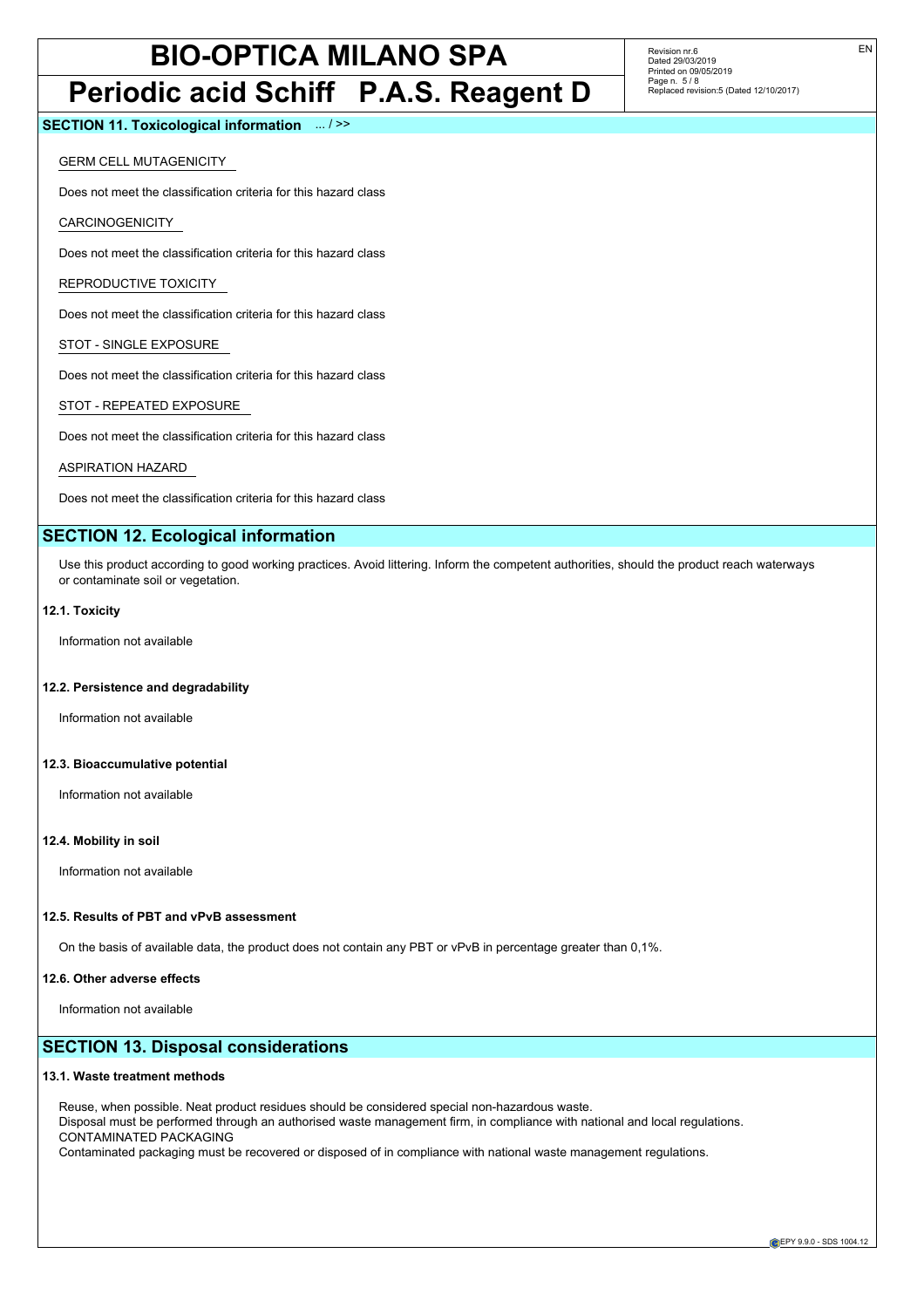## **Periodic acid Schiff P.A.S. Reagent D**

Revision nr.6 Dated 29/03/2019 Printed on 09/05/2019 Page n. 6/8 Replaced revision:5 (Dated 12/10/2017)

### **SECTION 14. Transport information**

The product is not dangerous under current provisions of the Code of International Carriage of Dangerous Goods by Road (ADR) and by Rail (RID), of the International Maritime Dangerous Goods Code (IMDG), and of the International Air Transport Association (IATA) regulations.

#### **14.1. UN number**

Not applicable

**14.2. UN proper shipping name**

Not applicable

**14.3. Transport hazard class(es)**

Not applicable

#### **14.4. Packing group**

Not applicable

#### **14.5. Environmental hazards**

Not applicable

#### **14.6. Special precautions for user**

Not applicable

#### **14.7. Transport in bulk according to Annex II of Marpol and the IBC Code**

Information not relevant

## **SECTION 15. Regulatory information**

#### **15.1. Safety, health and environmental regulations/legislation specific for the substance or mixture**

Seveso Category - Directive 2012/18/EC: None

Restrictions relating to the product or contained substances pursuant to Annex XVII to EC Regulation 1907/2006 **None** 

Substances in Candidate List (Art. 59 REACH)

On the basis of available data, the product does not contain any SVHC in percentage greater than 0,1%.

Substances subject to authorisation (Annex XIV REACH) **None** 

Substances subject to exportation reporting pursuant to (EC) Reg. 649/2012:

**None** 

Substances subject to the Rotterdam Convention: **None** 

Substances subject to the Stockholm Convention: **None** 

Healthcare controls Information not available

#### **15.2. Chemical safety assessment**

No chemical safety assessment has been processed for the mixture and the substances it contains.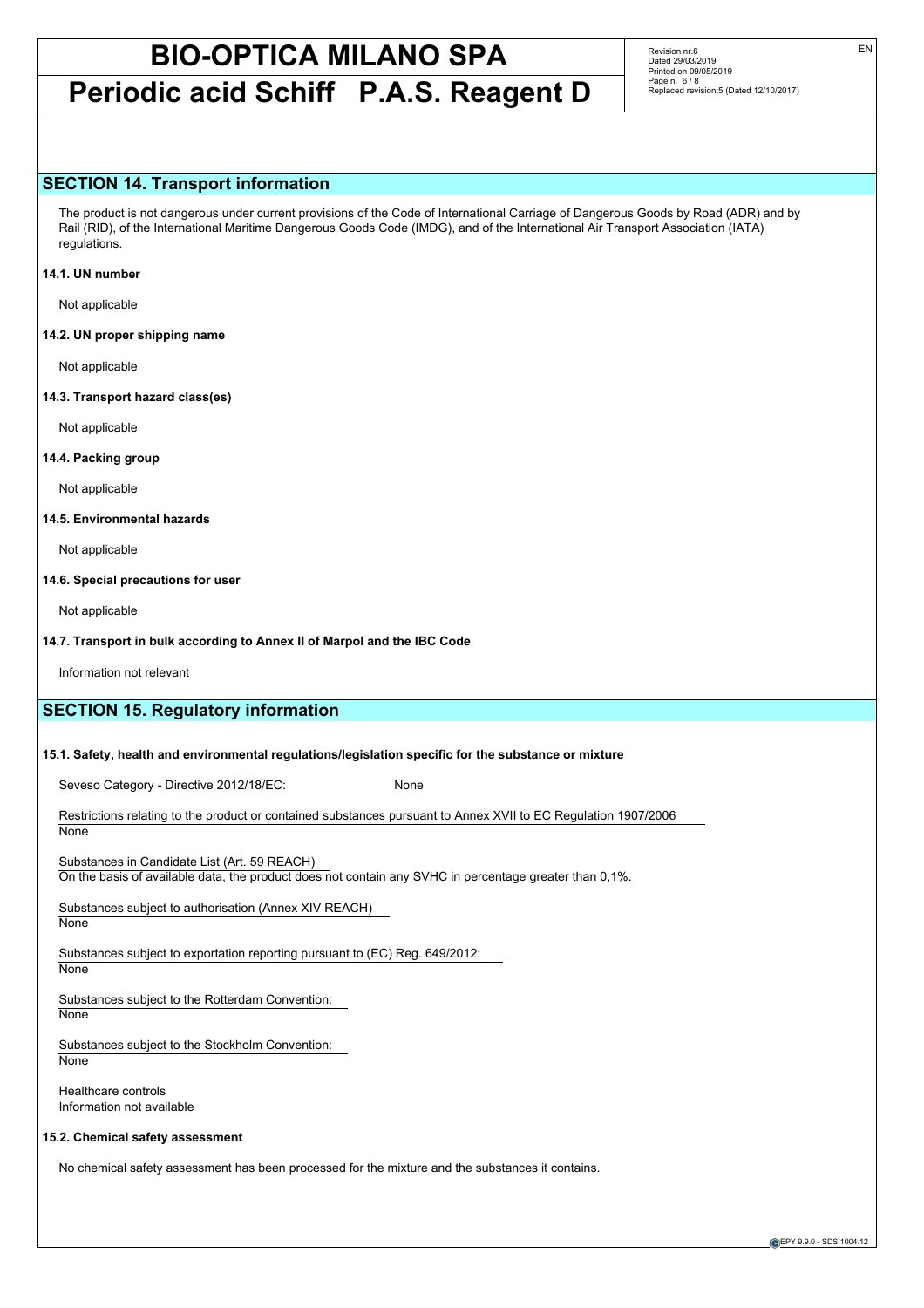## **Periodic acid Schiff P.A.S. Reagent D**

Revision nr.6 Dated 29/03/2019 Printed on 09/05/2019 Page n. 7 / 8 Replaced revision:5 (Dated 12/10/2017)

## **SECTION 16. Other information**

LEGEND:

- ADR: European Agreement concerning the carriage of Dangerous goods by Road
- CAS NUMBER: Chemical Abstract Service Number
- CE50: Effective concentration (required to induce a 50% effect)
- CE NUMBER: Identifier in ESIS (European archive of existing substances)
- CLP: EC Regulation 1272/2008
- DNEL: Derived No Effect Level
- EmS: Emergency Schedule
- GHS: Globally Harmonized System of classification and labeling of chemicals
- IATA DGR: International Air Transport Association Dangerous Goods Regulation
- IC50: Immobilization Concentration 50%
- IMDG: International Maritime Code for dangerous goods
- IMO: International Maritime Organization
- INDEX NUMBER: Identifier in Annex VI of CLP
- LC50: Lethal Concentration 50%
- LD50: Lethal dose 50%
- OEL: Occupational Exposure Level
- PBT: Persistent bioaccumulative and toxic as REACH Regulation
- PEC: Predicted environmental Concentration
- PEL: Predicted exposure level
- PNEC: Predicted no effect concentration
- REACH: EC Regulation 1907/2006
- RID: Regulation concerning the international transport of dangerous goods by train
- TLV: Threshold Limit Value
- TLV CEILING: Concentration that should not be exceeded during any time of occupational exposure.
- TWA STEL: Short-term exposure limit
- TWA: Time-weighted average exposure limit
- VOC: Volatile organic Compounds
- vPvB: Very Persistent and very Bioaccumulative as for REACH Regulation
- WGK: Water hazard classes (German).

#### GENERAL BIBLIOGRAPHY

- 1. Regulation (EC) 1907/2006 (REACH) of the European Parliament
- 2. Regulation (EC) 1272/2008 (CLP) of the European Parliament
- 3. Regulation (EU) 790/2009 (I Atp. CLP) of the European Parliament
- 4. Regulation (EU) 2015/830 of the European Parliament
- 5. Regulation (EU) 286/2011 (II Atp. CLP) of the European Parliament
- 6. Regulation (EU) 618/2012 (III Atp. CLP) of the European Parliament
- 7. Regulation (EU) 487/2013 (IV Atp. CLP) of the European Parliament
- 8. Regulation (EU) 944/2013 (V Atp. CLP) of the European Parliament
- 9. Regulation (EU) 605/2014 (VI Atp. CLP) of the European Parliament
- 10. Regulation (EU) 2015/1221 (VII Atp. CLP) of the European Parliament
- 11. Regulation (EU) 2016/918 (VIII Atp. CLP) of the European Parliament
- 12. Regulation (EU) 2016/1179 (IX Atp. CLP)
- 13. Regulation (EU) 2017/776 (X Atp. CLP)
- The Merck Index. 10th Edition
- Handling Chemical Safety
- INRS Fiche Toxicologique (toxicological sheet)
- Patty Industrial Hygiene and Toxicology
- N.I. Sax Dangerous properties of Industrial Materials-7, 1989 Edition
- IFA GESTIS website
- ECHA website
- Database of SDS models for chemicals Ministry of Health and ISS (Istituto Superiore di Sanità) Italy

#### Note for users:

The information contained in the present sheet are based on our own knowledge on the date of the last version. Users must verify the suitability and thoroughness of provided information according to each specific use of the product.

This document must not be regarded as a guarantee on any specific product property.

The use of this product is not subject to our direct control; therefore, users must, under their own responsibility, comply with the current health and safety laws and regulations. The producer is relieved from any liability arising from improper uses.

Provide appointed staff with adequate training on how to use chemical products.

EPY 9.9.0 - SDS 1004.12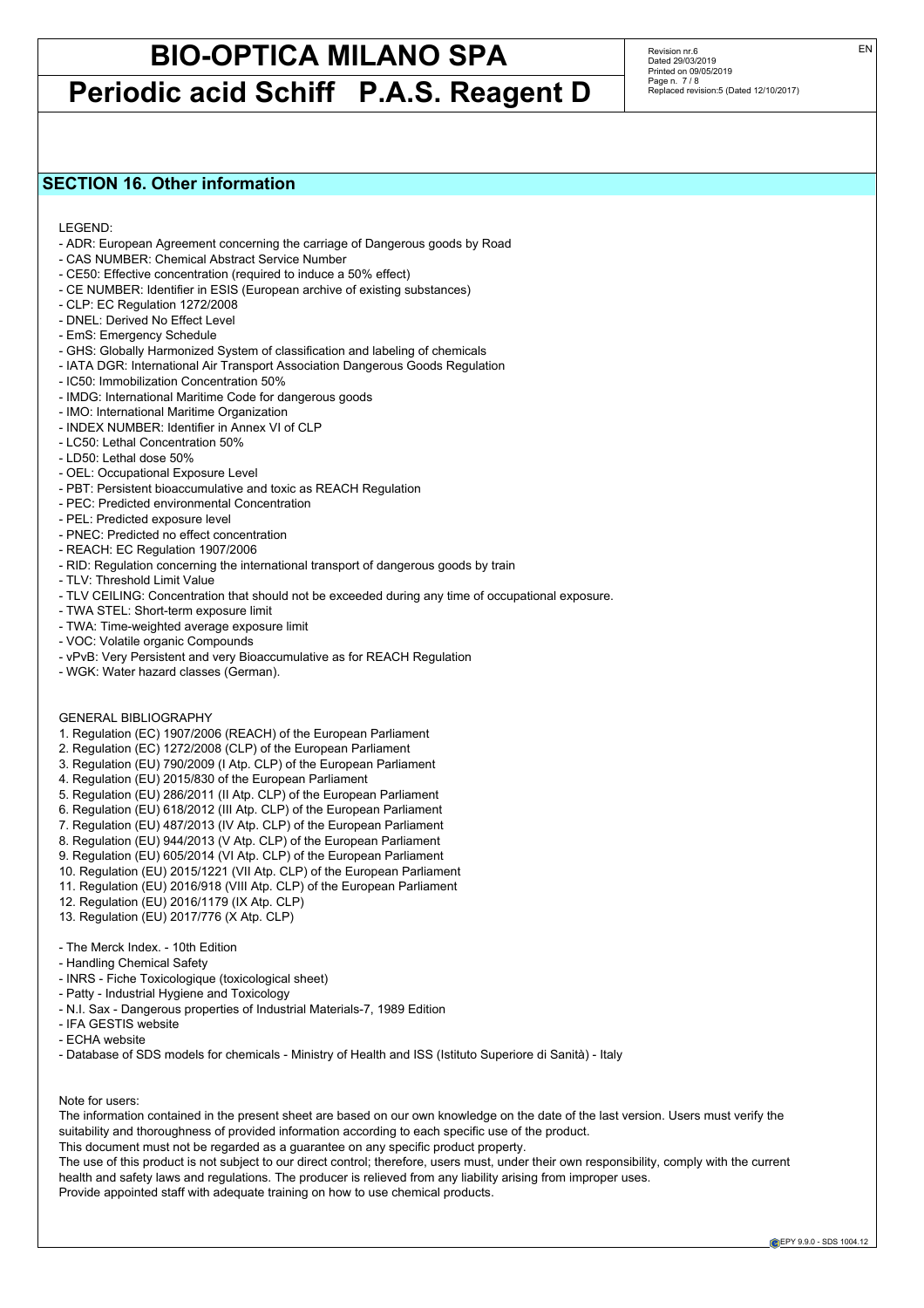# **BIO-OPTICA MILANO SPA Periodic acid Schiff P.A.S. Reagent D**

Revision nr.6<br>Dated 29/03/2019<br>Printed on 09/05/2019<br>Page n. 8 / 8<br>Replaced revision:5 (Dated 12/10/2017)

**SECTION 16. Other information** ... / >>

Changes to previous review: The following sections were modified: 01 / 03 / 04 / 06 / 07 / 11 / 15.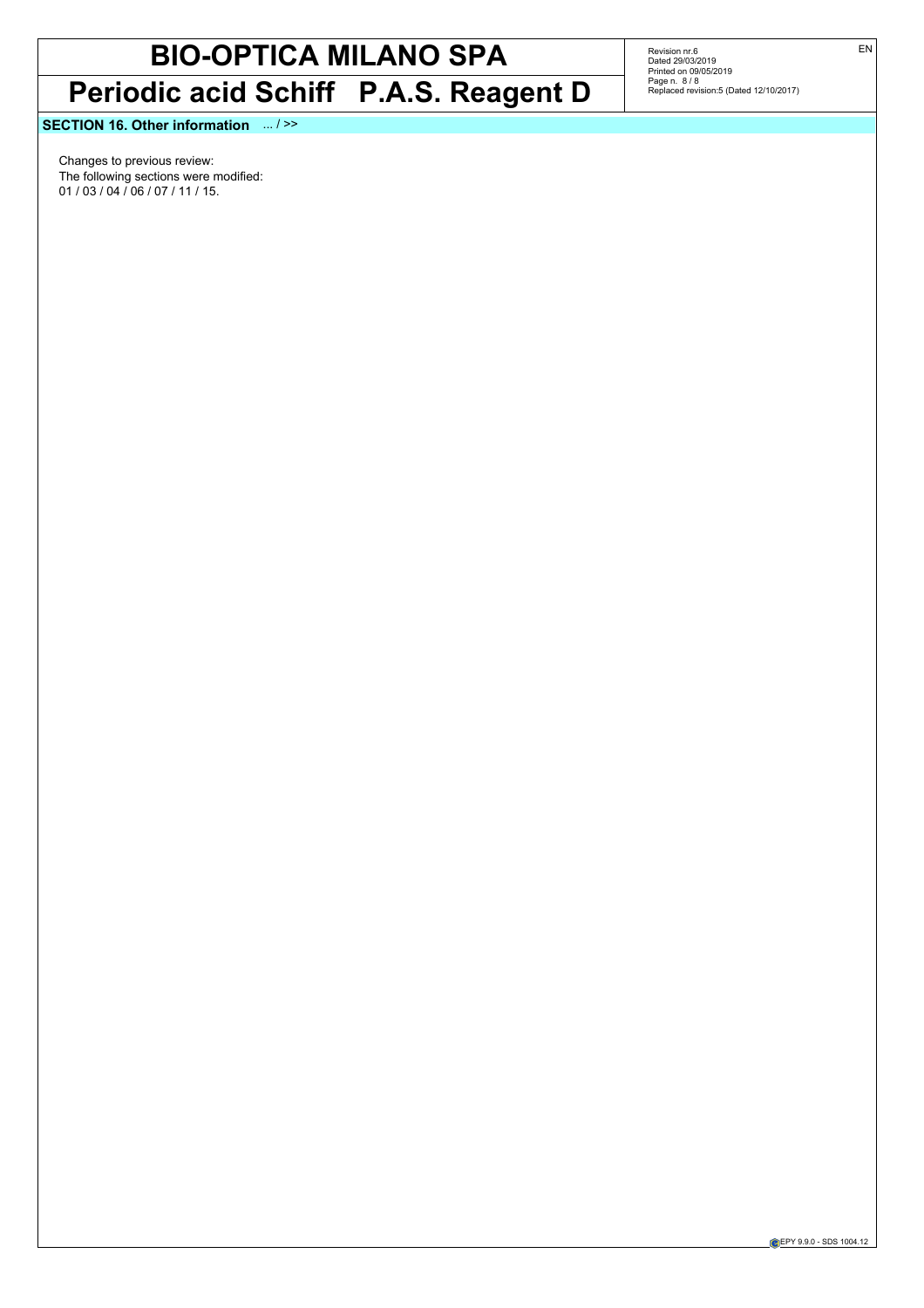**Periodic acid Schiff P.A.S. Reagent E**

Revision nr.6 Dated 29/03/2019 Printed on 09/05/2019 Page n. 1 / 10 Replaced revision:5 (Dated 12/10/2017)

|                                                                                 |                                                                                                            | <b>Safety Data Sheet</b><br>According to Annex II to REACH - Regulation 2015/830                                                    |                                                                                                                                                                                                                                                                  |  |
|---------------------------------------------------------------------------------|------------------------------------------------------------------------------------------------------------|-------------------------------------------------------------------------------------------------------------------------------------|------------------------------------------------------------------------------------------------------------------------------------------------------------------------------------------------------------------------------------------------------------------|--|
|                                                                                 |                                                                                                            |                                                                                                                                     |                                                                                                                                                                                                                                                                  |  |
|                                                                                 |                                                                                                            | SECTION 1. Identification of the substance/mixture and of the company/undertaking                                                   |                                                                                                                                                                                                                                                                  |  |
| 1.1. Product identifier                                                         |                                                                                                            |                                                                                                                                     |                                                                                                                                                                                                                                                                  |  |
| Code:<br>Product name                                                           |                                                                                                            | 04-130802.E<br>Periodic acid Schiff P.A.S. Reagent E                                                                                |                                                                                                                                                                                                                                                                  |  |
|                                                                                 |                                                                                                            | 1.2. Relevant identified uses of the substance or mixture and uses advised against                                                  |                                                                                                                                                                                                                                                                  |  |
| Intended use                                                                    |                                                                                                            | In vitro medical-diagnostic disposable. Reagent for microscopy.                                                                     |                                                                                                                                                                                                                                                                  |  |
| 1.3. Details of the supplier of the safety data sheet                           |                                                                                                            |                                                                                                                                     |                                                                                                                                                                                                                                                                  |  |
| Name<br>Full address<br>District and Country                                    |                                                                                                            | <b>BIO-OPTICA MILANO SPA</b><br>via San Faustino, 58<br>20134 Milano<br>Italia<br>0039 02 2127131<br>Tel.<br>0039 02 2153000<br>Fax | (MI)                                                                                                                                                                                                                                                             |  |
| e-mail address of the competent person<br>responsible for the Safety Data Sheet |                                                                                                            | info@bio-stain.it                                                                                                                   |                                                                                                                                                                                                                                                                  |  |
| Product distribution by:                                                        |                                                                                                            | Bio-Optica Milano S.p.a.                                                                                                            |                                                                                                                                                                                                                                                                  |  |
| 1.4. Emergency telephone number                                                 |                                                                                                            |                                                                                                                                     |                                                                                                                                                                                                                                                                  |  |
| For urgent inquiries refer to                                                   |                                                                                                            | Please contact the nearest Tossicology and Antivenin Center                                                                         |                                                                                                                                                                                                                                                                  |  |
| <b>SECTION 2. Hazards identification</b>                                        |                                                                                                            |                                                                                                                                     |                                                                                                                                                                                                                                                                  |  |
| 2.1. Classification of the substance or mixture                                 |                                                                                                            |                                                                                                                                     |                                                                                                                                                                                                                                                                  |  |
| 2015/830.                                                                       |                                                                                                            | Any additional information concerning the risks for health and/or the environment are given in sections 11 and 12 of this sheet.    | The product is classified as hazardous pursuant to the provisions set forth in (EC) Regulation 1272/2008 (CLP) (and subsequent<br>amendments and supplements). The product thus requires a safety datasheet that complies with the provisions of (EU) Regulation |  |
| Hazard classification and indication:<br>Serious eye damage, category 1         |                                                                                                            | H318                                                                                                                                | Causes serious eye damage.                                                                                                                                                                                                                                       |  |
| 2.2. Label elements                                                             |                                                                                                            |                                                                                                                                     |                                                                                                                                                                                                                                                                  |  |
|                                                                                 |                                                                                                            | Hazard labelling pursuant to EC Regulation 1272/2008 (CLP) and subsequent amendments and supplements.                               |                                                                                                                                                                                                                                                                  |  |
| Hazard pictograms:                                                              |                                                                                                            |                                                                                                                                     |                                                                                                                                                                                                                                                                  |  |
|                                                                                 |                                                                                                            |                                                                                                                                     |                                                                                                                                                                                                                                                                  |  |
| Signal words:                                                                   | Danger                                                                                                     |                                                                                                                                     |                                                                                                                                                                                                                                                                  |  |
| Hazard statements:<br>H318                                                      | Causes serious eye damage.                                                                                 |                                                                                                                                     |                                                                                                                                                                                                                                                                  |  |
| Precautionary statements:<br>P305+P351+P338<br>P280<br>P310                     | Continue rinsing.<br>Wear eye protection / face protection.<br>Immediately call a POISON CENTER / doctor / |                                                                                                                                     | IF IN EYES: Rinse cautiously with water for several minutes. Remove contact lenses, if present and easy to do.                                                                                                                                                   |  |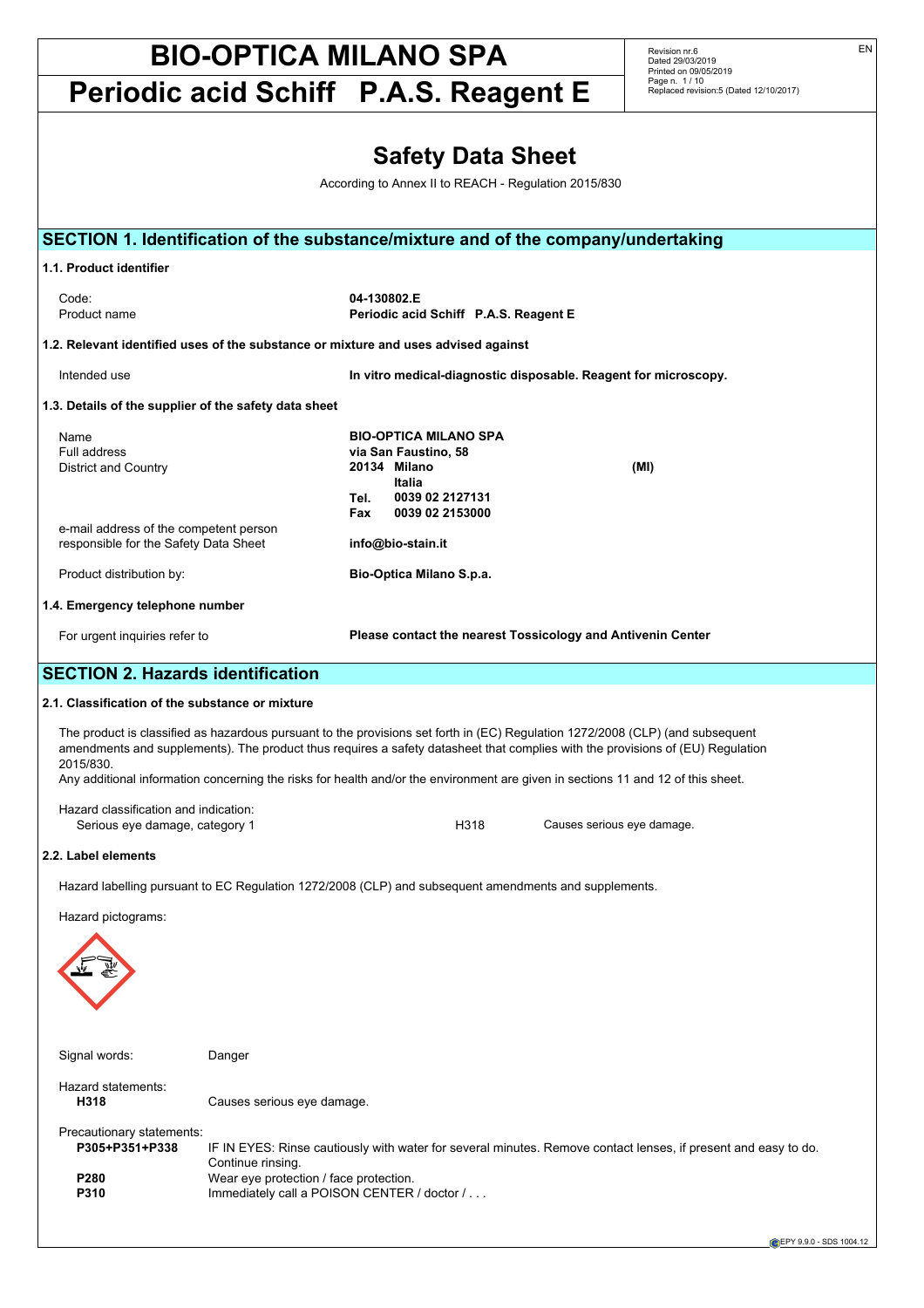## **Periodic acid Schiff P.A.S. Reagent E**

Revision nr.6 Dated 29/03/2019 Printed on 09/05/2019 Page n. 2 / 10 Replaced revision:5 (Dated 12/10/2017)

#### **SECTION 2. Hazards identification** ... / >>

**Contains:** ALUMINIUM SULFATE ACETIC ACID

### **2.3. Other hazards**

On the basis of available data, the product does not contain any PBT or vPvB in percentage greater than 0,1%.

#### **SECTION 3. Composition/information on ingredients**

#### **3.2. Mixtures**

#### Contains:

| Identification                                                               |                                               | $x =$ Conc. %  | Classification 1272/2008 (CLP)                                                                                                |
|------------------------------------------------------------------------------|-----------------------------------------------|----------------|-------------------------------------------------------------------------------------------------------------------------------|
| <b>ALUMINIUM SULFATE</b><br>CAS<br>EC.<br><b>INDFX</b><br><b>ACETIC ACID</b> | $10043 - 01 - 3$ $3 \le x \le 5$<br>233-135-0 |                | Eye Dam. 1 H318, Skin Irrit. 2 H315, STOT SE 3 H335                                                                           |
| CAS<br>EC.<br><b>INDEX</b>                                                   | 64-19-7<br>200-580-7<br>607-002-00-6          | $1 \leq x < 5$ | Flam. Lig. 3 H226, Skin Corr. 1A H314, Eye Dam. 1 H318,<br>Classification note according to Annex VI to the CLP Regulation: B |

The full wording of hazard (H) phrases is given in section 16 of the sheet.

## **SECTION 4. First aid measures**

#### **4.1. Description of first aid measures**

EYES: Remove contact lenses, if present. Wash immediately with plenty of water for at least 30-60 minutes, opening the eyelids fully. Get medical advice/attention.

SKIN: Remove contaminated clothing. Rinse skin with a shower immediately. Get medical advice/attention.

INGESTION: Have the subject drink as much water as possible. Get medical advice/attention. Do not induce vomiting unless explicitly authorised by a doctor.

INHALATION: Get medical advice/attention immediately. Remove victim to fresh air, away from the accident scene. If the subject stops breathing, administer artificial respiration. Take suitable precautions for rescue workers.

#### **4.2. Most important symptoms and effects, both acute and delayed**

Specific information on symptoms and effects caused by the product are unknown.

#### **4.3. Indication of any immediate medical attention and special treatment needed**

Information not available

### **SECTION 5. Firefighting measures**

#### **5.1. Extinguishing media**

SUITABLE EXTINGUISHING EQUIPMENT The extinguishing equipment should be of the conventional kind: carbon dioxide, foam, powder and water spray. UNSUITABLE EXTINGUISHING EQUIPMENT None in particular.

### **5.2. Special hazards arising from the substance or mixture**

HAZARDS CAUSED BY EXPOSURE IN THE EVENT OF FIRE Do not breathe combustion products.

#### **5.3. Advice for firefighters**

#### GENERAL INFORMATION

Use jets of water to cool the containers to prevent product decomposition and the development of substances potentially hazardous for health. Always wear full fire prevention gear. Collect extinguishing water to prevent it from draining into the sewer system. Dispose of contaminated water used for extinction and the remains of the fire according to applicable regulations.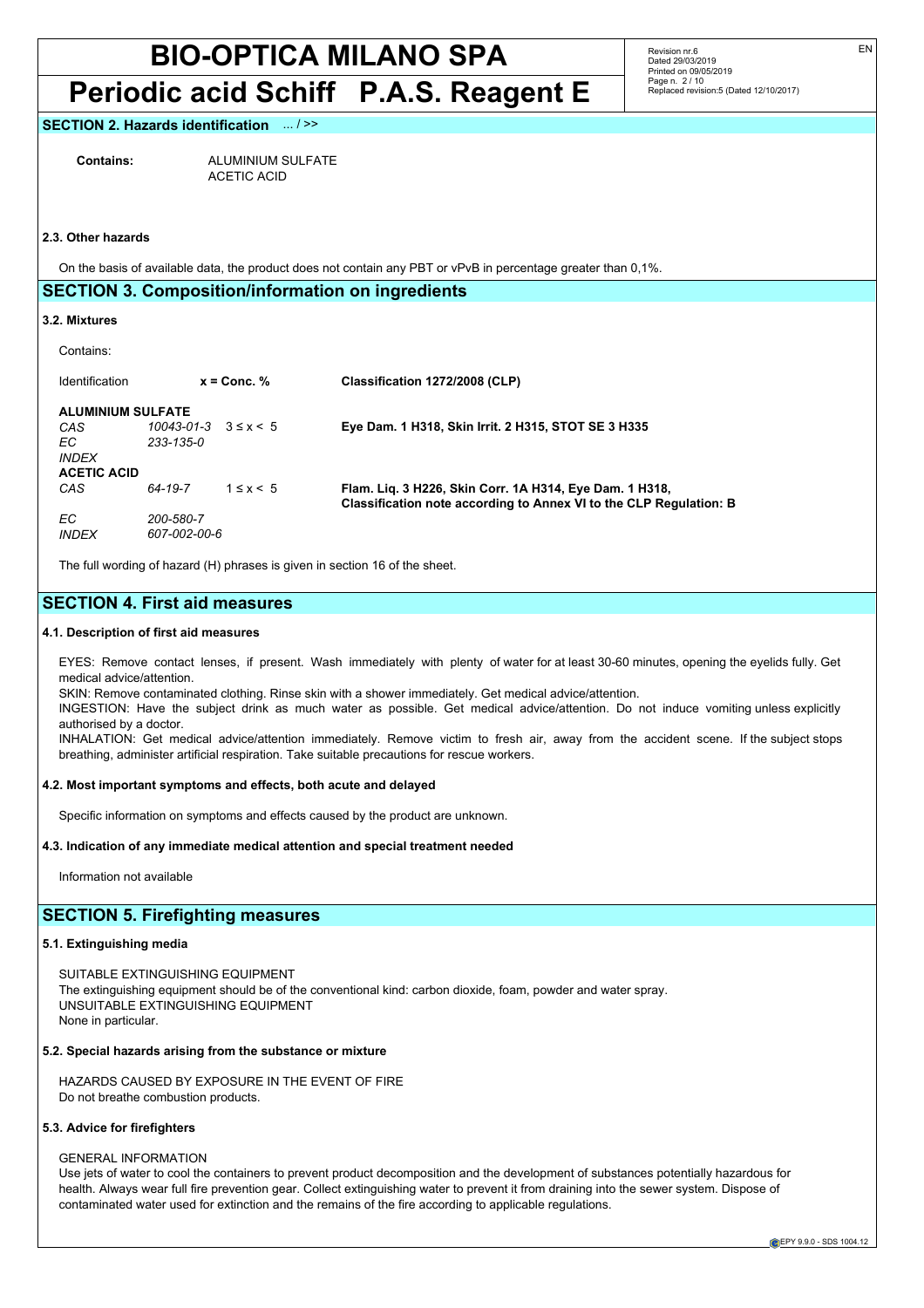**Periodic acid Schiff P.A.S. Reagent E**

Revision nr.6 Dated 29/03/2019 Printed on 09/05/2019 Page n. 3 / 10 Replaced revision:5 (Dated 12/10/2017)

SPECIAL PROTECTIVE EQUIPMENT FOR FIRE-FIGHTERSNormal fire fighting clothing i.e. fire kit (BS EN 469), gloves (BS EN 659) and boots (HO specification A29 and A30) in combination with self-contained open circuit positive pressure compressed air breathing apparatus (BS EN 137).

### **SECTION 6. Accidental release measures**

#### **6.1. Personal precautions, protective equipment and emergency procedures**

Block the leakage if there is no hazard.

Wear suitable protective equipment (including personal protective equipment referred to under Section 8 of the safety data sheet) to prevent any contamination of skin, eyes and personal clothing. These indications apply for both processing staff and those involved in emergency procedures.

#### **6.2. Environmental precautions**

The product must not penetrate into the sewer system or come into contact with surface water or ground water.

#### **6.3. Methods and material for containment and cleaning up**

Collect the leaked product into a suitable container. Evaluate the compatibility of the container to be used, by checking section 10. Absorb the remainder with inert absorbent material.

Make sure the leakage site is well aired. Contaminated material should be disposed of in compliance with the provisions set forth in point 13.

#### **6.4. Reference to other sections**

Any information on personal protection and disposal is given in sections 8 and 13.

### **SECTION 7. Handling and storage**

#### **7.1. Precautions for safe handling**

Keep away from heat, sparks and naked flames; do not smoke or use matches or lighters. Without adequate ventilation, vapours may accumulate at ground level and, if ignited, catch fire even at a distance, with the danger of backfire. Avoid bunching of electrostatic charges. Do not eat, drink or smoke during use. Remove any contaminated clothes and personal protective equipment before entering places in which people eat. Avoid leakage of the product into the environment.

#### **7.2. Conditions for safe storage, including any incompatibilities**

Store only in the original container. Store in a well ventilated place, keep far away from sources of heat, naked flames and sparks and other sources of ignition. Keep containers away from any incompatible materials, see section 10 for details.

#### **7.3. Specific end use(s)**

Information not available

## **SECTION 8. Exposure controls/personal protection**

#### **8.1. Control parameters**

Regulatory References:

| <b>DEU</b>               | Deutschland       | TRGS 900 (Fassung 31.1.2018 ber.) - Liste der Arbeitsplatzgrenzwerte und Kurzzeitwerte                                                                                                                                                                   |
|--------------------------|-------------------|----------------------------------------------------------------------------------------------------------------------------------------------------------------------------------------------------------------------------------------------------------|
| <b>DNK</b><br><b>ESP</b> | Danmark<br>España | Graensevaerdier per stoffer og materialer                                                                                                                                                                                                                |
|                          |                   | INSHT - Límites de exposición profesional para agentes químicos en España 2017                                                                                                                                                                           |
| <b>FIN</b>               | Suomi             | HTP-arvot 2012. Haitallisiksi tunnetut pitoisuudet - Sosiaali- ja terveysministeriön julkaisuja 2012:5                                                                                                                                                   |
| <b>FRA</b>               | France            | JORF n°0109 du 10 mai 2012 page 8773 texte n° 102                                                                                                                                                                                                        |
| <b>GRC</b>               | Ελλάδα            | ΕΦΗΜΕΡΙΣ ΤΗΣ ΚΥΒΕΡΝΗΣΕΩΣ -ΤΕΥΧΟΣ ΠΡΩΤΟ Αρ. Φύλλου 19 - 9 Φεβρουαρίου 2012                                                                                                                                                                                |
| <b>HUN</b>               | Magyarország      | 50/2011. (XII. 22.) NGM rendelet a munkahelyek kémiai biztonságáról                                                                                                                                                                                      |
| <b>NLD</b>               | Nederland         | Databank of the social and Economic Concil of Netherlands (SER) Values, AF 2011:18                                                                                                                                                                       |
| <b>NOR</b>               | Norge             | Veiledning om Administrative normer for forurensning i arbeidsatmosfære                                                                                                                                                                                  |
| <b>POL</b>               | Polska            | ROZPORZĄDZENIE MINISTRA RODZINY, PRACY I POLITYKI SPOŁECZNEJ z dnia 12<br>czerwca 2018 r                                                                                                                                                                 |
| <b>PRT</b>               | Portugal          | Ministério da Economia e do Emprego Consolida as prescrições mínimas em matéria de<br>protecção dos trabalhadores contra os riscos para a segurança e a saúde devido à exposição a<br>agentes guímicos no trabalho - Diaro da Republica I 26; 2012-02-06 |
| ROU                      | România           | Monitorul Oficial al României 44: 2012-01-19                                                                                                                                                                                                             |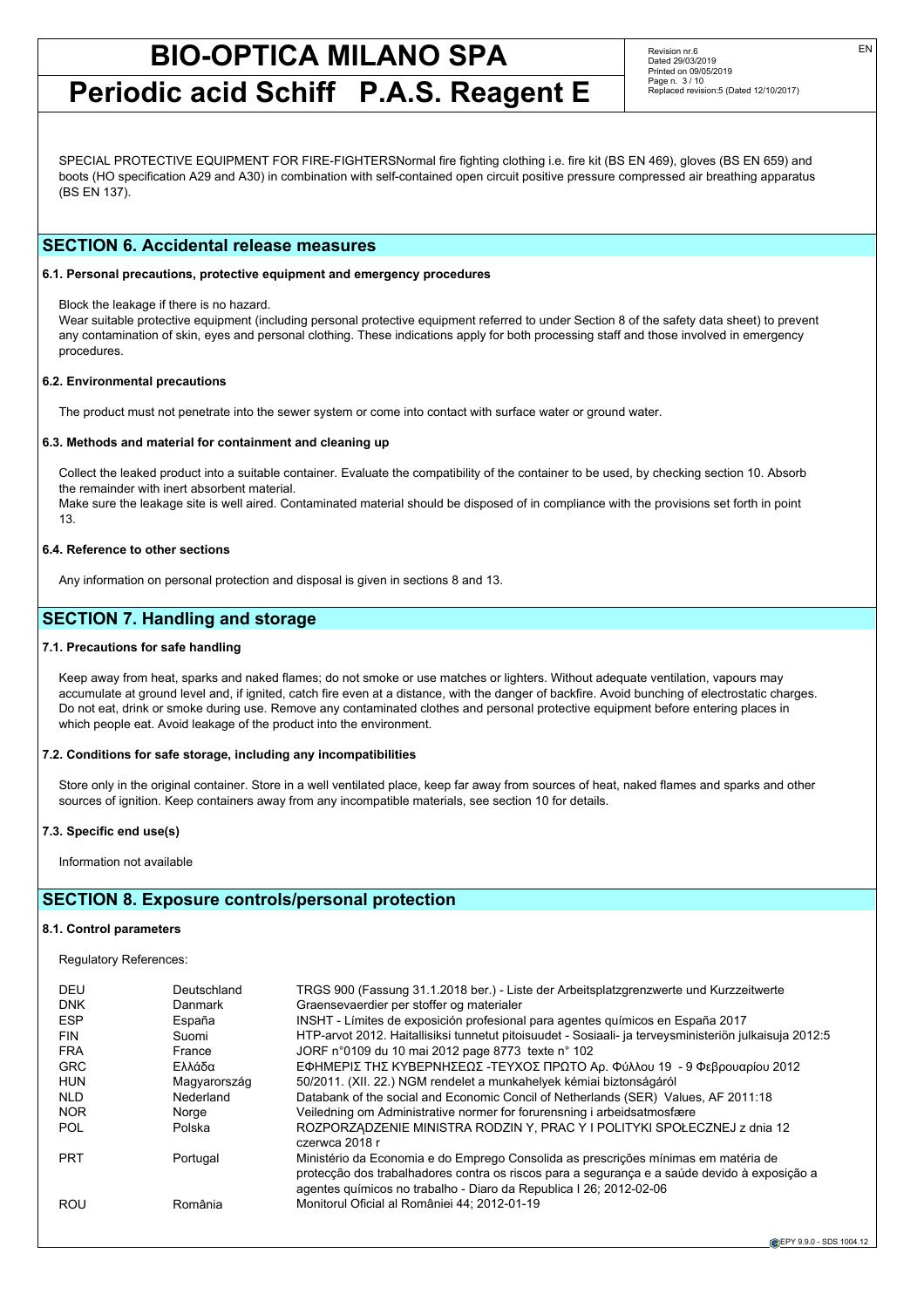## **Periodic acid Schiff P.A.S. Reagent E**

Revision nr.6 Dated 29/03/2019 Printed on 09/05/2019 Page n. 4 / 10 Replaced revision:5 (Dated 12/10/2017)

#### **SECTION 8. Exposure controls/personal protection** ... / >>

| Directive (EU) 2017/2398; Directive (EU) 2017/164; Directive 2009/161/EU; Directive 2006/15/EC; |
|-------------------------------------------------------------------------------------------------|
|                                                                                                 |
|                                                                                                 |
|                                                                                                 |

| <b>ACETIC ACID</b>           |            |        |     |            |     |  |
|------------------------------|------------|--------|-----|------------|-----|--|
| <b>Threshold Limit Value</b> |            |        |     |            |     |  |
| Type                         | Country    | TWA/8h |     | STEL/15min |     |  |
|                              |            | mg/m3  | ppm | mg/m3      | ppm |  |
| <b>AGW</b>                   | <b>DEU</b> | 25     | 10  | 50         | 20  |  |
| <b>MAK</b>                   | DEU        | 25     | 10  | 50         | 20  |  |
| <b>TLV</b>                   | <b>DNK</b> | 25     | 10  |            |     |  |
| <b>VLA</b>                   | <b>ESP</b> | 25     | 10  | 37         | 15  |  |
| <b>HTP</b>                   | <b>FIN</b> | 13     | 5   | 25         | 10  |  |
| <b>VLEP</b>                  | <b>FRA</b> |        |     | 25         | 10  |  |
| TLV                          | <b>GRC</b> | 25     | 10  | 37         | 15  |  |
| AK                           | <b>HUN</b> | 25     |     | 25         |     |  |
| <b>MAC</b>                   | <b>NLD</b> |        | 10  |            |     |  |
| <b>TLV</b>                   | <b>NOR</b> | 25     | 10  |            |     |  |
| <b>NDS</b>                   | POL        | 25     |     | 50         |     |  |
| <b>VLE</b>                   | <b>PRT</b> | 25     | 10  |            |     |  |
| TLV                          | ROU        | 25     | 10  |            |     |  |
| <b>MAK</b>                   | <b>SWE</b> | 13     | 5   | 25         | 10  |  |
| OEL                          | EU         | 25     | 10  | 50         | 20  |  |
| <b>TLV-ACGIH</b>             |            | 25     | 10  | 37         | 15  |  |

Legend:

(C) = CEILING ; INHAL = Inhalable Fraction ; RESP = Respirable Fraction ; THORA = Thoracic Fraction.

TLV of solvent mixture: 25 mg/m3

#### **8.2. Exposure controls**

As the use of adequate technical equipment must always take priority over personal protective equipment, make sure that the workplace is well aired through effective local aspiration.

When choosing personal protective equipment, ask your chemical substance supplier for advice.

Personal protective equipment must be CE marked, showing that it complies with applicable standards.

Provide an emergency shower with face and eye wash station.

HAND PROTECTION

Protect hands with category III work gloves (see standard EN 374).

The following should be considered when choosing work glove material: compatibility, degradation, failure time and permeability. The work gloves' resistance to chemical agents should be checked before use, as it can be unpredictable. The gloves' wear time depends on the duration and type of use.

SKIN PROTECTION

Wear category I professional long-sleeved overalls and safety footwear (see Directive 89/686/EEC and standard EN ISO 20344). Wash body with soap and water after removing protective clothing.

EYE PROTECTION

Wear a hood visor or protective visor combined with airtight goggles (see standard EN 166).

RESPIRATORY PROTECTION

If the threshold value (e.g. TLV-TWA) is exceeded for the substance or one of the substances present in the product, use a mask with a type A filter whose class (1, 2 or 3) must be chosen according to the limit of use concentration. (see standard EN 14387). In the presence of gases or vapours of various kinds and/or gases or vapours containing particulate (aerosol sprays, fumes, mists, etc.) combined filters are required.

Respiratory protection devices must be used if the technical measures adopted are not suitable for restricting the worker's exposure to the threshold values considered. The protection provided by masks is in any case limited.

If the substance considered is odourless or its olfactory threshold is higher than the corresponding TLV-TWA and in the case of an emergency, wear open-circuit compressed air breathing apparatus (in compliance with standard EN 137) or external air-intake breathing apparatus (in compliance with standard EN 138). For a correct choice of respiratory protection device, see standard EN 529. ENVIRONMENTAL EXPOSURE CONTROLS

The emissions generated by manufacturing processes, including those generated by ventilation equipment, should be checked to ensure compliance with environmental standards.

## **SECTION 9. Physical and chemical properties**

**9.1. Information on basic physical and chemical properties**

**Properties Value Information**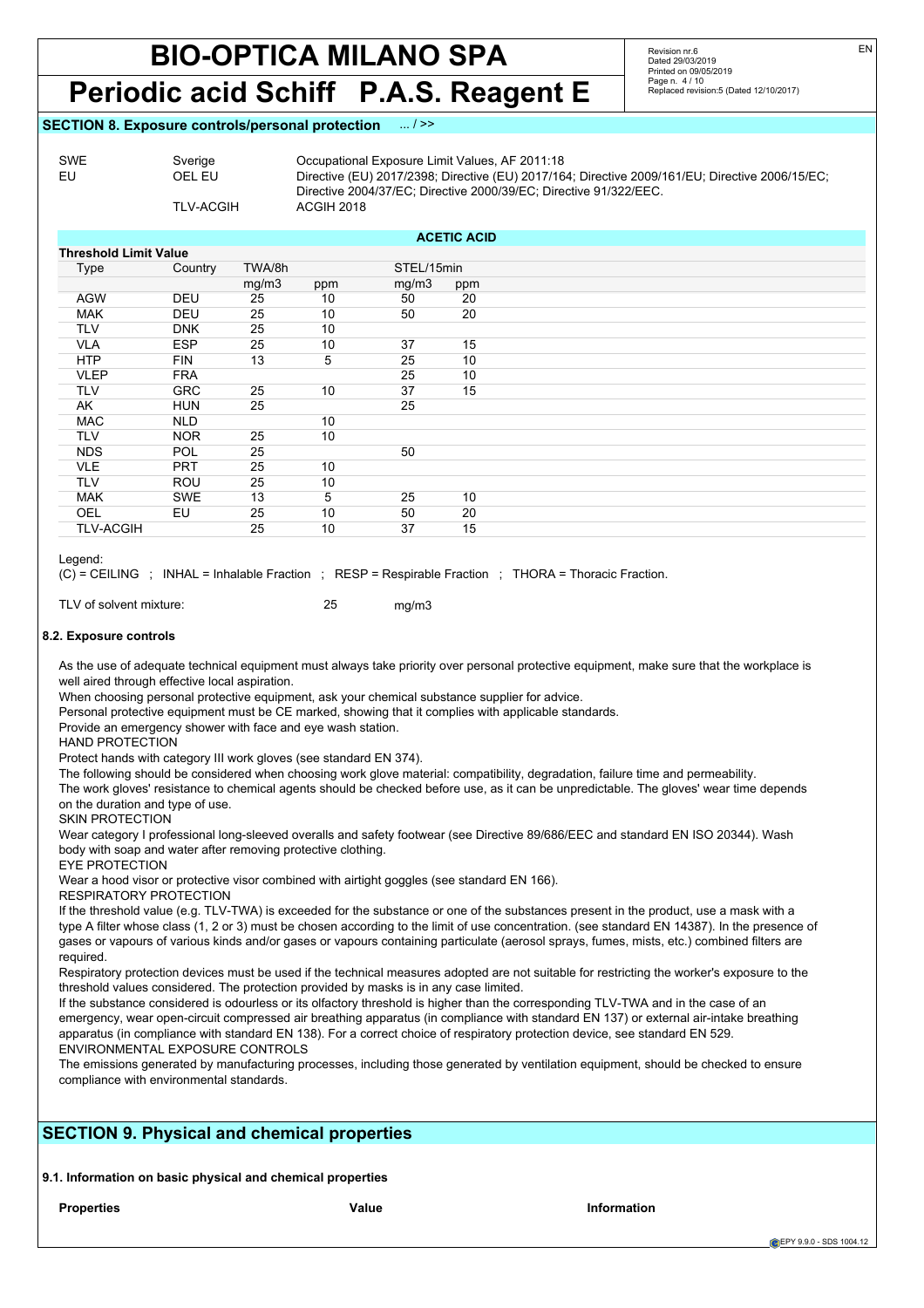## **Periodic acid Schiff P.A.S. Reagent E**

## **SECTION 9. Physical and chemical properties** ... / >>

| Appearance<br>Colour<br>Odour<br>Odour threshold<br>рH<br>Melting point / freezing point<br>Initial boiling point<br>Boiling range<br>Flash point<br><b>Evaporation Rate</b><br>Flammability of solids and gases<br>Lower inflammability limit<br>Upper inflammability limit<br>Lower explosive limit<br>Upper explosive limit<br>Vapour pressure<br>Vapour density<br>Relative density<br>Solubility<br>Partition coefficient: n-octanol/water<br>Auto-ignition temperature<br>Decomposition temperature<br>Viscosity<br><b>Explosive properties</b><br>Oxidising properties | > | liquid<br>blue<br>mild<br>Not available<br>Not available<br>Not available<br>Not available<br>Not available<br>°C.<br>60.<br>Not available<br>Not available<br>Not available<br>Not available<br>Not available<br>Not available<br>Not available<br>Not available<br>Not available<br>soluble<br>Not available<br>Not available<br>Not available<br>Not available<br>Not available<br>Not available |
|-------------------------------------------------------------------------------------------------------------------------------------------------------------------------------------------------------------------------------------------------------------------------------------------------------------------------------------------------------------------------------------------------------------------------------------------------------------------------------------------------------------------------------------------------------------------------------|---|-----------------------------------------------------------------------------------------------------------------------------------------------------------------------------------------------------------------------------------------------------------------------------------------------------------------------------------------------------------------------------------------------------|
| 9.2. Other information                                                                                                                                                                                                                                                                                                                                                                                                                                                                                                                                                        |   |                                                                                                                                                                                                                                                                                                                                                                                                     |
| 1/00/10                                                                                                                                                                                                                                                                                                                                                                                                                                                                                                                                                                       |   | $\sim$ 70 $\sim$                                                                                                                                                                                                                                                                                                                                                                                    |

#### VOC (Directive 2010/75/EC) : 2,70 % VOC (volatile carbon) : 1,08 %

## **SECTION 10. Stability and reactivity**

#### **10.1. Reactivity**

There are no particular risks of reaction with other substances in normal conditions of use.

ALUMINIUM SULFATE Decomposes at 770°C/1418°F.

#### **10.2. Chemical stability**

The product is stable in normal conditions of use and storage.

#### **10.3. Possibility of hazardous reactions**

The vapours may also form explosive mixtures with the air.

#### ALUMINIUM SULFATE

May react dangerously with: strong oxidising agents.

#### ACETIC ACID

Risk of explosion on contact with: chromium (VI) oxide,potassium permanganate,sodium peroxide,perchloric acid,phosphorus chloride,hydrogen peroxide.May react dangerously with: alcohols,bromine pentafluoride,chlorosulphuric acid,dichromate-sulphuric acid,ethane diamine,ethylene glycol,potassiun hydroxide,strong bases,sodium hydroxide,strong oxidising agents,nitric acid,ammonium nitrate,potassium tert-butoxide,oleum.Forms explosive mixtures with: air.

#### **10.4. Conditions to avoid**

Avoid overheating. Avoid bunching of electrostatic charges. Avoid all sources of ignition.

#### ACETIC ACID

Avoid exposure to: sources of heat,naked flames.

### **10.5. Incompatible materials**

#### ACETIC ACID

Incompatible with: carbonates,hydroxides,phosphates,oxidising substances,bases.

Revision nr.6 Dated 29/03/2019 Printed on 09/05/2019 Page n. 5 / 10 Replaced revision:5 (Dated 12/10/2017)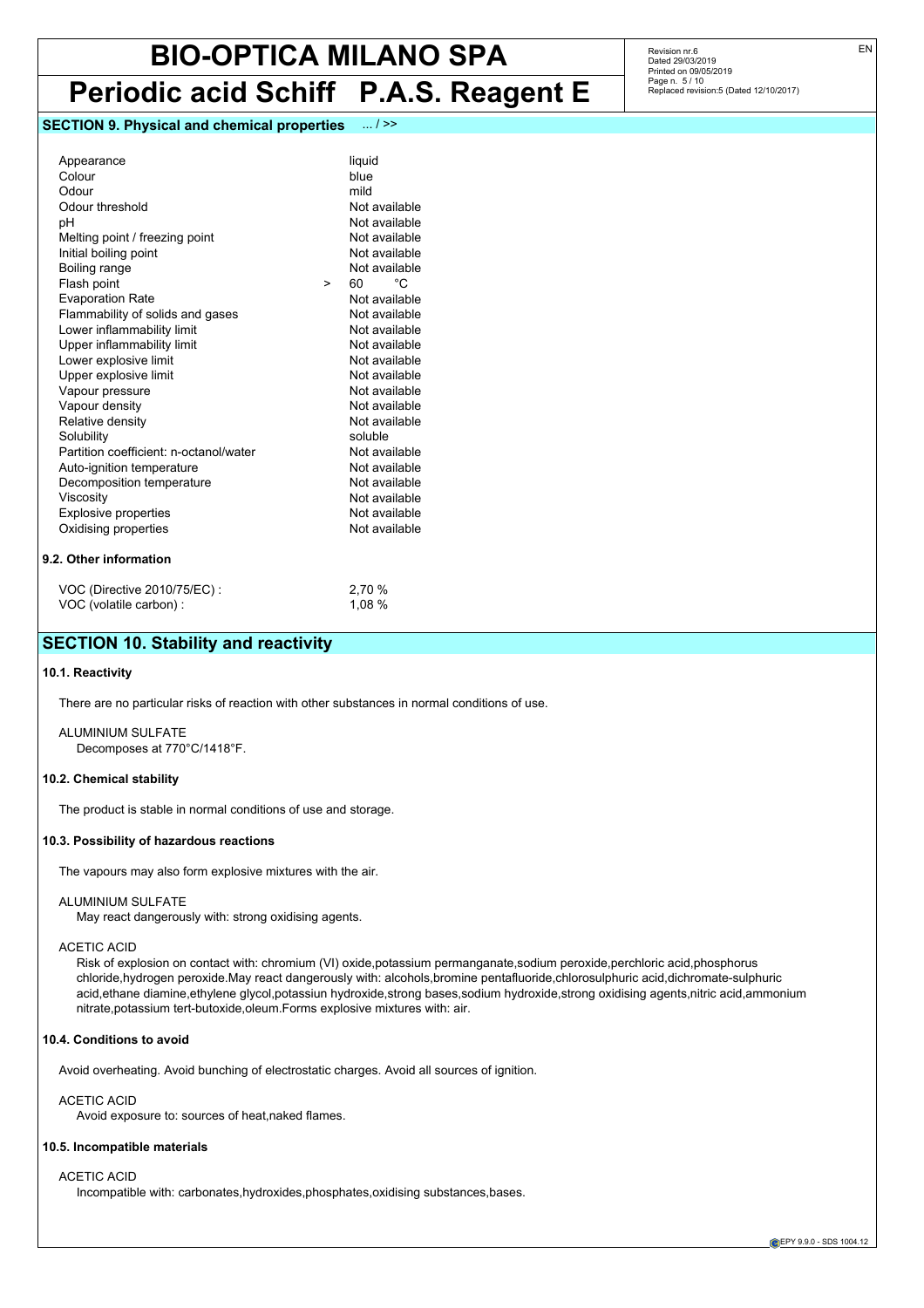## **Periodic acid Schiff P.A.S. Reagent E**

Revision nr.6 Dated 29/03/2019 Printed on 09/05/2019 Page n. 6/10 Replaced revision:5 (Dated 12/10/2017)

#### **SECTION 10. Stability and reactivity** ... / >>

#### **10.6. Hazardous decomposition products**

In the event of thermal decomposition or fire, gases and vapours that are potentially dangerous to health may be released.

ALUMINIUM SULFATE

May develop: sulphur oxides,aluminium oxides.

## **SECTION 11. Toxicological information**

In the absence of experimental data for the product itself, health hazards are evaluated according to the properties of the substances it contains, using the criteria specified in the applicable regulation for classification. It is therefore necessary to take into account the concentration of the individual hazardous substances indicated in section 3, to evaluate the toxicological effects of exposure to the product.

#### **11.1. Information on toxicological effects**

Metabolism, toxicokinetics, mechanism of action and other information

Information not available

Information on likely routes of exposure

Information not available

Delayed and immediate effects as well as chronic effects from short and long-term exposure

Information not available

Interactive effects

Information not available

ACUTE TOXICITY

LC50 (Inhalation) of the mixture: Not classified (no significant component)<br>
LD50 (Oral) of the mixture: Not classified (no significant component) LD50 (Dermal) of the mixture: Not classified (no significant component)

ALUMINIUM SULFATE LD50 (Oral) 1930 mg/kg Rat

ACETIC ACID<br>LD50 (Oral) LD50 (Dermal) 1060 mg/kg Rabbit<br>
LC50 (Inhalation) 11.4 mg/l/4h Rat LC50 (Inhalation)

3310 mg/kg Rat

Not classified (no significant component)

SKIN CORROSION / IRRITATION

Does not meet the classification criteria for this hazard class

SERIOUS EYE DAMAGE / IRRITATION

Causes serious eye damage

RESPIRATORY OR SKIN SENSITISATION

Does not meet the classification criteria for this hazard class

GERM CELL MUTAGENICITY

Does not meet the classification criteria for this hazard class

#### CARCINOGENICITY

Does not meet the classification criteria for this hazard class

REPRODUCTIVE TOXICITY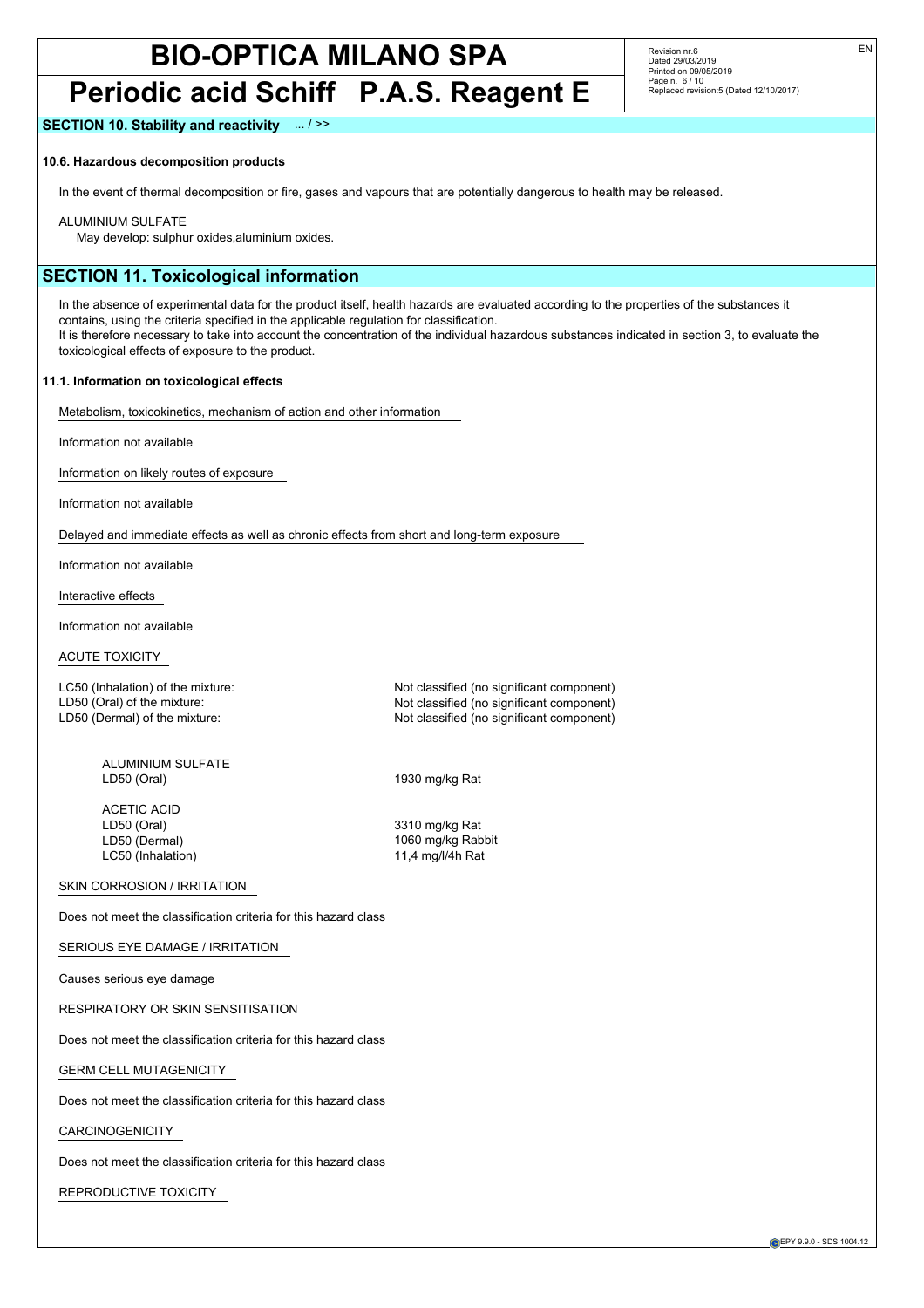## **Periodic acid Schiff P.A.S. Reagent E**

**SECTION 11. Toxicological information** ... / >>

Does not meet the classification criteria for this hazard class

STOT - SINGLE EXPOSURE

Does not meet the classification criteria for this hazard class

STOT - REPEATED EXPOSURE

Does not meet the classification criteria for this hazard class

ASPIRATION HAZARD

Does not meet the classification criteria for this hazard class

## **SECTION 12. Ecological information**

Use this product according to good working practices. Avoid littering. Inform the competent authorities, should the product reach waterways or contaminate soil or vegetation.

#### **12.1. Toxicity**

Information not available

#### **12.2. Persistence and degradability**

| ALUMINIUM SULFATE<br>Solubility in water<br>Degradability: information not available | 1000 - 10000 mg/l |
|--------------------------------------------------------------------------------------|-------------------|
| ACETIC ACID<br>Solubility in water<br>Rapidly degradable                             | > 10000 mg/l      |
| 12.3. Bioaccumulative potential                                                      |                   |
| ACETIC ACID<br>Partition coefficient: n-octanol/water                                | $-0,17$           |
| 12.4. Mobility in soil                                                               |                   |
|                                                                                      |                   |

| ACETIC ACID                       |       |
|-----------------------------------|-------|
| Partition coefficient: soil/water | 1.153 |

#### **12.5. Results of PBT and vPvB assessment**

On the basis of available data, the product does not contain any PBT or vPvB in percentage greater than 0,1%.

#### **12.6. Other adverse effects**

Information not available

## **SECTION 13. Disposal considerations**

#### **13.1. Waste treatment methods**

Reuse, when possible. Product residues should be considered special hazardous waste. The hazard level of waste containing this product should be evaluated according to applicable regulations.

Disposal must be performed through an authorised waste management firm, in compliance with national and local regulations. CONTAMINATED PACKAGING

Contaminated packaging must be recovered or disposed of in compliance with national waste management regulations.

Revision nr.6 Dated 29/03/2019 Printed on 09/05/2019 Page n. 7 / 10 Replaced revision:5 (Dated 12/10/2017)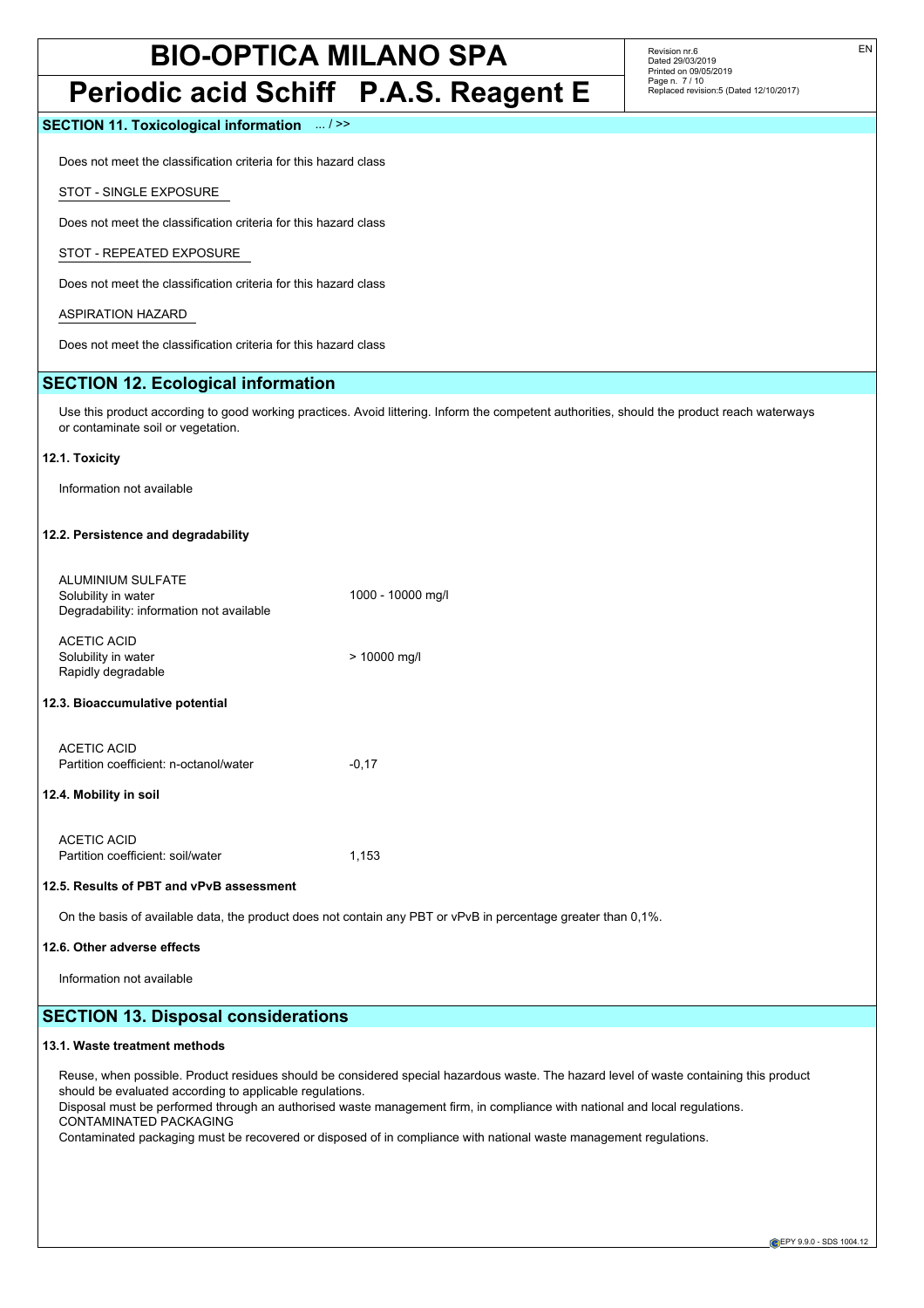## **Periodic acid Schiff P.A.S. Reagent E**

Revision nr.6 Dated 29/03/2019 Printed on 09/05/2019 Page n. 8 / 10 Replaced revision:5 (Dated 12/10/2017)

### **SECTION 14. Transport information**

The product is not dangerous under current provisions of the Code of International Carriage of Dangerous Goods by Road (ADR) and by Rail (RID), of the International Maritime Dangerous Goods Code (IMDG), and of the International Air Transport Association (IATA) regulations.

#### **14.1. UN number**

Not applicable

**14.2. UN proper shipping name**

Not applicable

#### **14.3. Transport hazard class(es)**

Not applicable

#### **14.4. Packing group**

Not applicable

#### **14.5. Environmental hazards**

Not applicable

#### **14.6. Special precautions for user**

Not applicable

#### **14.7. Transport in bulk according to Annex II of Marpol and the IBC Code**

Information not relevant

## **SECTION 15. Regulatory information**

#### **15.1. Safety, health and environmental regulations/legislation specific for the substance or mixture**

Seveso Category - Directive 2012/18/EC: None

Restrictions relating to the product or contained substances pursuant to Annex XVII to EC Regulation 1907/2006

**Product**  $\overline{Point}$   $3 - 40$ 

Substances in Candidate List (Art. 59 REACH) On the basis of available data, the product does not contain any SVHC in percentage greater than 0,1%.

Substances subject to authorisation (Annex XIV REACH)

**None** 

Substances subject to exportation reporting pursuant to (EC) Reg. 649/2012: None

Substances subject to the Rotterdam Convention:

None

Substances subject to the Stockholm Convention:

**None** 

Healthcare controls

Workers exposed to this chemical agent must not undergo health checks, provided that available risk-assessment data prove that the risks related to the workers' health and safety are modest and that the 98/24/EC directive is respected.

#### **15.2. Chemical safety assessment**

No chemical safety assessment has been processed for the mixture and the substances it contains.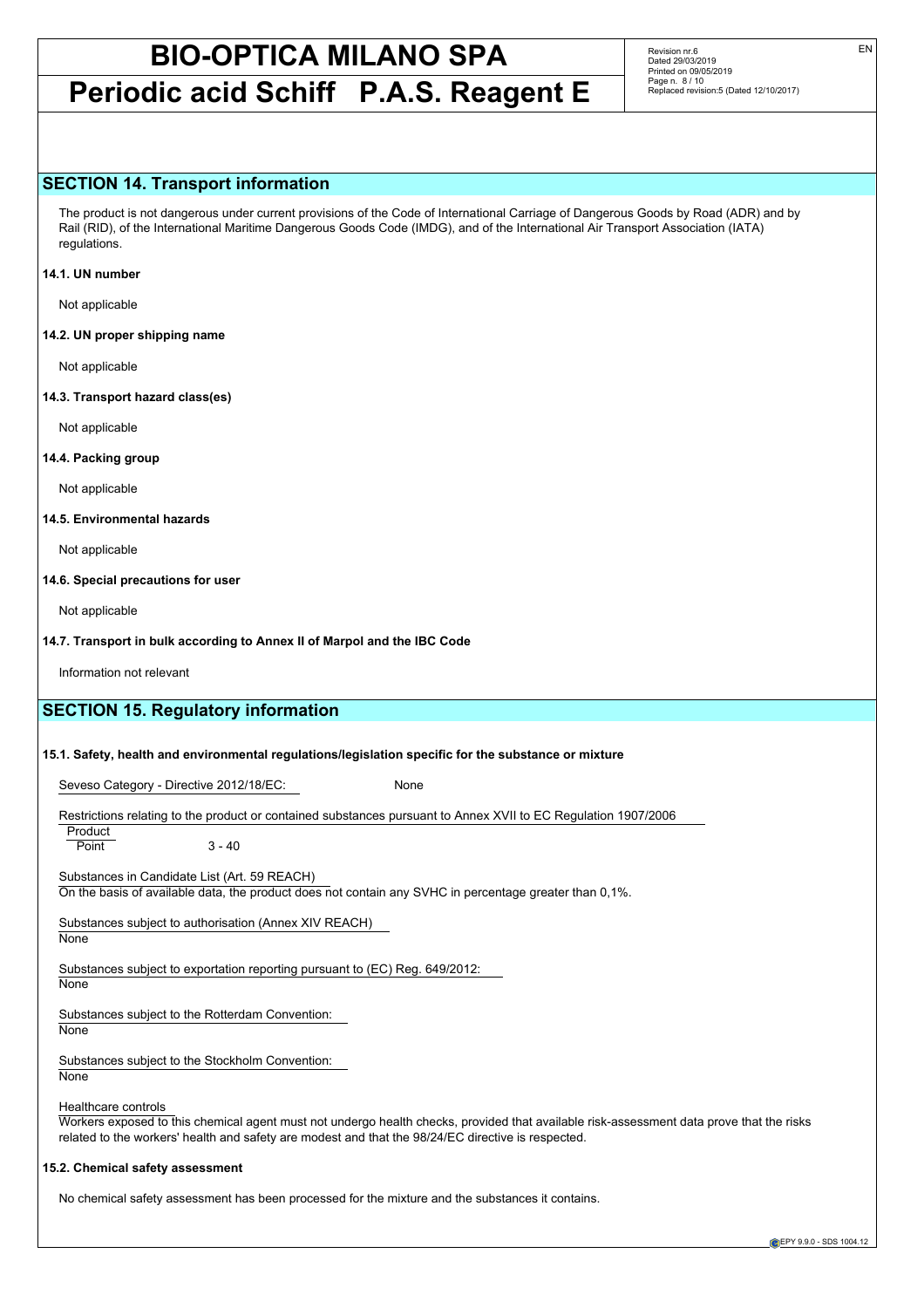## **Periodic acid Schiff P.A.S. Reagent E**

Revision nr.6 Dated 29/03/2019 Printed on 09/05/2019 Page n. 9 / 10 Replaced revision:5 (Dated 12/10/2017)

### **SECTION 16. Other information**

Text of hazard (H) indications mentioned in section 2-3 of the sheet:

| Flam. Liq. 3     | Flammable liquid, category 3                                 |
|------------------|--------------------------------------------------------------|
| Skin Corr. 1A    | Skin corrosion, category 1A                                  |
| Eye Dam. 1       | Serious eye damage, category 1                               |
| Skin Irrit. 2    | Skin irritation, category 2                                  |
| STOT SE3         | Specific target organ toxicity - single exposure, category 3 |
| H <sub>226</sub> | Flammable liquid and vapour.                                 |
| H314             | Causes severe skin burns and eye damage.                     |
| H318             | Causes serious eye damage.                                   |
| H315             | Causes skin irritation.                                      |
| H335             | May cause respiratory irritation.                            |

LEGEND:

- ADR: European Agreement concerning the carriage of Dangerous goods by Road
- CAS NUMBER: Chemical Abstract Service Number
- CE50: Effective concentration (required to induce a 50% effect)
- CE NUMBER: Identifier in ESIS (European archive of existing substances)
- CLP: EC Regulation 1272/2008
- DNEL: Derived No Effect Level
- EmS: Emergency Schedule
- GHS: Globally Harmonized System of classification and labeling of chemicals
- IATA DGR: International Air Transport Association Dangerous Goods Regulation
- IC50: Immobilization Concentration 50%
- IMDG: International Maritime Code for dangerous goods
- IMO: International Maritime Organization
- INDEX NUMBER: Identifier in Annex VI of CLP
- LC50: Lethal Concentration 50%
- LD50: Lethal dose 50%
- OEL: Occupational Exposure Level
- PBT: Persistent bioaccumulative and toxic as REACH Regulation
- PEC: Predicted environmental Concentration
- PEL: Predicted exposure level
- PNEC: Predicted no effect concentration
- REACH: EC Regulation 1907/2006
- RID: Regulation concerning the international transport of dangerous goods by train
- TLV: Threshold Limit Value
- TLV CEILING: Concentration that should not be exceeded during any time of occupational exposure.
- TWA STEL: Short-term exposure limit
- TWA: Time-weighted average exposure limit
- VOC: Volatile organic Compounds
- vPvB: Very Persistent and very Bioaccumulative as for REACH Regulation
- WGK: Water hazard classes (German).

#### GENERAL BIBLIOGRAPHY

- 1. Regulation (EC) 1907/2006 (REACH) of the European Parliament
- 2. Regulation (EC) 1272/2008 (CLP) of the European Parliament
- 3. Regulation (EU) 790/2009 (I Atp. CLP) of the European Parliament
- 4. Regulation (EU) 2015/830 of the European Parliament
- 5. Regulation (EU) 286/2011 (II Atp. CLP) of the European Parliament
- 6. Regulation (EU) 618/2012 (III Atp. CLP) of the European Parliament
- 7. Regulation (EU) 487/2013 (IV Atp. CLP) of the European Parliament
- 8. Regulation (EU) 944/2013 (V Atp. CLP) of the European Parliament
- 9. Regulation (EU) 605/2014 (VI Atp. CLP) of the European Parliament
- 10. Regulation (EU) 2015/1221 (VII Atp. CLP) of the European Parliament
- 11. Regulation (EU) 2016/918 (VIII Atp. CLP) of the European Parliament
- 12. Regulation (EU) 2016/1179 (IX Atp. CLP)
- 13. Regulation (EU) 2017/776 (X Atp. CLP)

### - The Merck Index. - 10th Edition

- Handling Chemical Safety
- INRS Fiche Toxicologique (toxicological sheet)
- Patty Industrial Hygiene and Toxicology
- N.I. Sax Dangerous properties of Industrial Materials-7, 1989 Edition